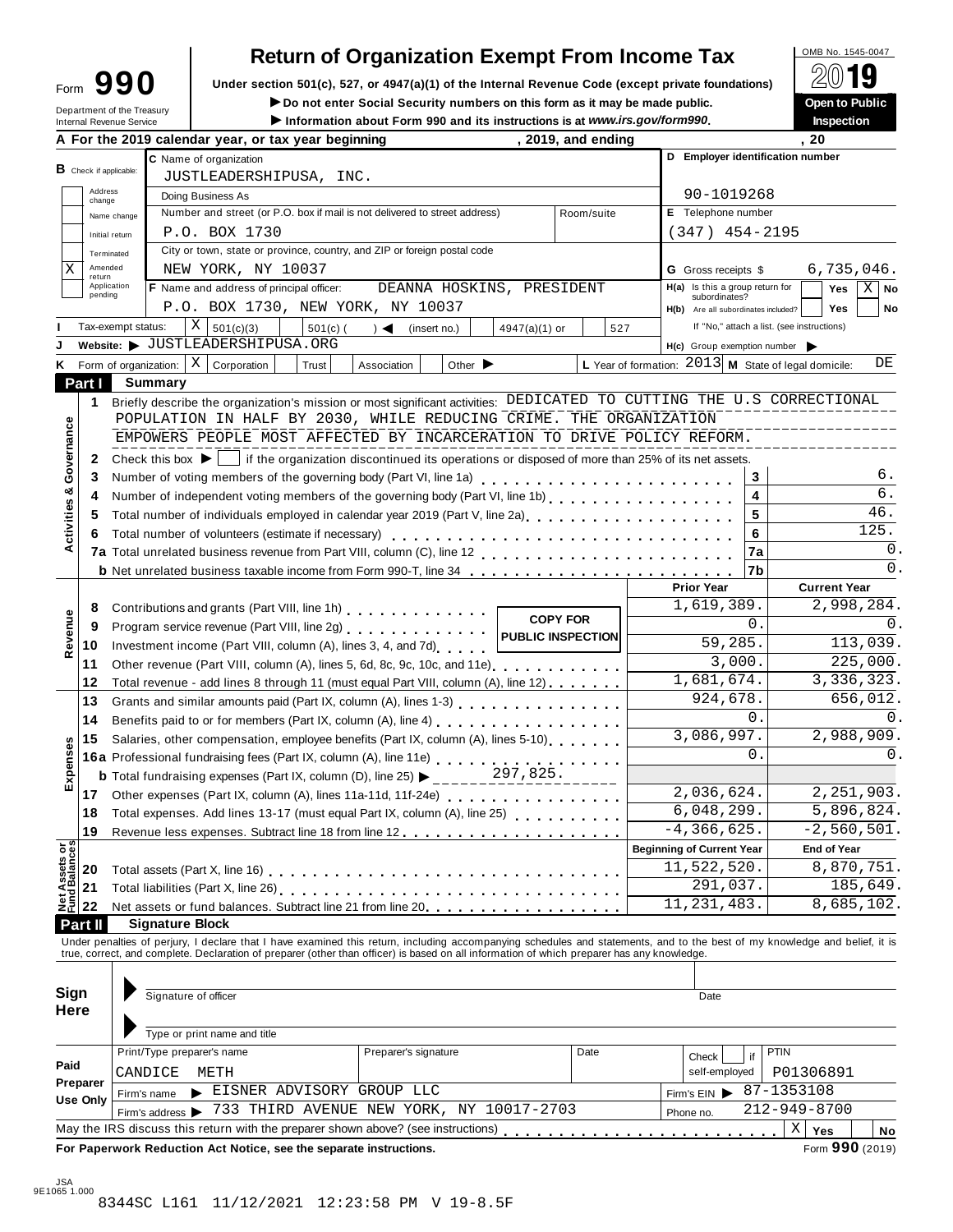| Form 990 (2019)        |              |                                                     |                                                      |                                                                                                                                                                                                                      |               |                                                                                                                                                                                                                                                                  |                                                 |
|------------------------|--------------|-----------------------------------------------------|------------------------------------------------------|----------------------------------------------------------------------------------------------------------------------------------------------------------------------------------------------------------------------|---------------|------------------------------------------------------------------------------------------------------------------------------------------------------------------------------------------------------------------------------------------------------------------|-------------------------------------------------|
| Part III               |              |                                                     | <b>Statement of Program Service Accomplishments</b>  |                                                                                                                                                                                                                      |               |                                                                                                                                                                                                                                                                  |                                                 |
| 1                      |              | Briefly describe the organization's mission:        |                                                      |                                                                                                                                                                                                                      |               |                                                                                                                                                                                                                                                                  |                                                 |
|                        |              |                                                     |                                                      | DEDICATED TO CUTTING THE U.S. CORRECTIONAL POPULATION IN HALF BY                                                                                                                                                     |               |                                                                                                                                                                                                                                                                  |                                                 |
|                        |              |                                                     |                                                      | 2030, WHILE REDUCING CRIME. THE ORGANIZATION EMPOWERS PEOPLE MOST                                                                                                                                                    |               |                                                                                                                                                                                                                                                                  |                                                 |
|                        |              |                                                     |                                                      | AFFECTED BY INCARCERATION TO DRIVE POLICY REFORM.                                                                                                                                                                    |               |                                                                                                                                                                                                                                                                  |                                                 |
|                        |              |                                                     | If "Yes," describe these new services on Schedule O. | 2 Did the organization undertake any significant program services during the year which were not listed on the<br>Did the organization cease conducting, or make significant changes in how it conducts, any program |               |                                                                                                                                                                                                                                                                  | $X \mid No$<br>Yes<br>$X \mid No$<br><b>Yes</b> |
|                        |              | If "Yes," describe these changes on Schedule O.     |                                                      | the total expenses, and revenue, if any, for each program service reported.                                                                                                                                          |               | Describe the organization's program service accomplishments for each of its three largest program services, as measured by<br>expenses. Section $501(c)(3)$ and $501(c)(4)$ organizations are required to report the amount of grants and allocations to others, |                                                 |
| 4a (Code:              |              | ) (Expenses \$                                      |                                                      | 3, 226, 476. including grants of \$                                                                                                                                                                                  |               | 655, 462. ) (Revenue \$                                                                                                                                                                                                                                          |                                                 |
|                        |              |                                                     |                                                      | ADVOCACY CAMPAIGNS: ORGANIZES AND SUPPORTS DECARCERATION ADVOCACY                                                                                                                                                    |               |                                                                                                                                                                                                                                                                  |                                                 |
|                        |              |                                                     |                                                      |                                                                                                                                                                                                                      |               |                                                                                                                                                                                                                                                                  |                                                 |
|                        |              |                                                     |                                                      |                                                                                                                                                                                                                      |               |                                                                                                                                                                                                                                                                  |                                                 |
|                        |              | ) (Expenses \$                                      |                                                      | $1,127,963$ . including grants of \$<br>LEADERSHIP TRAINING: TRAINS AND SUPPORT FORMERLY INCARCERATED<br>PEOPLE TO BECOME STRONGER AND MORE EFFECTIVE LEADERS.                                                       |               | 550. ) (Revenue \$                                                                                                                                                                                                                                               |                                                 |
|                        |              |                                                     |                                                      |                                                                                                                                                                                                                      |               |                                                                                                                                                                                                                                                                  |                                                 |
|                        |              | ) (Expenses \$                                      |                                                      | 83, 241. including grants of \$<br>SUSTAINABILITY PROJECTS: PROJECTS FOCUSED ON LONG-TERM COMMUNITY                                                                                                                  |               | ) (Revenue \$                                                                                                                                                                                                                                                    |                                                 |
|                        |              |                                                     |                                                      | SUSTAINABILITY AND DEVELOPMENT TOWARDS A DECARCERAL STATE.                                                                                                                                                           |               |                                                                                                                                                                                                                                                                  |                                                 |
|                        |              |                                                     |                                                      |                                                                                                                                                                                                                      |               |                                                                                                                                                                                                                                                                  |                                                 |
|                        |              | 4d Other program services (Describe on Schedule O.) |                                                      |                                                                                                                                                                                                                      |               |                                                                                                                                                                                                                                                                  |                                                 |
| 4b (Code:<br>4c (Code: | (Expenses \$ |                                                     | including grants of \$<br>4,437,680.                 |                                                                                                                                                                                                                      | ) (Revenue \$ |                                                                                                                                                                                                                                                                  |                                                 |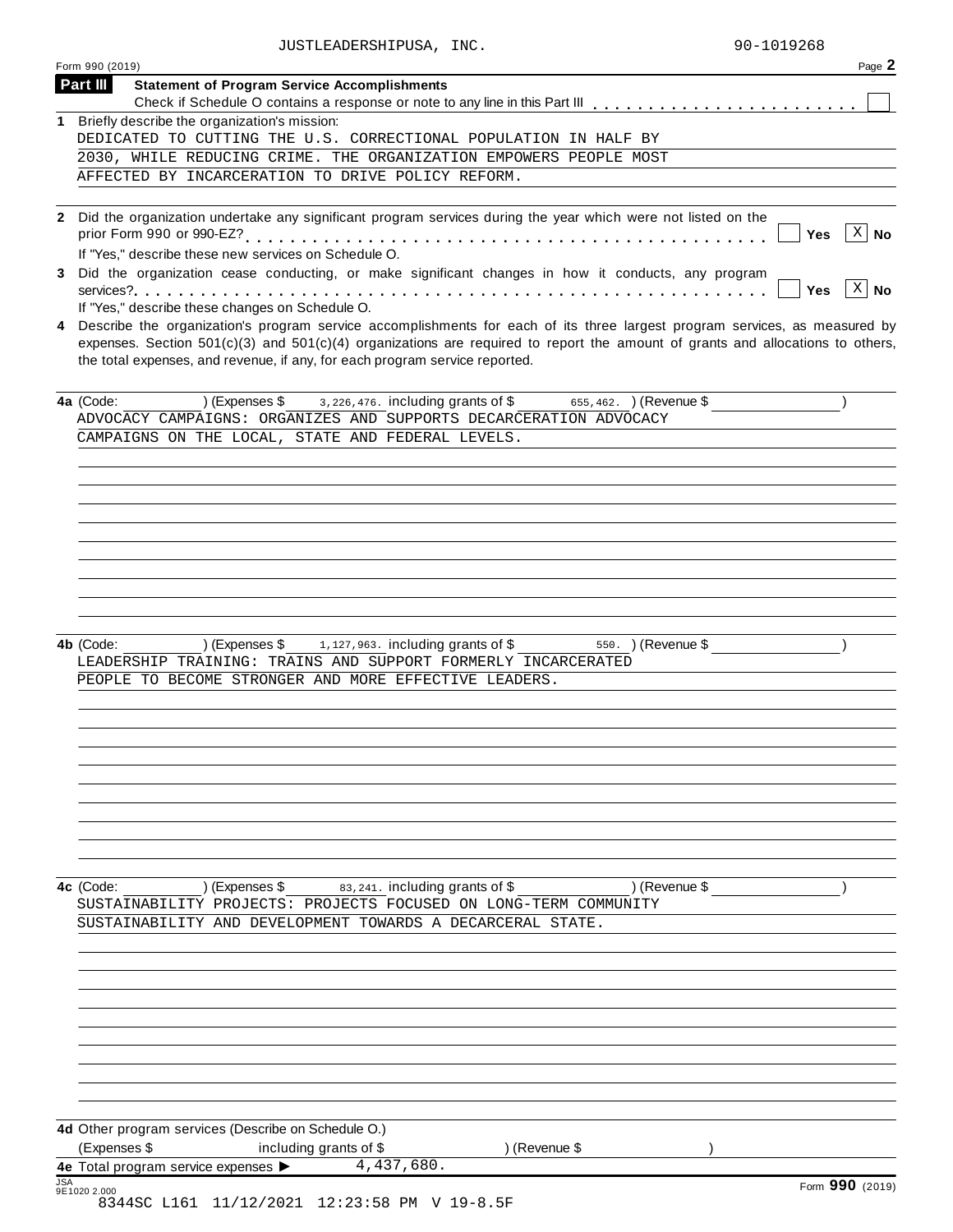JUSTLEADERSHIPUSA, INC. 90-1019268

|              |                                                                                                                         |                 | Yes                     | No |
|--------------|-------------------------------------------------------------------------------------------------------------------------|-----------------|-------------------------|----|
| 1            | Is the organization described in section $501(c)(3)$ or $4947(a)(1)$ (other than a private foundation)? If "Yes,"       |                 |                         |    |
|              |                                                                                                                         | $\mathbf 1$     | Χ                       |    |
| $\mathbf{2}$ | Is the organization required to complete Schedule B, Schedule of Contributors (see instructions)?                       | $\overline{2}$  | $\overline{\mathbf{x}}$ |    |
| 3            | Did the organization engage in direct or indirect political campaign activities on behalf of or in opposition to        |                 |                         |    |
|              | candidates for public office? If "Yes," complete Schedule C, Part I.                                                    | 3               |                         |    |
| 4            | Section 501(c)(3) organizations. Did the organization engage in lobbying activities, or have a section 501(h)           |                 |                         |    |
|              |                                                                                                                         | 4               | Χ                       |    |
| 5            | Is the organization a section $501(c)(4)$ , $501(c)(5)$ , or $501(c)(6)$ organization that receives membership dues,    |                 |                         |    |
|              | assessments, or similar amounts as defined in Revenue Procedure 98-19? If "Yes," complete Schedule C, Part III          | 5               |                         |    |
| 6            | Did the organization maintain any donor advised funds or any similar funds or accounts for which donors                 |                 |                         |    |
|              | have the right to provide advice on the distribution or investment of amounts in such funds or accounts? If             |                 |                         |    |
|              |                                                                                                                         | 6               |                         |    |
| 7            | Did the organization receive or hold a conservation easement, including easements to preserve open space,               |                 |                         |    |
|              | the environment, historic land areas, or historic structures? If "Yes," complete Schedule D, Part II.                   | $\overline{7}$  |                         |    |
| 8            | Did the organization maintain collections of works of art, historical treasures, or other similar assets? If "Yes,"     |                 |                         |    |
|              |                                                                                                                         | 8               |                         |    |
| 9            | Did the organization report an amount in Part X, line 21, for escrow or custodial account liability, serve as a         |                 |                         |    |
|              | custodian for amounts not listed in Part X; or provide credit counseling, debt management, credit repair, or            |                 |                         |    |
|              |                                                                                                                         | 9               |                         |    |
| 10           | Did the organization, directly or through a related organization, hold assets in donor-restricted endowments            |                 |                         |    |
|              |                                                                                                                         | 10              |                         |    |
| 11           | If the organization's answer to any of the following questions is "Yes," then complete Schedule D, Parts VI,            |                 |                         |    |
|              | VII, VIII, IX, or X as applicable.                                                                                      |                 |                         |    |
|              | a Did the organization report an amount for land, buildings, and equipment in Part X, line 10? If "Yes,"                |                 |                         |    |
|              |                                                                                                                         | 11a             | Χ                       |    |
|              | <b>b</b> Did the organization report an amount for investments-other securities in Part X, line 12 that is 5% or more   |                 |                         |    |
|              | of its total assets reported in Part X, line 16? If "Yes," complete Schedule D, Part VII                                | 11 <sub>b</sub> |                         |    |
|              | c Did the organization report an amount for investments-program related in Part X, line 13 that is 5% or more           |                 |                         |    |
|              | of its total assets reported in Part X, line 16? If "Yes," complete Schedule D, Part VIII                               | 11c             |                         |    |
|              | d Did the organization report an amount for other assets in Part X, line 15, that is 5% or more of its total assets     |                 |                         |    |
|              |                                                                                                                         | 11d             |                         |    |
|              | e Did the organization report an amount for other liabilities in Part X, line 25? If "Yes," complete Schedule D, Part X | 11e             | $\mathbf X$             |    |
| f            | Did the organization's separate or consolidated financial statements for the tax year include a footnote that addresses |                 |                         |    |
|              | the organization's liability for uncertain tax positions under FIN 48 (ASC 740)? If "Yes," complete Schedule D, Part X  | 11f             | Χ                       |    |
|              | 12a Did the organization obtain separate, independent audited financial statements for the tax year? If "Yes," complete |                 |                         |    |
|              |                                                                                                                         | 12a             | Χ                       |    |
|              | <b>b</b> Was the organization included in consolidated, independent audited financial statements for the tax year? If   |                 |                         |    |
|              | "Yes," and if the organization answered "No" to line 12a, then completing Schedule D, Parts XI and XII is optional      | 12 <sub>b</sub> |                         |    |
| 13           | Is the organization a school described in section $170(b)(1)(A)(ii)$ ? If "Yes," complete Schedule E.                   | 13              |                         |    |
|              | 14a Did the organization maintain an office, employees, or agents outside of the United States?.                        | 14a             |                         |    |
|              | <b>b</b> Did the organization have aggregate revenues or expenses of more than \$10,000 from grantmaking,               |                 |                         |    |
|              | fundraising, business, investment, and program service activities outside the United States, or aggregate               |                 |                         |    |
|              | foreign investments valued at \$100,000 or more? If "Yes," complete Schedule F, Parts I and IV                          | 14 <sub>b</sub> |                         |    |
| 15           | Did the organization report on Part IX, column (A), line 3, more than \$5,000 of grants or other assistance to or       |                 |                         |    |
|              |                                                                                                                         | 15              |                         |    |
| 16           | Did the organization report on Part IX, column (A), line 3, more than \$5,000 of aggregate grants or other              |                 |                         |    |
|              | assistance to or for foreign individuals? If "Yes," complete Schedule F, Parts III and IV                               | 16              |                         |    |
| 17           | Did the organization report a total of more than \$15,000 of expenses for professional fundraising services on          |                 |                         |    |
|              | Part IX, column (A), lines 6 and 11e? If "Yes," complete Schedule G, Part I (see instructions)                          | 17              |                         |    |
| 18           | Did the organization report more than \$15,000 total of fundraising event gross income and contributions on             |                 |                         |    |
|              |                                                                                                                         | 18              | Χ                       |    |
| 19           | Did the organization report more than \$15,000 of gross income from gaming activities on Part VIII, line 9a?            |                 |                         |    |
|              |                                                                                                                         | 19              |                         |    |
|              | 20a Did the organization operate one or more hospital facilities? If "Yes," complete Schedule H                         | 20a             |                         |    |
|              |                                                                                                                         |                 |                         |    |
|              | <b>b</b> If "Yes" to line 20a, did the organization attach a copy of its audited financial statements to this return?   | 20 <sub>b</sub> |                         |    |
| 21           | Did the organization report more than \$5,000 of grants or other assistance to any domestic organization or             |                 | Χ                       |    |

8344SC L161 11/12/2021 12:23:58 PM V 19-8.5F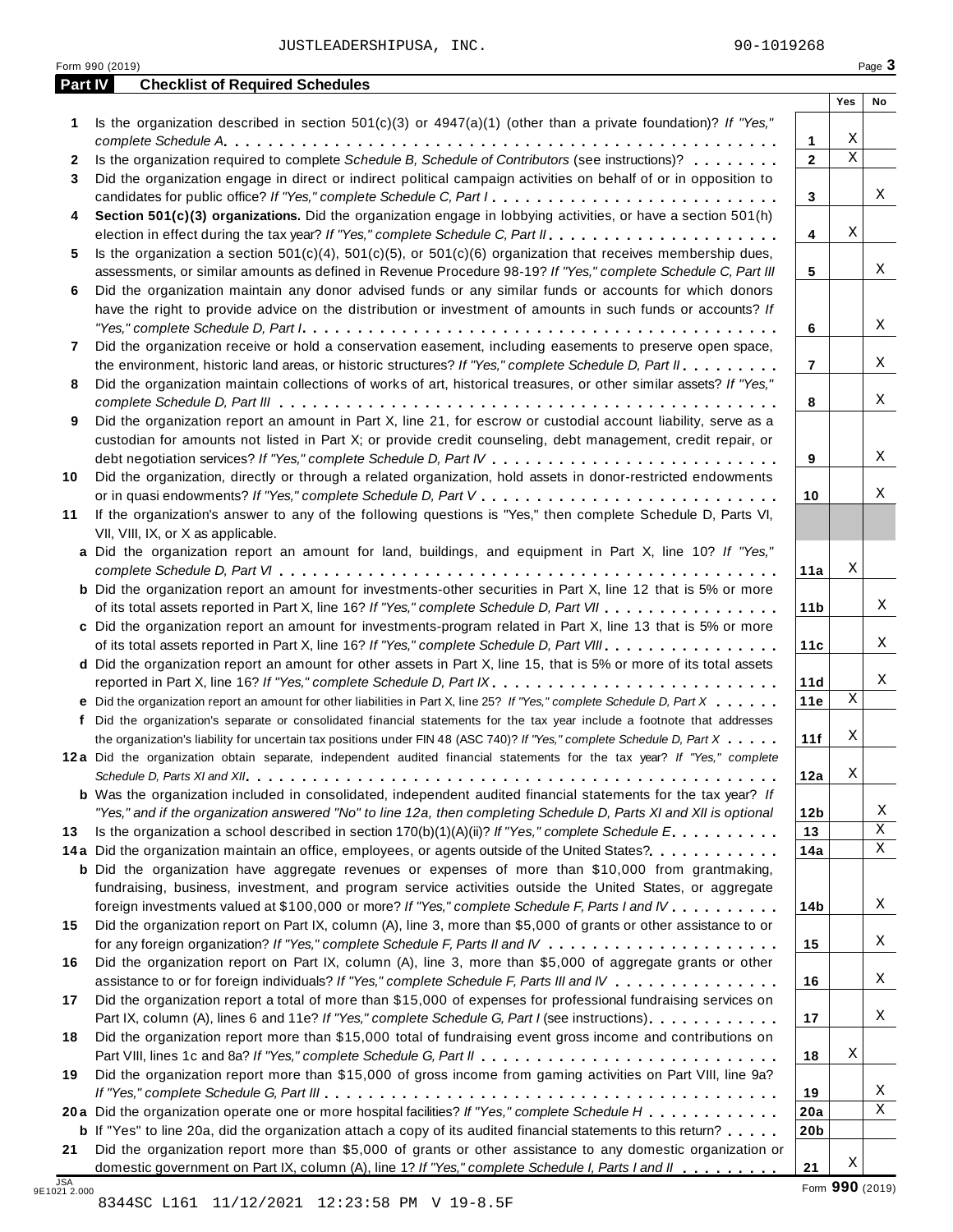|               | <b>Part IV</b> Checklist of Required Schedules (continued)                                                                                                                                   |                 |     |                       |
|---------------|----------------------------------------------------------------------------------------------------------------------------------------------------------------------------------------------|-----------------|-----|-----------------------|
|               |                                                                                                                                                                                              |                 | Yes | No                    |
| 22            | Did the organization report more than \$5,000 of grants or other assistance to or for domestic individuals on<br>Part IX, column (A), line 2? If "Yes," complete Schedule I, Parts I and III | 22              |     | X                     |
| 23            | Did the organization answer "Yes" to Part VII, Section A, line 3, 4, or 5 about compensation of the                                                                                          |                 |     |                       |
|               | organization's current and former officers, directors, trustees, key employees, and highest compensated                                                                                      |                 |     |                       |
|               |                                                                                                                                                                                              | 23              | Χ   |                       |
|               | 24a Did the organization have a tax-exempt bond issue with an outstanding principal amount of more than                                                                                      |                 |     |                       |
|               | \$100,000 as of the last day of the year, that was issued after December 31, 2002? If "Yes," answer lines 24b                                                                                |                 |     |                       |
|               | through 24d and complete Schedule K. If "No," go to line 25a                                                                                                                                 | 24a             |     | Χ                     |
|               | <b>b</b> Did the organization invest any proceeds of tax-exempt bonds beyond a temporary period exception?                                                                                   | 24 <sub>b</sub> |     |                       |
|               | c Did the organization maintain an escrow account other than a refunding escrow at any time during the year                                                                                  |                 |     |                       |
|               |                                                                                                                                                                                              | 24c             |     |                       |
|               | d Did the organization act as an "on behalf of" issuer for bonds outstanding at any time during the year?                                                                                    | 24d             |     |                       |
|               | 25a Section 501(c)(3), 501(c)(4), and 501(c)(29) organizations. Did the organization engage in an excess benefit                                                                             |                 |     |                       |
|               | transaction with a disqualified person during the year? If "Yes," complete Schedule L, Part I.                                                                                               | 25a             |     | X                     |
|               | <b>b</b> Is the organization aware that it engaged in an excess benefit transaction with a disqualified person in a prior                                                                    |                 |     |                       |
|               | year, and that the transaction has not been reported on any of the organization's prior Forms 990 or 990-EZ?                                                                                 |                 |     |                       |
|               | Did the organization report any amount on Part X, line 5 or 22, for receivables from or payables to any current                                                                              | 25 <sub>b</sub> |     | X                     |
| 26            | or former officer, director, trustee, key employee, creator or founder, substantial contributor, or 35%                                                                                      |                 |     |                       |
|               | controlled entity or family member of any of these persons? If "Yes," complete Schedule L, Part II.                                                                                          | 26              | Χ   |                       |
| 27            | Did the organization provide a grant or other assistance to any current or former officer, director, trustee, key                                                                            |                 |     |                       |
|               | employee, creator or founder, substantial contributor or employee thereof, a grant selection committee                                                                                       |                 |     |                       |
|               | member, or to a 35% controlled entity (including an employee thereof) or family member of any of these                                                                                       |                 |     |                       |
|               |                                                                                                                                                                                              | 27              |     | X                     |
| 28            | Was the organization a party to a business transaction with one of the following parties (see Schedule L,                                                                                    |                 |     |                       |
|               | Part IV instructions, for applicable filing thresholds, conditions, and exceptions):                                                                                                         |                 |     |                       |
|               | a A current or former officer, director, trustee, key employee, creator or founder, or substantial contributor? If                                                                           |                 |     |                       |
|               |                                                                                                                                                                                              | 28a             |     | X                     |
|               | <b>b</b> A family member of any individual described in line 28a? If "Yes," complete Schedule L, Part IV.                                                                                    | 28 <sub>b</sub> |     | $\overline{\text{X}}$ |
|               | c A 35% controlled entity of one or more individuals and/or organizations described in lines 28a or 28b? If                                                                                  |                 |     |                       |
|               |                                                                                                                                                                                              | 28c             |     | X                     |
| 29            | Did the organization receive more than \$25,000 in non-cash contributions? If "Yes," complete Schedule M                                                                                     | 29              |     | X                     |
| 30            | Did the organization receive contributions of art, historical treasures, or other similar assets, or qualified                                                                               |                 |     |                       |
|               |                                                                                                                                                                                              | 30              |     | X                     |
| 31            | Did the organization liquidate, terminate, or dissolve and cease operations? If "Yes," complete Schedule N, Part I                                                                           | 31              |     | $\mathbf X$           |
| 32            | Did the organization sell, exchange, dispose of, or transfer more than 25% of its net assets? If "Yes,"                                                                                      |                 |     | X                     |
| 33            | Did the organization own 100% of an entity disregarded as separate from the organization under Regulations                                                                                   | 32              |     |                       |
|               | sections 301.7701-2 and 301.7701-3? If "Yes," complete Schedule R, Part /                                                                                                                    | 33              |     | Χ                     |
| 34            | Was the organization related to any tax-exempt or taxable entity? If "Yes," complete Schedule R, Part II, III,                                                                               |                 |     |                       |
|               |                                                                                                                                                                                              | 34              |     | X                     |
|               | 35a Did the organization have a controlled entity within the meaning of section 512(b)(13)?                                                                                                  | 35a             |     | $\mathbf X$           |
|               | <b>b</b> If "Yes" to line 35a, did the organization receive any payment from or engage in any transaction with a                                                                             |                 |     |                       |
|               | controlled entity within the meaning of section 512(b)(13)? If "Yes," complete Schedule R, Part V, line 2                                                                                    | 35 <sub>b</sub> |     |                       |
| 36            | Section 501(c)(3) organizations. Did the organization make any transfers to an exempt non-charitable                                                                                         |                 |     |                       |
|               | related organization? If "Yes," complete Schedule R, Part V, line 2.                                                                                                                         | 36              |     | Χ                     |
| 37            | Did the organization conduct more than 5% of its activities through an entity that is not a related organization                                                                             |                 |     |                       |
|               | and that is treated as a partnership for federal income tax purposes? If "Yes," complete Schedule R, Part VI                                                                                 | 37              |     | X                     |
| 38            | Did the organization complete Schedule O and provide explanations in Schedule O for Part VI, lines 11b and                                                                                   |                 |     |                       |
|               | 19? Note: All Form 990 filers are required to complete Schedule O.                                                                                                                           | 38              | Χ   |                       |
| <b>Part V</b> | <b>Statements Regarding Other IRS Filings and Tax Compliance</b>                                                                                                                             |                 |     |                       |
|               | Check if Schedule O contains a response or note to any line in this Part V                                                                                                                   |                 |     |                       |
|               |                                                                                                                                                                                              |                 | Yes | No                    |
|               | 61<br>1a Enter the number reported in Box 3 of Form 1096. Enter -0- if not applicable   1a<br>0.                                                                                             |                 |     |                       |
|               | <b>b</b> Enter the number of Forms W-2G included in line 1a. Enter -0- if not applicable $\ldots \ldots$ ,                                                                                   |                 |     |                       |
|               | c Did the organization comply with backup withholding rules for reportable payments to vendors and                                                                                           |                 | Χ   |                       |
|               |                                                                                                                                                                                              | 1 <sub>c</sub>  |     |                       |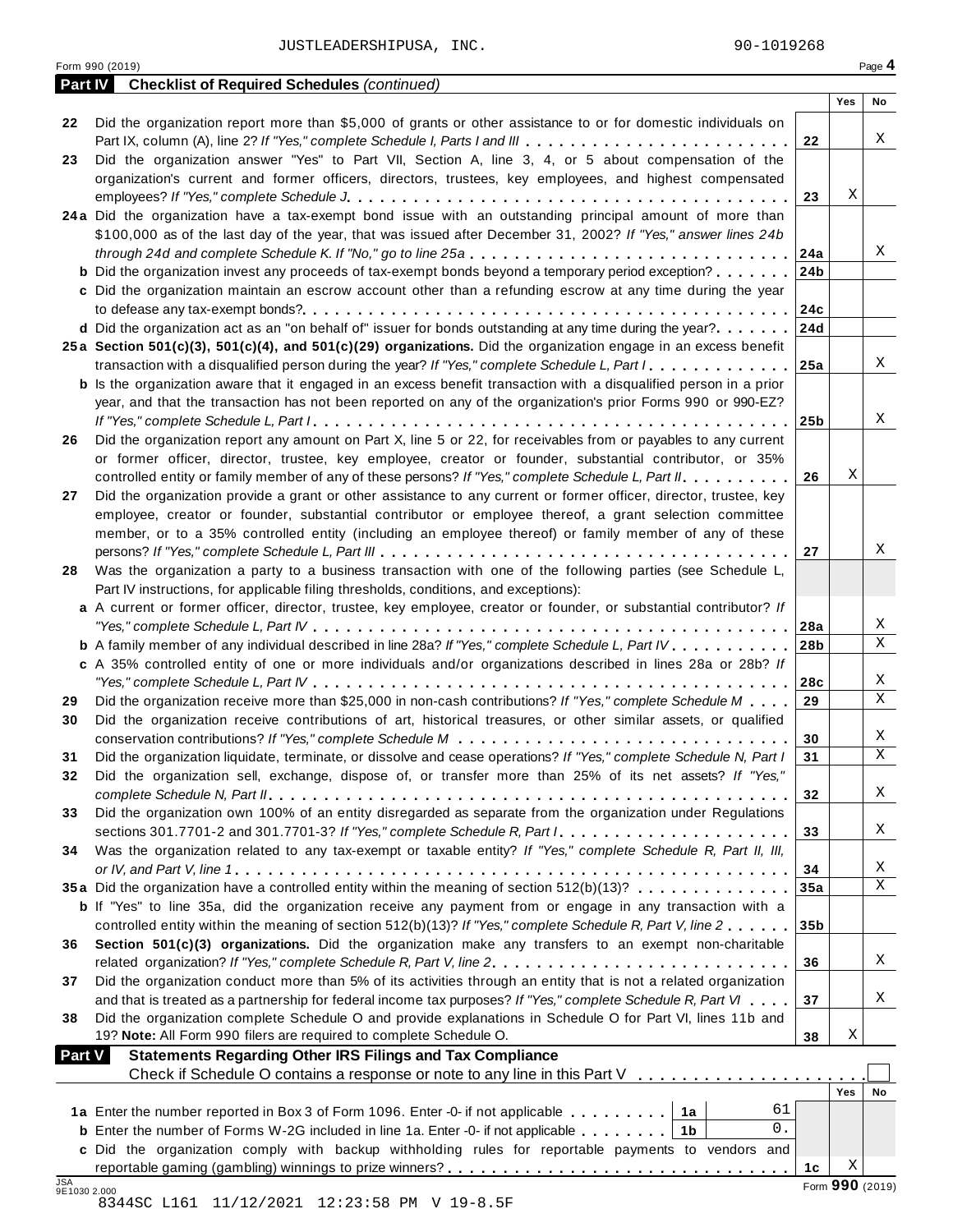|    | Form 990 (2019)                                                                                                                                                                                |     |     | Page 5 |
|----|------------------------------------------------------------------------------------------------------------------------------------------------------------------------------------------------|-----|-----|--------|
|    | Part V<br>Statements Regarding Other IRS Filings and Tax Compliance (continued)                                                                                                                |     | Yes | No     |
|    |                                                                                                                                                                                                |     |     |        |
|    | 2a Enter the number of employees reported on Form W-3, Transmittal of Wage and Tax<br>46<br>Statements, filed for the calendar year ending with or within the year covered by this return. [2a |     |     |        |
|    | <b>b</b> If at least one is reported on line 2a, did the organization file all required federal employment tax returns?                                                                        | 2b  | Χ   |        |
|    | <b>Note:</b> If the sum of lines 1a and 2a is greater than 250, you may be required to e-file (see instructions).                                                                              |     |     |        |
|    | 3a Did the organization have unrelated business gross income of \$1,000 or more during the year?                                                                                               | 3a  |     | Χ      |
|    | <b>b</b> If "Yes," has it filed a Form 990-T for this year? If "No" to line 3b, provide an explanation on Schedule O                                                                           | 3b  |     |        |
|    | 4a At any time during the calendar year, did the organization have an interest in, or a signature or other authority over,                                                                     |     |     |        |
|    | a financial account in a foreign country (such as a bank account, securities account, or other financial account)?                                                                             | 4a  |     | Χ      |
|    | <b>b</b> If "Yes," enter the name of the foreign country $\blacktriangleright$                                                                                                                 |     |     |        |
|    | See instructions for filing requirements for FinCEN Form 114, Report of Foreign Bank and Financial Accounts (FBAR).                                                                            |     |     |        |
|    | 5a Was the organization a party to a prohibited tax shelter transaction at any time during the tax year?.                                                                                      | 5a  |     | Χ      |
|    | <b>b</b> Did any taxable party notify the organization that it was or is a party to a prohibited tax shelter transaction?                                                                      | 5b  |     | Χ      |
|    |                                                                                                                                                                                                | 5c  |     |        |
|    | c If "Yes" to line 5a or 5b, did the organization file Form 8886-T?                                                                                                                            |     |     |        |
|    | 6a Does the organization have annual gross receipts that are normally greater than \$100,000, and did the                                                                                      | 6a  |     | Χ      |
|    | organization solicit any contributions that were not tax deductible as charitable contributions?                                                                                               |     |     |        |
|    | <b>b</b> If "Yes," did the organization include with every solicitation an express statement that such contributions or                                                                        | 6b  |     |        |
|    |                                                                                                                                                                                                |     |     |        |
|    | Organizations that may receive deductible contributions under section 170(c).                                                                                                                  |     |     |        |
|    | a Did the organization receive a payment in excess of \$75 made partly as a contribution and partly for goods                                                                                  |     | Χ   |        |
|    |                                                                                                                                                                                                | 7а  | Χ   |        |
|    | <b>b</b> If "Yes," did the organization notify the donor of the value of the goods or services provided?                                                                                       | 7b  |     |        |
|    | c Did the organization sell, exchange, or otherwise dispose of tangible personal property for which it was                                                                                     |     |     |        |
|    |                                                                                                                                                                                                | 7с  |     | Χ      |
|    |                                                                                                                                                                                                |     |     |        |
|    | e Did the organization receive any funds, directly or indirectly, to pay premiums on a personal benefit contract?                                                                              | 7е  |     | Χ      |
|    | Did the organization, during the year, pay premiums, directly or indirectly, on a personal benefit contract?                                                                                   | 7f  |     | Χ      |
|    | g If the organization received a contribution of qualified intellectual property, did the organization file Form 8899 as required?                                                             | 7g  |     |        |
|    | h If the organization received a contribution of cars, boats, airplanes, or other vehicles, did the organization file a Form 1098-C?                                                           | 7h  |     |        |
| 8  | Sponsoring organizations maintaining donor advised funds. Did a donor advised fund maintained by the                                                                                           |     |     |        |
|    | sponsoring organization have excess business holdings at any time during the year?                                                                                                             | 8   |     |        |
|    | Sponsoring organizations maintaining donor advised funds.                                                                                                                                      |     |     |        |
|    | a Did the sponsoring organization make any taxable distributions under section 4966?                                                                                                           | 9a  |     |        |
|    | <b>b</b> Did the sponsoring organization make a distribution to a donor, donor advisor, or related person?                                                                                     | 9b  |     |        |
| 10 | Section 501(c)(7) organizations. Enter:                                                                                                                                                        |     |     |        |
|    | a Initiation fees and capital contributions included on Part VIII, line 12 10a                                                                                                                 |     |     |        |
|    | <b>b</b> Gross receipts, included on Form 990, Part VIII, line 12, for public use of club facilities 10b                                                                                       |     |     |        |
| 11 | Section 501(c)(12) organizations. Enter:                                                                                                                                                       |     |     |        |
|    | 11a                                                                                                                                                                                            |     |     |        |
|    | b Gross income from other sources (Do not net amounts due or paid to other sources                                                                                                             |     |     |        |
|    | 11 <sub>b</sub>                                                                                                                                                                                |     |     |        |
|    | 12a Section 4947(a)(1) non-exempt charitable trusts. Is the organization filing Form 990 in lieu of Form 1041?                                                                                 | 12a |     |        |
|    | <b>b</b> If "Yes," enter the amount of tax-exempt interest received or accrued during the year $\ldots$ [12b                                                                                   |     |     |        |
| 13 | Section 501(c)(29) qualified nonprofit health insurance issuers.                                                                                                                               |     |     |        |
|    | a Is the organization licensed to issue qualified health plans in more than one state?                                                                                                         | 13а |     |        |
|    | Note: See the instructions for additional information the organization must report on Schedule O.                                                                                              |     |     |        |
|    | <b>b</b> Enter the amount of reserves the organization is required to maintain by the states in which                                                                                          |     |     |        |
|    | the organization is licensed to issue qualified health plans $\ldots \ldots \ldots \ldots \ldots \ldots \ldots$                                                                                |     |     |        |
|    |                                                                                                                                                                                                |     |     |        |
|    | 14a Did the organization receive any payments for indoor tanning services during the tax year?                                                                                                 | 14a |     | Χ      |
|    | <b>b</b> If "Yes," has it filed a Form 720 to report these payments? If "No," provide an explanation on Schedule O                                                                             | 14b |     |        |
| 15 | Is the organization subject to the section 4960 tax on payment(s) of more than \$1,000,000 in remuneration or                                                                                  |     |     |        |
|    |                                                                                                                                                                                                | 15  |     | Χ      |
|    | If "Yes," see instructions and file Form 4720, Schedule N.                                                                                                                                     |     |     |        |
| 16 | Is the organization an educational institution subject to the section 4968 excise tax on net investment income?                                                                                | 16  |     | Χ      |
|    | If "Yes," complete Form 4720, Schedule O.                                                                                                                                                      |     |     |        |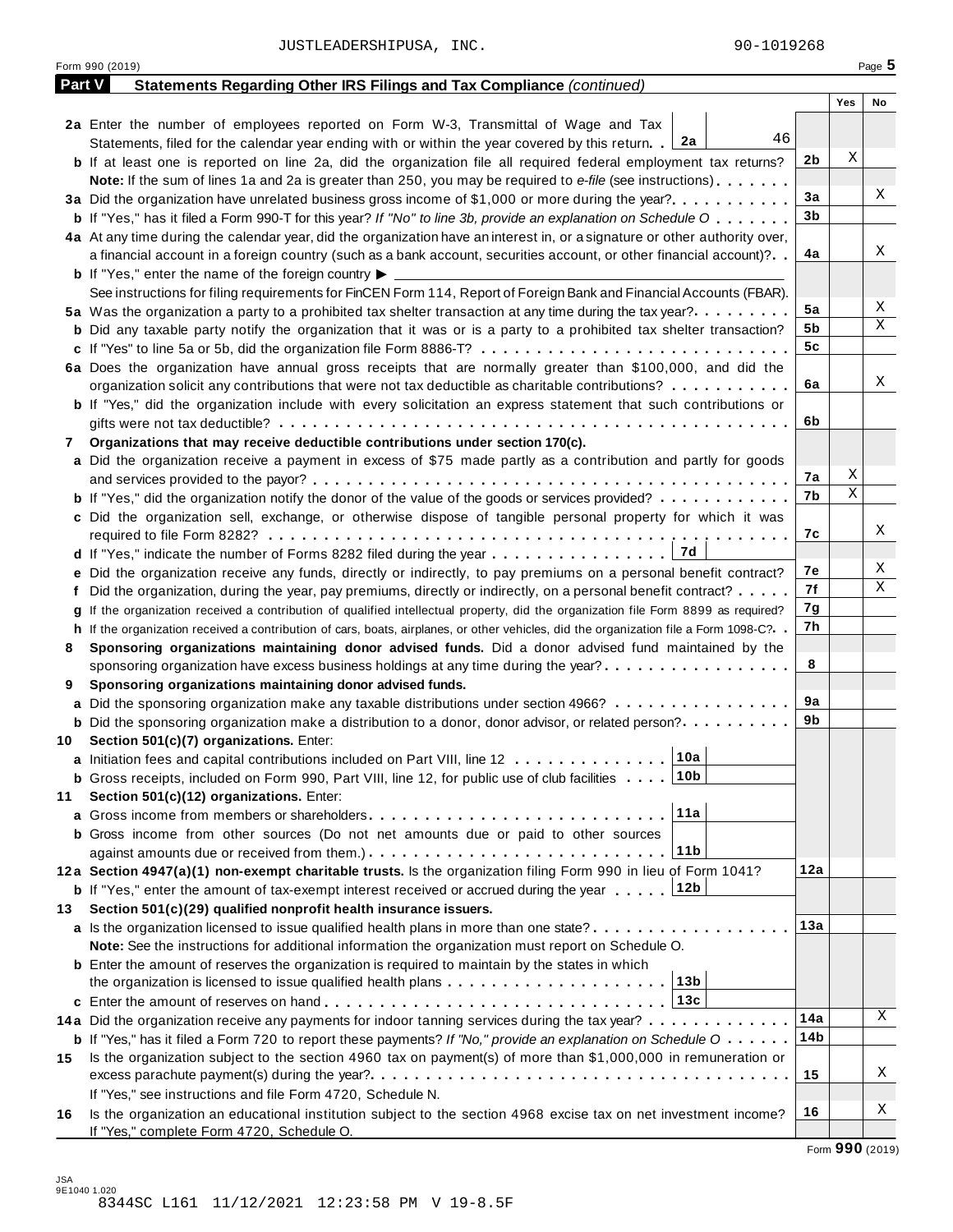|            | 90-1019268<br>JUSTLEADERSHIPUSA, INC.<br>Form 990 (2019)                                                                                                                                                                                 |                 |                 | Page $6$ |
|------------|------------------------------------------------------------------------------------------------------------------------------------------------------------------------------------------------------------------------------------------|-----------------|-----------------|----------|
| Part VI    | Governance, Management, and Disclosure For each "Yes" response to lines 2 through 7b below, and for a "No"                                                                                                                               |                 |                 |          |
|            | response to line 8a, 8b, or 10b below, describe the circumstances, processes, or changes on Schedule O. See instructions.                                                                                                                |                 |                 |          |
|            |                                                                                                                                                                                                                                          |                 |                 | X        |
|            | <b>Section A. Governing Body and Management</b>                                                                                                                                                                                          |                 | <b>Yes</b>      | No       |
|            | 6<br>1a                                                                                                                                                                                                                                  |                 |                 |          |
|            | 1a Enter the number of voting members of the governing body at the end of the tax year<br>If there are material differences in voting rights among members of the governing body, or                                                     |                 |                 |          |
|            | if the governing body delegated broad authority to an executive committee or similar                                                                                                                                                     |                 |                 |          |
|            | committée, explain on Schedule O.<br>6<br>1b                                                                                                                                                                                             |                 |                 |          |
|            | Enter the number of voting members included on line 1a, above, who are independent                                                                                                                                                       |                 |                 |          |
| 2          | Did any officer, director, trustee, or key employee have a family relationship or a business relationship with                                                                                                                           | 2               |                 | Χ        |
|            |                                                                                                                                                                                                                                          |                 |                 |          |
| 3          | Did the organization delegate control over management duties customarily performed by or under the direct                                                                                                                                |                 |                 | Χ        |
|            | supervision of officers, directors, trustees, or key employees to a management company or other person?                                                                                                                                  | 3<br>4          |                 | Χ        |
| 4          | Did the organization make any significant changes to its governing documents since the prior Form 990 was filed?                                                                                                                         | 5               |                 | Χ        |
| 5          | Did the organization become aware during the year of a significant diversion of the organization's assets?                                                                                                                               | 6               |                 | Χ        |
| 6          |                                                                                                                                                                                                                                          |                 |                 |          |
| 7a         | Did the organization have members, stockholders, or other persons who had the power to elect or appoint                                                                                                                                  |                 |                 | Χ        |
|            |                                                                                                                                                                                                                                          | 7а              |                 |          |
| b          | Are any governance decisions of the organization reserved to (or subject to approval by) members,                                                                                                                                        |                 |                 | Χ        |
|            |                                                                                                                                                                                                                                          | 7b              |                 |          |
| 8          | Did the organization contemporaneously document the meetings held or written actions undertaken during                                                                                                                                   |                 |                 |          |
|            | the year by the following:                                                                                                                                                                                                               |                 | X               |          |
| а          |                                                                                                                                                                                                                                          | 8a              | Χ               |          |
| b          |                                                                                                                                                                                                                                          | 8b              |                 |          |
| 9          | Is there any officer, director, trustee, or key employee listed in Part VII, Section A, who cannot be reached at                                                                                                                         |                 |                 | Χ        |
|            | the organization's mailing address? If "Yes," provide the names and addresses on Schedule O.<br>Section B. Policies (This Section B requests information about policies not required by the Internal Revenue Code.)                      | 9               |                 |          |
|            |                                                                                                                                                                                                                                          |                 | Yes             | No       |
|            |                                                                                                                                                                                                                                          | 10a             |                 | Χ        |
|            | 10a Did the organization have local chapters, branches, or affiliates?                                                                                                                                                                   |                 |                 |          |
|            | <b>b</b> If "Yes," did the organization have written policies and procedures governing the activities of such chapters,                                                                                                                  | 10 <sub>b</sub> |                 |          |
|            | affiliates, and branches to ensure their operations are consistent with the organization's exempt purposes?                                                                                                                              | 11a             | Χ               |          |
|            | 11a Has the organization provided a complete copy of this Form 990 to all members of its governing body before filing the form?                                                                                                          |                 |                 |          |
|            | <b>b</b> Describe in Schedule O the process, if any, used by the organization to review this Form 990.                                                                                                                                   | 12a             | X               |          |
|            | 12a Did the organization have a written conflict of interest policy? If "No," go to line 13                                                                                                                                              |                 |                 |          |
|            | <b>b</b> Were officers, directors, or trustees, and key employees required to disclose annually interests that could give                                                                                                                | 12 <sub>b</sub> | X               |          |
|            |                                                                                                                                                                                                                                          |                 |                 |          |
|            | Did the organization regularly and consistently monitor and enforce compliance with the policy? If "Yes,"                                                                                                                                | 12c             | X               |          |
|            |                                                                                                                                                                                                                                          | 13              | X               |          |
| 13         | Did the organization have a written whistleblower policy?                                                                                                                                                                                | 14              | Χ               |          |
| 14         | Did the organization have a written document retention and destruction policy?                                                                                                                                                           |                 |                 |          |
| 15         | Did the process for determining compensation of the following persons include a review and approval by                                                                                                                                   |                 |                 |          |
|            | independent persons, comparability data, and contemporaneous substantiation of the deliberation and decision?                                                                                                                            | 15a             | X               |          |
|            | The organization's CEO, Executive Director, or top management official                                                                                                                                                                   | 15b             |                 | Χ        |
| b          |                                                                                                                                                                                                                                          |                 |                 |          |
|            | If "Yes" to line 15a or 15b, describe the process in Schedule O (see instructions).                                                                                                                                                      |                 |                 |          |
|            | 16a Did the organization invest in, contribute assets to, or participate in a joint venture or similar arrangement                                                                                                                       | 16a             |                 | Χ        |
|            |                                                                                                                                                                                                                                          |                 |                 |          |
|            | <b>b</b> If "Yes," did the organization follow a written policy or procedure requiring the organization to evaluate its<br>participation in joint venture arrangements under applicable federal tax law, and take steps to safeguard the |                 |                 |          |
|            |                                                                                                                                                                                                                                          | 16 <sub>b</sub> |                 |          |
|            | <b>Section C. Disclosure</b>                                                                                                                                                                                                             |                 |                 |          |
| 17         | List the states with which a copy of this Form 990 is required to be filed $\blacktriangleright^{\underline{NY}}$ .                                                                                                                      |                 |                 |          |
| 18         | Section 6104 requires an organization to make its Forms 1023 (1024 or 1024-A, if applicable), 990, and 990-T (Section 501(c)                                                                                                             |                 |                 |          |
|            | (3)s only) available for public inspection. Indicate how you made these available. Check all that apply.                                                                                                                                 |                 |                 |          |
|            | $X$ Upon request<br>Another's website<br>Own website<br>Other (explain on Schedule O)                                                                                                                                                    |                 |                 |          |
|            | Describe on Schedule O whether (and if so, how) the organization made its governing documents, conflict of interest policy,                                                                                                              |                 |                 |          |
| 19         | and financial statements available to the public during the tax year.                                                                                                                                                                    |                 |                 |          |
| 20         |                                                                                                                                                                                                                                          |                 |                 |          |
|            | State the name, address, and telephone number of the person who possesses the organization's books and records $\blacktriangleright$<br>BDO FMA 600 THIRD AVENUE, 3RD FLOOR NEW YORK, NY 10016                                           |                 |                 |          |
| <b>JSA</b> |                                                                                                                                                                                                                                          |                 | Form 990 (2019) |          |

9E1042 2.000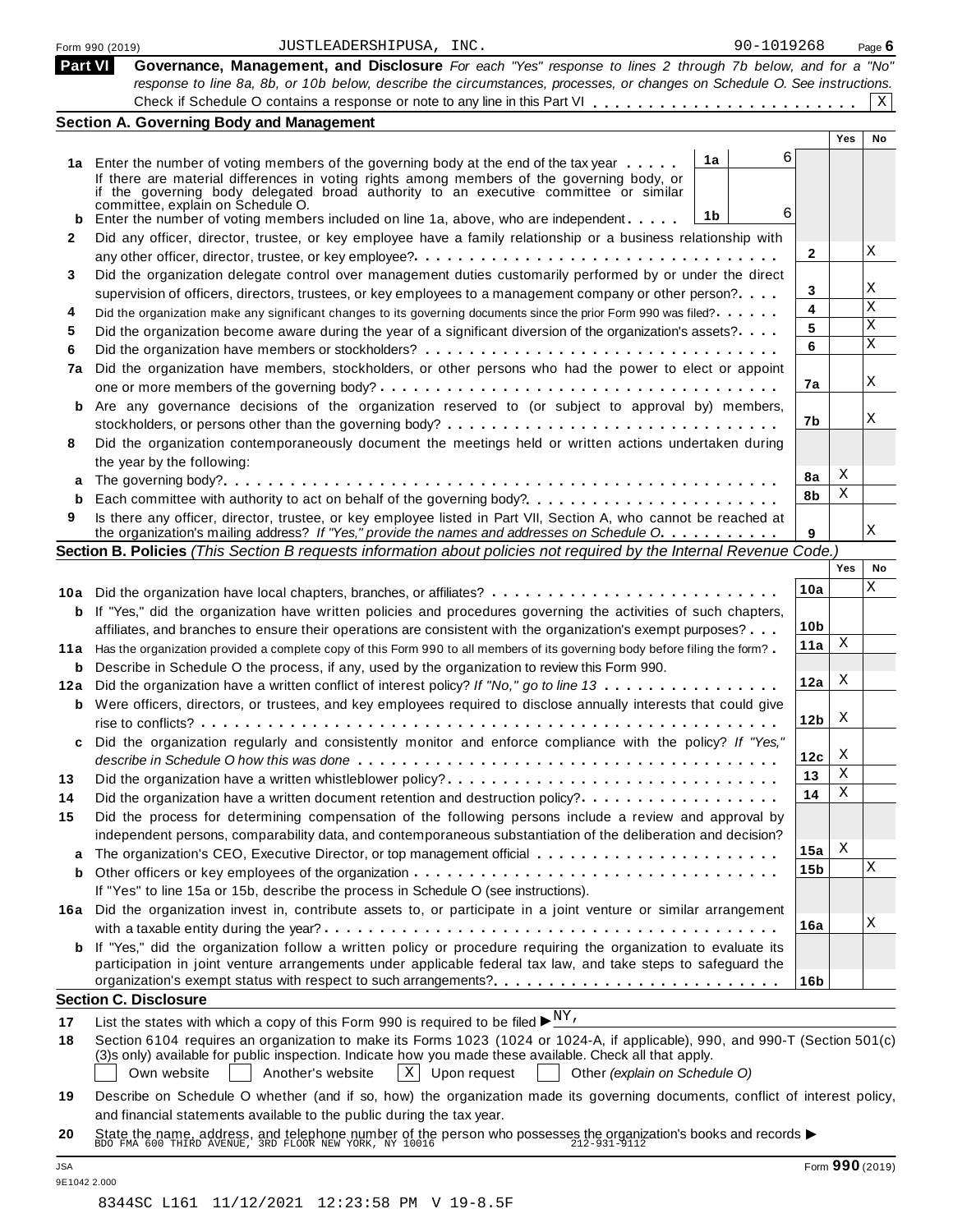| <b>Part VII</b> Compensation of Officers, Directors, Trustees, Key Employees, Highest Compensated Employees, and |  |  |  |  |  |
|------------------------------------------------------------------------------------------------------------------|--|--|--|--|--|
| <b>Independent Contractors</b>                                                                                   |  |  |  |  |  |

Check if Schedule O contains a response or note to any line in this Part VII  $\dots \dots \dots \dots \dots \dots \dots \dots \dots \dots$ 

**Section A. Officers, Directors, Trustees, Key Employees, and Highest Compensated Employees**

**1a** Complete this table for all persons required to be listed. Report compensation for the calendar year ending with or within the organization's tax year.

anization's lax year.<br>● List all of the organization's **current** officers, directors, trustees (whether individuals or organizations), regardless of amount of<br>nnensation Enter -0- in columns (D) (E) and (E) if no compensa compensation. Enter -0- in columns (D), (E), and (F) if no compensation was paid.

• List all of the organization's **current** key employees, if any. See instructions for definition of "key employee."<br>● List the experientials five expect highest expressed explores (other than an efficer director of

**Example in the organization's current** key employees, if any. See instructions for definition of key employee.<br>• List the organization's five **current** highest compensated employees (other than an officer, director, trust who received reportable compensation (Box 5 of Form W-2 and/or Box 7 of Form 1099-MISC) of more than \$100,000 from the

organization and any related organizations.<br>• List all of the organization's **former** officers, key employees, and highest compensated employees who received more than<br>\$1.00.000 of reportable componention from the erganiza \$100,000 of reportable compensation from the organization and any related organizations.

% List all of the organization's **former directors or trustees** that received, in the capacity as a former director or trustee of the organization, more than \$10,000 of reportable compensation from the organization and any related organizations. See instructions for the order in which to list the persons above.

Check this box if neither the organization nor any related organization compensated any current officer, director, or trustee.

| (A)<br>Name and title                | (B)<br>Average<br>hours<br>per week<br>(list any<br>hours for<br>related<br>organizations<br>below<br>dotted line) | Individual trustee<br>or director | Institutional trustee | Officer | (C)<br>Position<br>Key employee | (do not check more than one<br>box, unless person is both an<br>officer and a director/trustee)<br>Highest compensated<br>employee | Fomer | (D)<br>Reportable<br>compensation<br>from the<br>organization<br>(W-2/1099-MISC) | (E)<br>Reportable<br>compensation<br>from related<br>organizations<br>(W-2/1099-MISC) | (F)<br><b>Estimated amount</b><br>of other<br>compensation<br>from the<br>organization and<br>related organizations |
|--------------------------------------|--------------------------------------------------------------------------------------------------------------------|-----------------------------------|-----------------------|---------|---------------------------------|------------------------------------------------------------------------------------------------------------------------------------|-------|----------------------------------------------------------------------------------|---------------------------------------------------------------------------------------|---------------------------------------------------------------------------------------------------------------------|
| (1) DEANNA HOSKINS                   | 40.00                                                                                                              |                                   |                       |         |                                 |                                                                                                                                    |       |                                                                                  |                                                                                       |                                                                                                                     |
| PRESIDENT AND CEO                    | 0.                                                                                                                 |                                   |                       | X       |                                 |                                                                                                                                    |       | 194,750.                                                                         | 0.                                                                                    | 18,467.                                                                                                             |
| (2) WILLIAM HEATON (UNTIL $11/15/19$ | 40.00                                                                                                              |                                   |                       |         |                                 |                                                                                                                                    |       |                                                                                  |                                                                                       |                                                                                                                     |
| VP - GOVT AFFAIRS & POLICY           | 0.                                                                                                                 |                                   |                       |         |                                 | Χ                                                                                                                                  |       | 131,647.                                                                         | 0.                                                                                    | 8,429.                                                                                                              |
| (3) DAONESE JOHNSON-COLON            | 40.00                                                                                                              |                                   |                       |         |                                 |                                                                                                                                    |       |                                                                                  |                                                                                       |                                                                                                                     |
| VICE PRESIDENT-OPERATIONS/COO        | 0.                                                                                                                 |                                   |                       | Χ       |                                 |                                                                                                                                    |       | 132,636.                                                                         | 0.                                                                                    | 4,392.                                                                                                              |
| (4) VIVIAN D. NIXON                  | 1.00                                                                                                               |                                   |                       |         |                                 |                                                                                                                                    |       |                                                                                  |                                                                                       |                                                                                                                     |
| <b>BOARD CHAIR</b>                   | 0.                                                                                                                 | X                                 |                       | Χ       |                                 |                                                                                                                                    |       | 0                                                                                | 0                                                                                     | 0.                                                                                                                  |
| (5) ANNABEL DAVIS-GOFF               | 1.00                                                                                                               |                                   |                       |         |                                 |                                                                                                                                    |       |                                                                                  |                                                                                       |                                                                                                                     |
| CO-VICE CHAIR                        | 0.                                                                                                                 | X                                 |                       | Χ       |                                 |                                                                                                                                    |       | 0                                                                                | 0                                                                                     | 0.                                                                                                                  |
| (6) DAVID SOLOMON                    | 1.00                                                                                                               |                                   |                       |         |                                 |                                                                                                                                    |       |                                                                                  |                                                                                       |                                                                                                                     |
| TREASURER (UNTIL 4/1/2019)           | 0.                                                                                                                 | X                                 |                       | Χ       |                                 |                                                                                                                                    |       | 0.                                                                               | 0.                                                                                    | 0.                                                                                                                  |
| (7) JACQUELINE MANN                  | 1.00                                                                                                               |                                   |                       |         |                                 |                                                                                                                                    |       |                                                                                  |                                                                                       |                                                                                                                     |
| SECRETARY                            | 0.                                                                                                                 | X                                 |                       | X       |                                 |                                                                                                                                    |       | 0.                                                                               | 0                                                                                     | 0.                                                                                                                  |
| (8) ROBERT LIU                       | 1.00                                                                                                               |                                   |                       |         |                                 |                                                                                                                                    |       |                                                                                  |                                                                                       |                                                                                                                     |
| <b>DIRECTOR</b>                      | 0.                                                                                                                 | X                                 |                       |         |                                 |                                                                                                                                    |       | 0.                                                                               | $\mathbf 0$ .                                                                         | 0.                                                                                                                  |
| $(9)$ SUE A. KAPLAN, $J.D.$          | 1.00                                                                                                               |                                   |                       |         |                                 |                                                                                                                                    |       |                                                                                  |                                                                                       |                                                                                                                     |
| <b>DIRECTOR</b>                      | 0.                                                                                                                 | X                                 |                       |         |                                 |                                                                                                                                    |       | 0                                                                                | 0                                                                                     | 0.                                                                                                                  |
| (10) JULIA PALIARE                   | 1.00                                                                                                               |                                   |                       |         |                                 |                                                                                                                                    |       |                                                                                  |                                                                                       |                                                                                                                     |
| DIRECTOR (UNTIL 12/11/2019)          | 0.                                                                                                                 | X                                 |                       |         |                                 |                                                                                                                                    |       | $\Omega$                                                                         | $\Omega$                                                                              | 0.                                                                                                                  |
| (11) BRUCE WESTERN                   | 1.00                                                                                                               |                                   |                       |         |                                 |                                                                                                                                    |       |                                                                                  |                                                                                       |                                                                                                                     |
| <b>DIRECTOR</b>                      | 0.                                                                                                                 | X                                 |                       |         |                                 |                                                                                                                                    |       | 0.                                                                               | 0.                                                                                    | $0$ .                                                                                                               |
| (12)                                 |                                                                                                                    |                                   |                       |         |                                 |                                                                                                                                    |       |                                                                                  |                                                                                       |                                                                                                                     |
| (13)                                 |                                                                                                                    |                                   |                       |         |                                 |                                                                                                                                    |       |                                                                                  |                                                                                       |                                                                                                                     |
| (14)                                 |                                                                                                                    |                                   |                       |         |                                 |                                                                                                                                    |       |                                                                                  |                                                                                       |                                                                                                                     |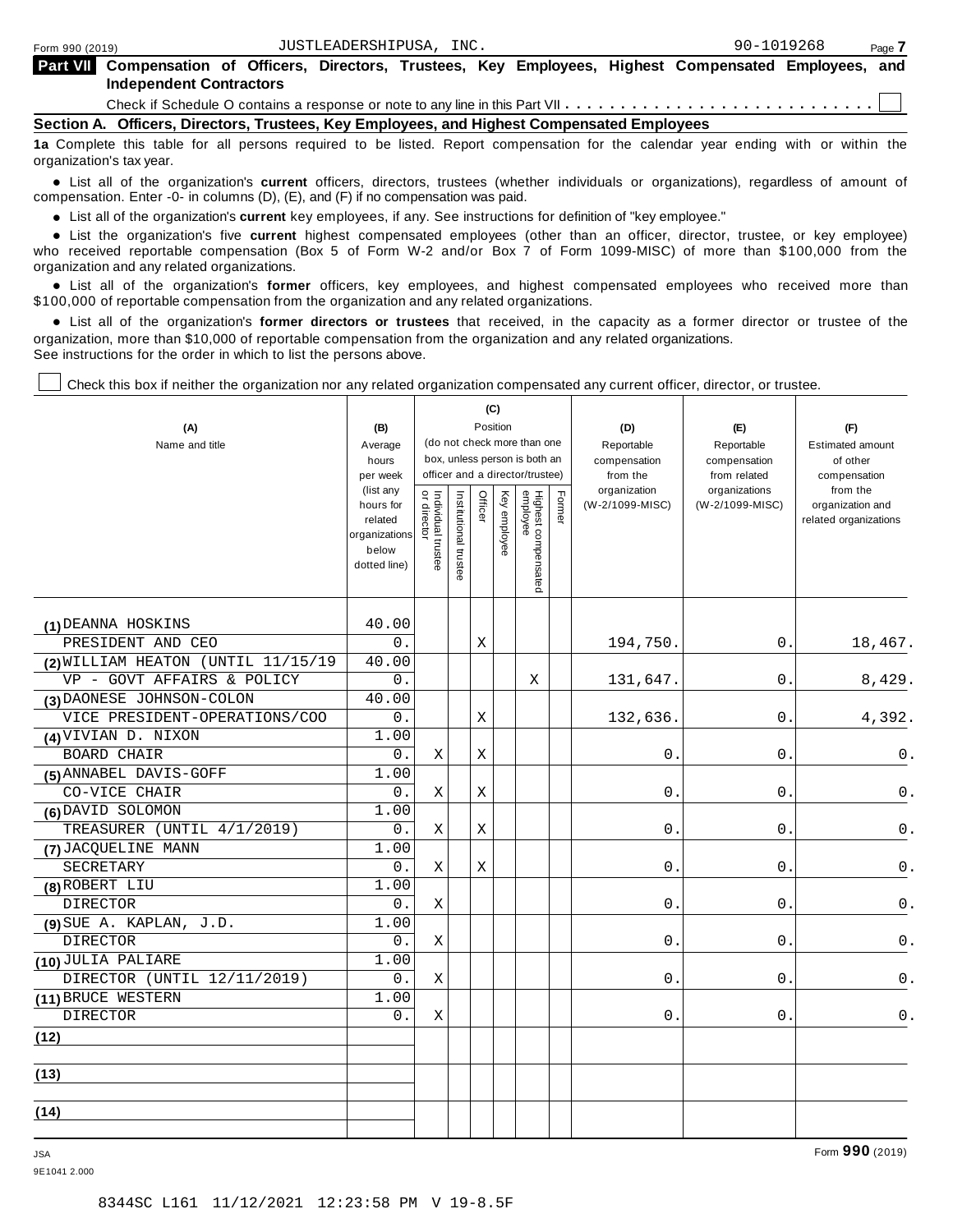#### JUSTLEADERSHIPUSA, INC. 90-1019268

| <b>Part VII</b> | Section A. Officers, Directors, Trustees, Key Employees, and Highest Compensated Employees (continued)                                                                                                                                           |                                                            |                                   |                       |                         |                                                                                                 |        |                                           |                                                   |                                                        |                                                          |               |  |
|-----------------|--------------------------------------------------------------------------------------------------------------------------------------------------------------------------------------------------------------------------------------------------|------------------------------------------------------------|-----------------------------------|-----------------------|-------------------------|-------------------------------------------------------------------------------------------------|--------|-------------------------------------------|---------------------------------------------------|--------------------------------------------------------|----------------------------------------------------------|---------------|--|
|                 | (A)<br>Name and title                                                                                                                                                                                                                            | (B)<br>Average<br>hours per<br>week (list any<br>hours for |                                   |                       | (C)<br>Position         | (do not check more than one<br>box, unless person is both an<br>officer and a director/trustee) |        | (D)<br>Reportable<br>compensation<br>from | (E)<br>Reportable<br>compensation from<br>related | (F)<br>Estimated<br>amount of<br>other<br>compensation |                                                          |               |  |
|                 |                                                                                                                                                                                                                                                  | related<br>organizations<br>below dotted<br>line)          | Individual trustee<br>or director | Institutional trustee | Officer<br>Key employee | Highest compensated<br>employee                                                                 | Former | the<br>organization<br>(W-2/1099-MISC)    | organizations<br>(W-2/1099-MISC)                  |                                                        | from the<br>organization<br>and related<br>organizations |               |  |
|                 |                                                                                                                                                                                                                                                  |                                                            |                                   |                       |                         |                                                                                                 |        |                                           |                                                   |                                                        |                                                          |               |  |
|                 |                                                                                                                                                                                                                                                  |                                                            |                                   |                       |                         |                                                                                                 |        |                                           |                                                   |                                                        |                                                          |               |  |
|                 |                                                                                                                                                                                                                                                  |                                                            |                                   |                       |                         |                                                                                                 |        |                                           |                                                   |                                                        |                                                          |               |  |
|                 |                                                                                                                                                                                                                                                  |                                                            |                                   |                       |                         |                                                                                                 |        |                                           |                                                   |                                                        |                                                          |               |  |
|                 |                                                                                                                                                                                                                                                  |                                                            |                                   |                       |                         |                                                                                                 |        |                                           |                                                   |                                                        |                                                          |               |  |
|                 |                                                                                                                                                                                                                                                  |                                                            |                                   |                       |                         |                                                                                                 |        |                                           |                                                   |                                                        |                                                          |               |  |
|                 |                                                                                                                                                                                                                                                  |                                                            |                                   |                       |                         |                                                                                                 |        |                                           |                                                   |                                                        |                                                          |               |  |
|                 |                                                                                                                                                                                                                                                  |                                                            |                                   |                       |                         |                                                                                                 |        |                                           |                                                   |                                                        |                                                          |               |  |
|                 |                                                                                                                                                                                                                                                  |                                                            |                                   |                       |                         |                                                                                                 |        |                                           |                                                   |                                                        |                                                          |               |  |
|                 |                                                                                                                                                                                                                                                  |                                                            |                                   |                       |                         |                                                                                                 |        |                                           |                                                   |                                                        |                                                          |               |  |
|                 |                                                                                                                                                                                                                                                  |                                                            |                                   |                       |                         |                                                                                                 |        |                                           |                                                   |                                                        |                                                          |               |  |
|                 | 1b Sub-total                                                                                                                                                                                                                                     |                                                            |                                   |                       |                         |                                                                                                 |        | 459,033.<br>0                             |                                                   | 0.<br>О.                                               |                                                          | 31,288.<br>0. |  |
|                 | c Total from continuation sheets to Part VII, Section A<br>d Total (add lines 1b and 1c) $\ldots \ldots \ldots \ldots \ldots \ldots \ldots \ldots \ldots \ldots \ldots$                                                                          |                                                            |                                   |                       |                         |                                                                                                 |        | 459,033.                                  |                                                   | 0.                                                     |                                                          | 31,288.       |  |
|                 | 2 Total number of individuals (including but not limited to those listed above) who received more than \$100,000 of<br>reportable compensation from the organization $\blacktriangleright$                                                       |                                                            | 3                                 |                       |                         |                                                                                                 |        |                                           |                                                   |                                                        |                                                          |               |  |
|                 |                                                                                                                                                                                                                                                  |                                                            |                                   |                       |                         |                                                                                                 |        |                                           |                                                   |                                                        | Yes                                                      | No            |  |
|                 | 3 Did the organization list any former officer, director, or trustee, key employee, or highest compensated<br>employee on line 1a? If "Yes," complete Schedule J for such individual                                                             |                                                            |                                   |                       |                         |                                                                                                 |        |                                           |                                                   | 3                                                      |                                                          | X             |  |
|                 | 4 For any individual listed on line 1a, is the sum of reportable compensation and other compensation from the<br>organization and related organizations greater than \$150,000? If "Yes," complete Schedule J for such                           |                                                            |                                   |                       |                         |                                                                                                 |        |                                           |                                                   |                                                        |                                                          |               |  |
|                 |                                                                                                                                                                                                                                                  |                                                            |                                   |                       |                         |                                                                                                 |        |                                           |                                                   | 4                                                      | Χ                                                        |               |  |
| 5.              | Did any person listed on line 1a receive or accrue compensation from any unrelated organization or individual<br>for services rendered to the organization? If "Yes," complete Schedule J for such person                                        |                                                            |                                   |                       |                         |                                                                                                 |        |                                           |                                                   | 5                                                      |                                                          | X             |  |
|                 | <b>Section B. Independent Contractors</b>                                                                                                                                                                                                        |                                                            |                                   |                       |                         |                                                                                                 |        |                                           |                                                   |                                                        |                                                          |               |  |
| 1<br>year.      | Complete this table for your five highest compensated independent contractors that received more than \$100,000 of<br>compensation from the organization. Report compensation for the calendar year ending with or within the organization's tax |                                                            |                                   |                       |                         |                                                                                                 |        |                                           |                                                   |                                                        |                                                          |               |  |
|                 | (A)<br>Name and business address                                                                                                                                                                                                                 |                                                            |                                   |                       |                         |                                                                                                 |        | (B)<br>Description of services            |                                                   | (C)<br>Compensation                                    |                                                          |               |  |
|                 | ATTACHMENT 1                                                                                                                                                                                                                                     |                                                            |                                   |                       |                         |                                                                                                 |        |                                           |                                                   |                                                        |                                                          |               |  |
|                 |                                                                                                                                                                                                                                                  |                                                            |                                   |                       |                         |                                                                                                 |        |                                           |                                                   |                                                        |                                                          |               |  |
|                 |                                                                                                                                                                                                                                                  |                                                            |                                   |                       |                         |                                                                                                 |        |                                           |                                                   |                                                        |                                                          |               |  |
|                 | Total number of independent contractors (including but not limited to those listed above) who received<br>more than \$100,000 in compensation from the organization $\blacktriangleright$                                                        |                                                            |                                   |                       |                         | 1                                                                                               |        |                                           |                                                   |                                                        |                                                          |               |  |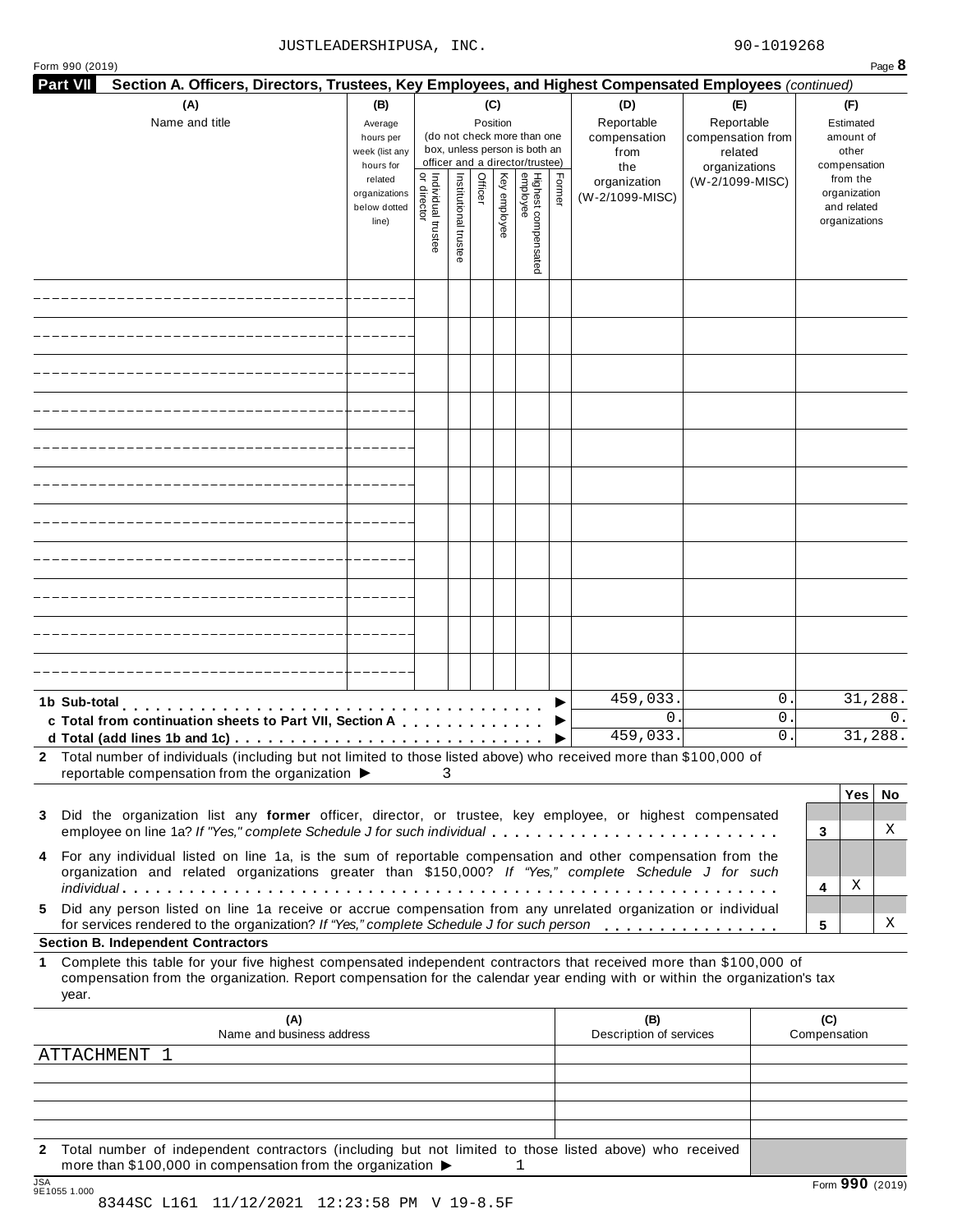|  | Form 990 (2019) |  |
|--|-----------------|--|

**Part VIII Statement of Revenue**

|                                                                | Check if Schedule O contains a response or note to any line in this Part VIII                                                                                                                                                              |                      | (A)            | (B)                                   | (C)                           | (D)                                                    |
|----------------------------------------------------------------|--------------------------------------------------------------------------------------------------------------------------------------------------------------------------------------------------------------------------------------------|----------------------|----------------|---------------------------------------|-------------------------------|--------------------------------------------------------|
|                                                                |                                                                                                                                                                                                                                            |                      | Total revenue  | Related or exempt<br>function revenue | Unrelated<br>business revenue | Revenue excluded<br>from tax under<br>sections 512-514 |
| 1a                                                             | Federated campaigns <b>Federated</b><br>1а                                                                                                                                                                                                 |                      |                |                                       |                               |                                                        |
| Contributions, Gifts, Grants<br>and Other Similar Amounts<br>b | Membership dues <b>All Accords</b> Membership dues<br>1b                                                                                                                                                                                   |                      |                |                                       |                               |                                                        |
| c                                                              | Fundraising events <b>Exercises Fundraising events</b><br>1c                                                                                                                                                                               | 19,662.              |                |                                       |                               |                                                        |
| d                                                              | Related organizations <b>and the set of the set of the set of the set of the set of the set of the set of the set of the set of the set of the set of the set of the set of the set of the set of the set of the set of the set </b><br>1d |                      |                |                                       |                               |                                                        |
| е                                                              | Government grants (contributions)<br>1е                                                                                                                                                                                                    |                      |                |                                       |                               |                                                        |
| $^{\dagger}$                                                   | All other contributions, gifts, grants,                                                                                                                                                                                                    |                      |                |                                       |                               |                                                        |
|                                                                | and similar amounts not included above<br>1f                                                                                                                                                                                               | 2,978,622.           |                |                                       |                               |                                                        |
| g                                                              | Noncash contributions included in                                                                                                                                                                                                          |                      |                |                                       |                               |                                                        |
|                                                                | $1g$ \$<br>$lines 1a-1f$ $\ldots$ $\ldots$ $\ldots$                                                                                                                                                                                        | 461.                 |                |                                       |                               |                                                        |
|                                                                |                                                                                                                                                                                                                                            |                      | 2,998,284      |                                       |                               |                                                        |
|                                                                |                                                                                                                                                                                                                                            | <b>Business Code</b> |                |                                       |                               |                                                        |
| 2a                                                             | the control of the control of the control of the control of the control of the control of                                                                                                                                                  |                      |                |                                       |                               |                                                        |
| b                                                              |                                                                                                                                                                                                                                            |                      |                |                                       |                               |                                                        |
| Program Service<br>Revenue<br>c                                |                                                                                                                                                                                                                                            |                      |                |                                       |                               |                                                        |
| d                                                              |                                                                                                                                                                                                                                            |                      |                |                                       |                               |                                                        |
|                                                                |                                                                                                                                                                                                                                            |                      |                |                                       |                               |                                                        |
| f                                                              | All other program service revenue                                                                                                                                                                                                          |                      |                |                                       |                               |                                                        |
| g                                                              |                                                                                                                                                                                                                                            |                      | $\mathsf{0}$ . |                                       |                               |                                                        |
| 3                                                              | Investment income (including dividends, interest, and                                                                                                                                                                                      |                      |                |                                       |                               |                                                        |
|                                                                |                                                                                                                                                                                                                                            |                      | 108,006.       |                                       |                               | 108,006.                                               |
| 4                                                              | Income from investment of tax-exempt bond proceeds $\blacksquare$                                                                                                                                                                          |                      | $0$ .          |                                       |                               |                                                        |
| 5                                                              |                                                                                                                                                                                                                                            |                      | $\mathsf{0}$ . |                                       |                               |                                                        |
|                                                                | (i) Real                                                                                                                                                                                                                                   | (ii) Personal        |                |                                       |                               |                                                        |
| 6a                                                             | Gross rents<br>6а                                                                                                                                                                                                                          |                      |                |                                       |                               |                                                        |
| b                                                              | Less: rental expenses<br>6b                                                                                                                                                                                                                |                      |                |                                       |                               |                                                        |
| c                                                              | Rental income or (loss)<br>6c                                                                                                                                                                                                              |                      |                |                                       |                               |                                                        |
| d                                                              | Net rental income or (loss) $\cdots$ $\cdots$ $\cdots$ $\cdots$                                                                                                                                                                            |                      | $0$ .          |                                       |                               |                                                        |
| 7a                                                             | (i) Securities<br>Gross amount from                                                                                                                                                                                                        | (ii) Other           |                |                                       |                               |                                                        |
|                                                                | sales<br>of<br>assets                                                                                                                                                                                                                      |                      |                |                                       |                               |                                                        |
|                                                                | 3,371,000.<br>other than inventory<br>7a                                                                                                                                                                                                   |                      |                |                                       |                               |                                                        |
| b                                                              | Less: cost or other basis                                                                                                                                                                                                                  |                      |                |                                       |                               |                                                        |
| evenue                                                         | 3,365,967.<br>and sales expenses<br>7b                                                                                                                                                                                                     |                      |                |                                       |                               |                                                        |
|                                                                | 7c<br>5,033.<br><b>c</b> Gain or (loss) <b>c</b>                                                                                                                                                                                           |                      |                |                                       |                               |                                                        |
| Other <sub>R</sub><br>d                                        |                                                                                                                                                                                                                                            |                      | 5,033.         |                                       |                               | 5,033.                                                 |
| 8а                                                             | income from fundraising<br>Gross                                                                                                                                                                                                           |                      |                |                                       |                               |                                                        |
|                                                                | 19,662.<br>events (not including \$                                                                                                                                                                                                        |                      |                |                                       |                               |                                                        |
|                                                                | of contributions reported on line                                                                                                                                                                                                          |                      |                |                                       |                               |                                                        |
|                                                                | 8а<br>1c). See Part IV, line 18                                                                                                                                                                                                            | 32,756.              |                |                                       |                               |                                                        |
| b                                                              | 8b<br>Less: direct expenses                                                                                                                                                                                                                | 32,756.              |                |                                       |                               |                                                        |
| с                                                              | Net income or (loss) from fundraising events ▶                                                                                                                                                                                             |                      | $0$ .          |                                       |                               |                                                        |
| 9а                                                             | gaming<br>income<br>from<br>Gross                                                                                                                                                                                                          |                      |                |                                       |                               |                                                        |
|                                                                | activities. See Part IV, line 19<br>9а                                                                                                                                                                                                     | 0.                   |                |                                       |                               |                                                        |
| b<br>c                                                         | 9b<br>Less: direct expenses<br>Net income or (loss) from gaming activities                                                                                                                                                                 | $0$ .<br>▶           | $0$ .          |                                       |                               |                                                        |
| 10a                                                            | less<br>Gross sales<br>of inventory,                                                                                                                                                                                                       |                      |                |                                       |                               |                                                        |
|                                                                | returns and allowances 10a                                                                                                                                                                                                                 | 0.                   |                |                                       |                               |                                                        |
| b                                                              | Less: cost of goods sold 10b                                                                                                                                                                                                               | $\mathbf{0}$ .       |                |                                       |                               |                                                        |
| c                                                              | Net income or (loss) from sales of inventory                                                                                                                                                                                               |                      | $\mathbf{0}$ . |                                       |                               |                                                        |
|                                                                |                                                                                                                                                                                                                                            | <b>Business Code</b> |                |                                       |                               |                                                        |
| Miscellaneous<br>Revenue<br>11a                                | SETTLEMENT                                                                                                                                                                                                                                 | 900099               | 225,000.       | 225,000.                              |                               |                                                        |
| b                                                              |                                                                                                                                                                                                                                            |                      |                |                                       |                               |                                                        |
| c                                                              |                                                                                                                                                                                                                                            |                      |                |                                       |                               |                                                        |
| d                                                              | All other revenue experience and the state of the state of the state of the state of the state of the state of                                                                                                                             |                      |                |                                       |                               |                                                        |
|                                                                |                                                                                                                                                                                                                                            |                      | 225,000.       |                                       |                               |                                                        |
| е                                                              |                                                                                                                                                                                                                                            |                      |                |                                       |                               |                                                        |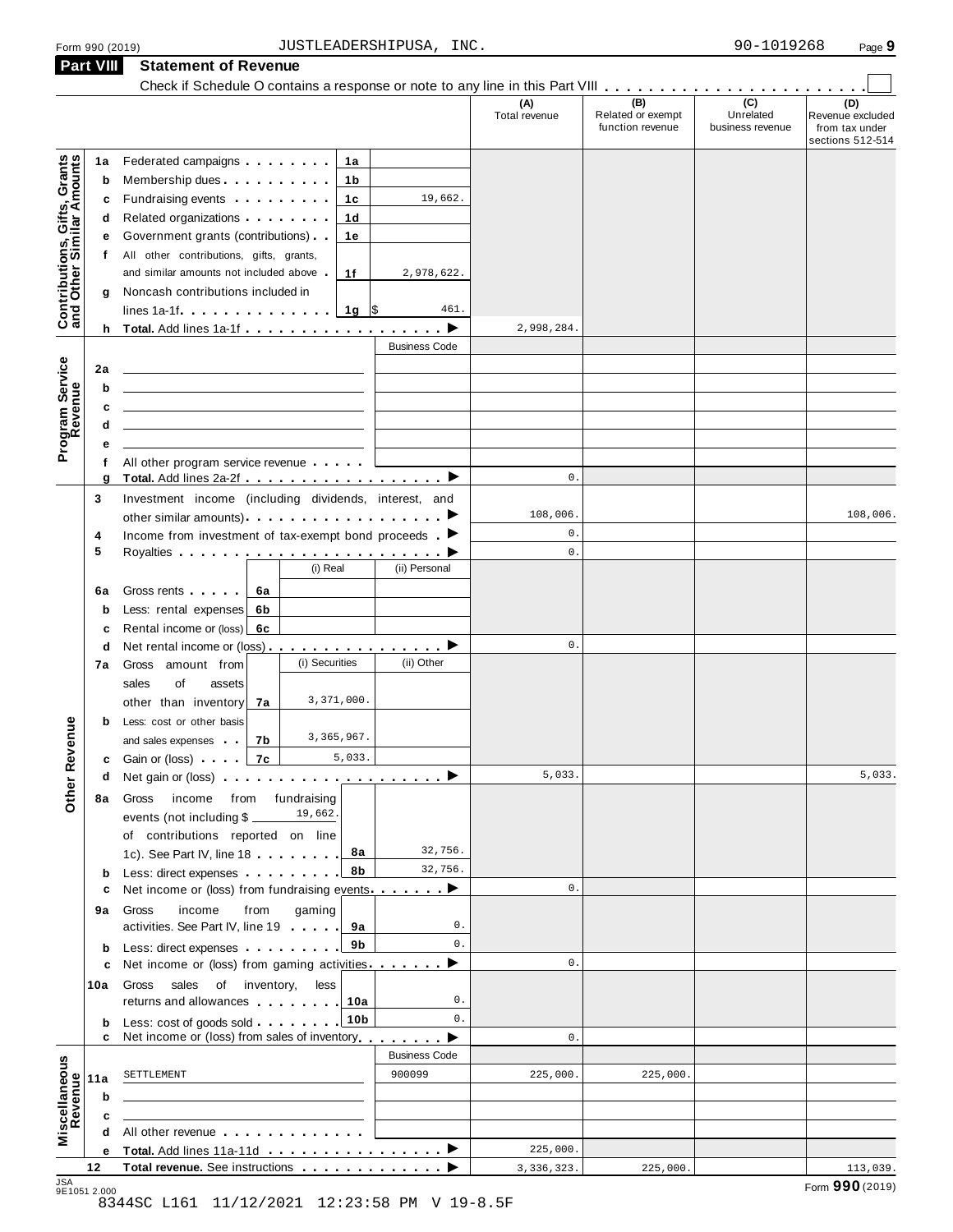#### Form <sup>990</sup> (2019) Page **10** JUSTLEADERSHIPUSA, INC. 90-1019268

|          | <b>Part IX</b> Statement of Functional Expenses                                                                                                                                                                                |                         |                                    |                                    |                                |
|----------|--------------------------------------------------------------------------------------------------------------------------------------------------------------------------------------------------------------------------------|-------------------------|------------------------------------|------------------------------------|--------------------------------|
|          | Section 501(c)(3) and 501(c)(4) organizations must complete all columns. All other organizations must complete column (A).                                                                                                     |                         |                                    |                                    |                                |
|          |                                                                                                                                                                                                                                |                         |                                    |                                    |                                |
|          | Do not include amounts reported on lines 6b, 7b,<br>8b, 9b, and 10b of Part VIII.                                                                                                                                              | (A)<br>Total expenses   | (B)<br>Program service<br>expenses | Management and<br>general expenses | (D)<br>Fundraising<br>expenses |
|          | 1 Grants and other assistance to domestic organizations<br>and domestic governments. See Part IV, line 21                                                                                                                      | 656,012.                | 656,012.                           |                                    |                                |
|          | 2 Grants and other assistance to domestic                                                                                                                                                                                      | 0.                      |                                    |                                    |                                |
|          | individuals. See Part IV, line 22<br>3 Grants and other assistance to foreign                                                                                                                                                  |                         |                                    |                                    |                                |
|          | organizations, foreign governments, and foreign                                                                                                                                                                                |                         |                                    |                                    |                                |
|          | individuals. See Part IV, lines 15 and 16                                                                                                                                                                                      | $\mathbf 0$ .           |                                    |                                    |                                |
|          | 4 Benefits paid to or for members                                                                                                                                                                                              | $\Omega$ .              |                                    |                                    |                                |
|          | 5 Compensation of current officers, directors,<br>trustees, and key employees                                                                                                                                                  | 327,386.                | 169,749.                           | 83,975.                            | 73,662.                        |
|          | 6 Compensation not included above to disqualified                                                                                                                                                                              |                         |                                    |                                    |                                |
|          | persons (as defined under section 4958(f)(1)) and<br>persons described in section 4958(c)(3)(B)                                                                                                                                | 0.                      |                                    |                                    |                                |
|          | 7 Other salaries and wages                                                                                                                                                                                                     | 2, 219, 152.            | 1,847,843.                         | 218,270.                           | 153,039.                       |
|          | 8 Pension plan accruals and contributions (include                                                                                                                                                                             |                         |                                    |                                    |                                |
|          | section 401(k) and 403(b) employer contributions)                                                                                                                                                                              | 32,742.                 | 25, 291.                           | 4,664.                             | 2,787.                         |
|          | 9 Other employee benefits                                                                                                                                                                                                      | 199,531.                | 164,321.                           | 18,013.                            | 17,197.                        |
| 10       |                                                                                                                                                                                                                                | 210,098.                | 160,826.                           | 29,032.                            | 20,240.                        |
| 11       | Fees for services (nonemployees):                                                                                                                                                                                              |                         |                                    |                                    |                                |
|          | a Management                                                                                                                                                                                                                   | 0.<br>1,250.            |                                    | 1,250.                             |                                |
|          | b Legal entering the service of the service of the service of the service of the service of the service of the                                                                                                                 | 164,337.                |                                    | 164,337.                           |                                |
|          | c Accounting                                                                                                                                                                                                                   | 154,653.                |                                    | 154,653.                           |                                |
|          | e Professional fundraising services. See Part IV, line 17                                                                                                                                                                      | 0                       |                                    |                                    |                                |
|          | f Investment management fees                                                                                                                                                                                                   | $\Omega$ .              |                                    |                                    |                                |
|          | 9 Other. (If line 11g amount exceeds 10% of line 25, column                                                                                                                                                                    |                         |                                    |                                    |                                |
|          | (A) amount, list line 11g expenses on Schedule O.) $\text{ATCH} \quad 2$ .                                                                                                                                                     | 620,059.                | 518,957.                           | 97,414.                            | 3,688.                         |
|          | 12 Advertising and promotion                                                                                                                                                                                                   | 39,689.<br>141,425      | 30,181.                            | 9,508.                             |                                |
| 13       | Office expenses                                                                                                                                                                                                                | $\mathbf 0$ .           | 70, 328.                           | 63,358                             | 7,739.                         |
| 14<br>15 | Information technology.                                                                                                                                                                                                        | $\Omega$ .              |                                    |                                    |                                |
|          | 16 Occupancy                                                                                                                                                                                                                   | 297,398.                | 123,353.                           | 174,045.                           |                                |
|          | 17 Travel <b>17 Travel</b>                                                                                                                                                                                                     | 210, 123                | 186,489.                           | 17,094.                            | 6,540.                         |
|          | 18 Payments of travel or entertainment expenses                                                                                                                                                                                |                         |                                    |                                    |                                |
|          | for any federal, state, or local public officials                                                                                                                                                                              | $\mathsf{O}$ .          |                                    |                                    |                                |
|          | 19 Conferences, conventions, and meetings                                                                                                                                                                                      | 449,076.                | 423,268.                           | 16,650.                            | 9,158.                         |
| 20       |                                                                                                                                                                                                                                | 0.                      |                                    |                                    |                                |
| 21       | Payments to affiliates experience and the property of the set of the set of the set of the set of the set of the set of the set of the set of the set of the set of the set of the set of the set of the set of the set of the | $\mathbf{0}$<br>22,624. |                                    | 22,624.                            |                                |
|          | 22 Depreciation, depletion, and amortization                                                                                                                                                                                   | 17,412.                 | 13,811                             | 2,037.                             | 1,564.                         |
| 23<br>24 | Insurance in the series of the series of the series of the series of the series of the series of the series of<br>Other expenses. Itemize expenses not covered                                                                 |                         |                                    |                                    |                                |
|          | above (List miscellaneous expenses on line 24e. If                                                                                                                                                                             |                         |                                    |                                    |                                |
|          | line 24e amount exceeds 10% of line 25, column                                                                                                                                                                                 |                         |                                    |                                    |                                |
|          | (A) amount, list line 24e expenses on Schedule O.)                                                                                                                                                                             |                         |                                    |                                    |                                |
|          | a BANK AND OTHER TRANSACTION                                                                                                                                                                                                   | 3,249.                  |                                    | 1,038.                             | 2,211.                         |
|          | <b>bMISCELLANEOUS EXPENSES</b>                                                                                                                                                                                                 | 60,255.                 | 46,540                             | 13,715                             |                                |
|          | <b>CPAYROLL FEES</b>                                                                                                                                                                                                           | 69,029.<br>807.         | 711                                | 69,029<br>96                       |                                |
|          | dFINES, PENALTIES, JUDGMENTS                                                                                                                                                                                                   | 517.                    |                                    | 517.                               |                                |
|          | e All other expenses<br>25 Total functional expenses. Add lines 1 through 24e                                                                                                                                                  | 5,896,824.              | 4,437,680.                         | 1,161,319.                         | 297,825.                       |
|          | 26 Joint costs. Complete this line only if the<br>organization reported in column (B) joint costs<br>from a combined educational campaign and                                                                                  |                         |                                    |                                    |                                |
|          | fundraising solicitation. Check here $\blacktriangleright$<br>if<br>following SOP 98-2 (ASC 958-720)                                                                                                                           |                         |                                    |                                    |                                |
|          |                                                                                                                                                                                                                                | 0.                      |                                    |                                    |                                |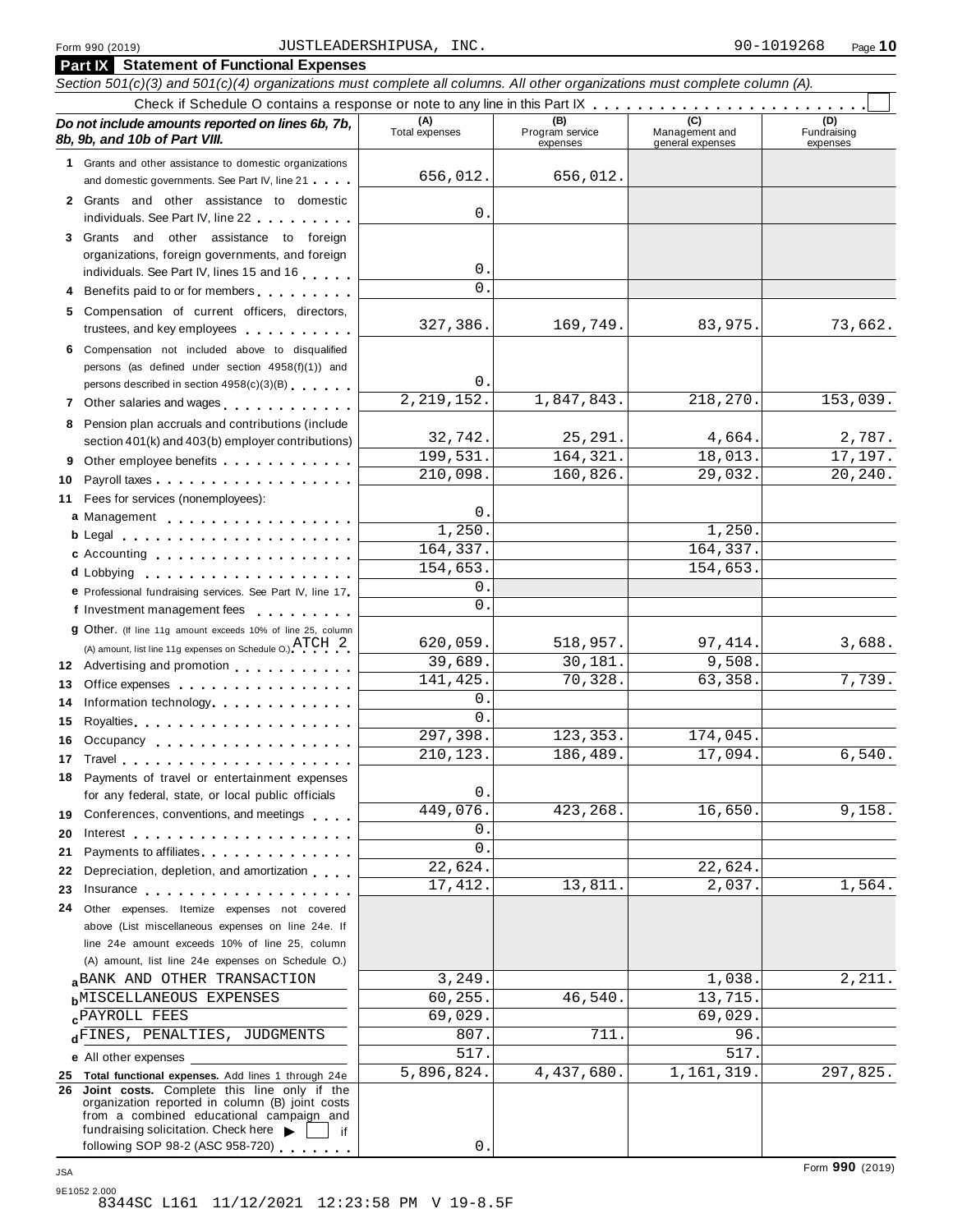JUSTLEADERSHIPUSA, INC.

|                      | Form 990 (2019) |                                                                                                                   |                   |                | Page 11             |
|----------------------|-----------------|-------------------------------------------------------------------------------------------------------------------|-------------------|----------------|---------------------|
|                      | <b>Part X</b>   | <b>Balance Sheet</b>                                                                                              |                   |                |                     |
|                      |                 |                                                                                                                   | (A)               |                | $\mathbf{x}$<br>(B) |
|                      |                 |                                                                                                                   | Beginning of year |                | End of year         |
|                      | 1               |                                                                                                                   | 368,567.          | $\mathbf 1$    | 739,376.            |
|                      | 2               |                                                                                                                   | 0.                | $\mathbf{2}$   | 0.                  |
|                      | 3               |                                                                                                                   | 5,010,098.        | $\mathbf{3}$   | 1,030,303.          |
|                      | 4               |                                                                                                                   | 0                 | 4              | 3,000.              |
|                      | 5               | Loans and other receivables from any current or former officer, director,                                         |                   |                |                     |
|                      |                 | trustee, key employee, creator or founder, substantial contributor, or 35%                                        | 0.                |                | 150,000.            |
|                      |                 | controlled entity or family member of any of these persons                                                        |                   | 5              |                     |
|                      | 6               | Loans and other receivables from other disqualified persons (as defined                                           | 0.                |                | 0.                  |
|                      |                 | under section $4958(f)(1)$ , and persons described in section $4958(c)(3)(B)$                                     | 0.                | 6              | 0.                  |
| Assets               | 7               |                                                                                                                   | 0.                | $\overline{7}$ | 0.                  |
|                      | 8               |                                                                                                                   | 65,804.           | 8              | 74,380.             |
|                      | 9               |                                                                                                                   |                   | 9              |                     |
|                      |                 | 10a Land, buildings, and equipment: cost or other<br>148,222.                                                     |                   |                |                     |
|                      |                 | basis. Complete Part VI of Schedule D 10a  <br>$\frac{37,770.}{ }$                                                | $70,972.$ 10c     |                | 110,452.            |
|                      |                 | <b>b</b> Less: accumulated depreciation10b                                                                        | 6,007,079.        | 11             | 6,763,240.          |
|                      | 11<br>12        |                                                                                                                   | 0.1               | $12 \,$        | 0.                  |
|                      | 13              | Investments - other securities. See Part IV, line 11.                                                             | 0.                | 13             | 0.                  |
|                      | 14              | Investments - program-related. See Part IV, line 11.                                                              | $\mathsf{O}$ .    | 14             | 0.                  |
|                      | 15              |                                                                                                                   | 0.                | 15             | 0.                  |
|                      | 16              | Total assets. Add lines 1 through 15 (must equal line 33)                                                         | 11,522,520.       | 16             | 8,870,751.          |
|                      | 17              | Accounts payable and accrued expenses                                                                             | 291,037.          | 17             | 97,705.             |
|                      | 18              |                                                                                                                   | 0.                | 18             | 68,750.             |
|                      | 19              |                                                                                                                   | 0.                | 19             | 0.                  |
|                      | 20              |                                                                                                                   | 0                 | 20             | 0.                  |
|                      | 21              | Escrow or custodial account liability. Complete Part IV of Schedule D.                                            | 0.                | 21             | 0.                  |
|                      | 22              | Loans and other payables to any current or former officer, director,                                              |                   |                |                     |
| Liabilities          |                 | trustee, key employee, creator or founder, substantial contributor, or 35%                                        |                   |                |                     |
|                      |                 | controlled entity or family member of any of these persons                                                        | 0.1               | 22             | $0$ .               |
|                      | 23              | Secured mortgages and notes payable to unrelated third parties                                                    | 0                 | 23             | 0.                  |
|                      | 24              | Unsecured notes and loans payable to unrelated third parties                                                      | $\mathbf{0}$ .    | 24             | $0$ .               |
|                      | 25              | Other liabilities (including federal income tax, payables to related third                                        |                   |                |                     |
|                      |                 | parties, and other liabilities not included on lines 17-24). Complete Part X                                      |                   |                |                     |
|                      |                 |                                                                                                                   | 0                 | 25             | 19,194.             |
|                      | 26              |                                                                                                                   | 291,037.          | 26             | 185,649.            |
|                      |                 | $\mid$ X $\mid$<br>Organizations that follow FASB ASC 958, check here ▶<br>and complete lines 27, 28, 32, and 33. |                   |                |                     |
|                      | 27              |                                                                                                                   | 2,101,204.        | 27             | 2, 117, 265.        |
|                      | 28              |                                                                                                                   | 9,130,279.        | 28             | 6,567,837.          |
| <b>Fund Balances</b> |                 | Organizations that do not follow FASB ASC 958, check here ▶<br>and complete lines 29 through 33.                  |                   |                |                     |
|                      | 29              | Capital stock or trust principal, or current funds                                                                |                   | 29             |                     |
|                      | 30              | Paid-in or capital surplus, or land, building, or equipment fund.                                                 |                   | 30             |                     |
| Net Assets or        | 31              | Retained earnings, endowment, accumulated income, or other funds.                                                 |                   | 31             |                     |
|                      | 32              |                                                                                                                   | 11, 231, 483.     | 32             | 8,685,102.          |
|                      | 33              | Total liabilities and net assets/fund balances                                                                    | 11,522,520.       | 33             | 8,870,751.          |
|                      |                 |                                                                                                                   |                   |                | Form 990 (2019)     |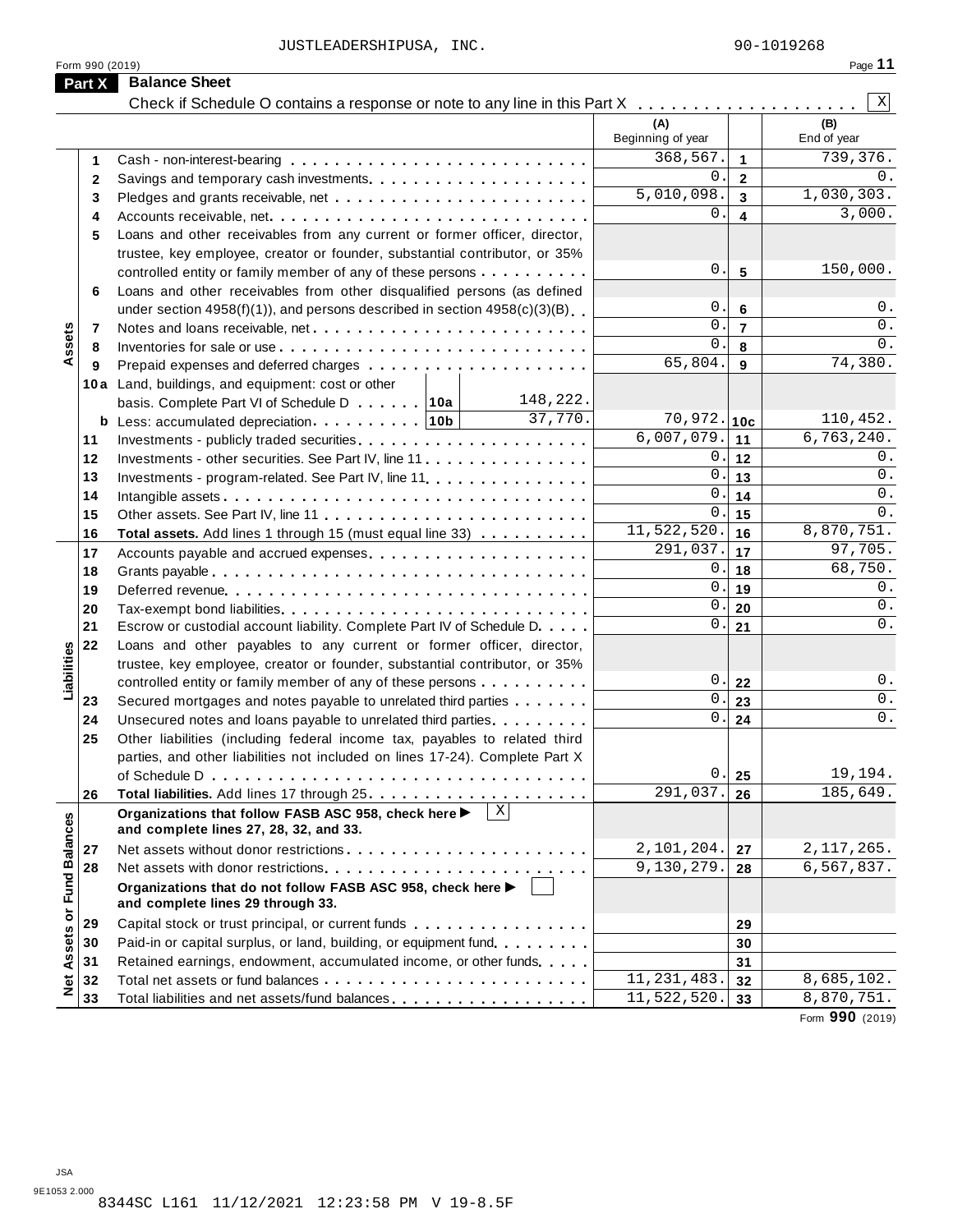JUSTLEADERSHIPUSA, INC. 90-1019268

|                | Form 990 (2019)                                                                                                                                                                                                                                                                                                                                                   |                |               |     | Page 12    |
|----------------|-------------------------------------------------------------------------------------------------------------------------------------------------------------------------------------------------------------------------------------------------------------------------------------------------------------------------------------------------------------------|----------------|---------------|-----|------------|
| <b>Part XI</b> | <b>Reconciliation of Net Assets</b>                                                                                                                                                                                                                                                                                                                               |                |               |     |            |
|                |                                                                                                                                                                                                                                                                                                                                                                   |                |               |     |            |
| 1              |                                                                                                                                                                                                                                                                                                                                                                   | $\mathbf{1}$   |               |     | 3,336,323. |
| 2              | Total expenses (must equal Part IX, column (A), line 25) $\ldots \ldots \ldots \ldots \ldots \ldots \ldots \ldots$                                                                                                                                                                                                                                                | $\overline{2}$ |               |     | 5,896,824. |
| 3              |                                                                                                                                                                                                                                                                                                                                                                   | $\overline{3}$ | $-2,560,501.$ |     |            |
| 4              | Net assets or fund balances at beginning of year (must equal Part X, line 32, column (A))                                                                                                                                                                                                                                                                         | 4              | 11, 231, 483. |     |            |
| 5              |                                                                                                                                                                                                                                                                                                                                                                   | 5              |               |     | 14,120.    |
| 6              |                                                                                                                                                                                                                                                                                                                                                                   | 6              |               |     | 0.         |
| 7              |                                                                                                                                                                                                                                                                                                                                                                   | $\overline{7}$ |               |     | 0.         |
| 8              |                                                                                                                                                                                                                                                                                                                                                                   | 8              |               |     | 0.         |
| 9              | Other changes in net assets or fund balances (explain on Schedule O).                                                                                                                                                                                                                                                                                             | 9              |               |     | 0.         |
| 10             | Net assets or fund balances at end of year. Combine lines 3 through 9 (must equal Part X, line                                                                                                                                                                                                                                                                    |                |               |     |            |
|                |                                                                                                                                                                                                                                                                                                                                                                   | 10             |               |     | 8,685,102. |
|                | <b>Financial Statements and Reporting</b><br>Part XII                                                                                                                                                                                                                                                                                                             |                |               |     |            |
|                |                                                                                                                                                                                                                                                                                                                                                                   |                |               |     |            |
| 1              | $x$ Accrual<br>Cash<br>Accounting method used to prepare the Form 990:<br>Other<br>If the organization changed its method of accounting from a prior year or checked "Other," explain in<br>Schedule O.                                                                                                                                                           |                |               | Yes | No         |
|                | 2a Were the organization's financial statements compiled or reviewed by an independent accountant?<br>If "Yes," check a box below to indicate whether the financial statements for the year were compiled or<br>reviewed on a separate basis, consolidated basis, or both:<br>Separate basis<br><b>Consolidated basis</b><br>Both consolidated and separate basis |                | 2a            |     | Χ          |
|                | <b>b</b> Were the organization's financial statements audited by an independent accountant?                                                                                                                                                                                                                                                                       |                | 2b            | X   |            |
|                | If "Yes," check a box below to indicate whether the financial statements for the year were audited on a<br>separate basis, consolidated basis, or both:<br>$X$ Separate basis<br>Consolidated basis<br>Both consolidated and separate basis                                                                                                                       |                |               |     |            |
|                | c If "Yes" to line 2a or 2b, does the organization have a committee that assumes responsibility for oversight of                                                                                                                                                                                                                                                  |                |               |     |            |
|                | the audit, review, or compilation of its financial statements and selection of an independent accountant?                                                                                                                                                                                                                                                         |                | 2c            | X   |            |
|                | If the organization changed either its oversight process or selection process during the tax year, explain on<br>Schedule O.                                                                                                                                                                                                                                      |                |               |     |            |
|                | 3a As a result of a federal award, was the organization required to undergo an audit or audits as set forth in the                                                                                                                                                                                                                                                |                |               |     |            |
|                |                                                                                                                                                                                                                                                                                                                                                                   |                | 3a            |     | Χ          |
|                | <b>b</b> If "Yes," did the organization undergo the required audit or audits? If the organization did not undergo the                                                                                                                                                                                                                                             |                |               |     |            |
|                | required audit or audits, explain why on Schedule O and describe any steps taken to undergo such audits                                                                                                                                                                                                                                                           |                | 3b            |     |            |

Form **990** (2019)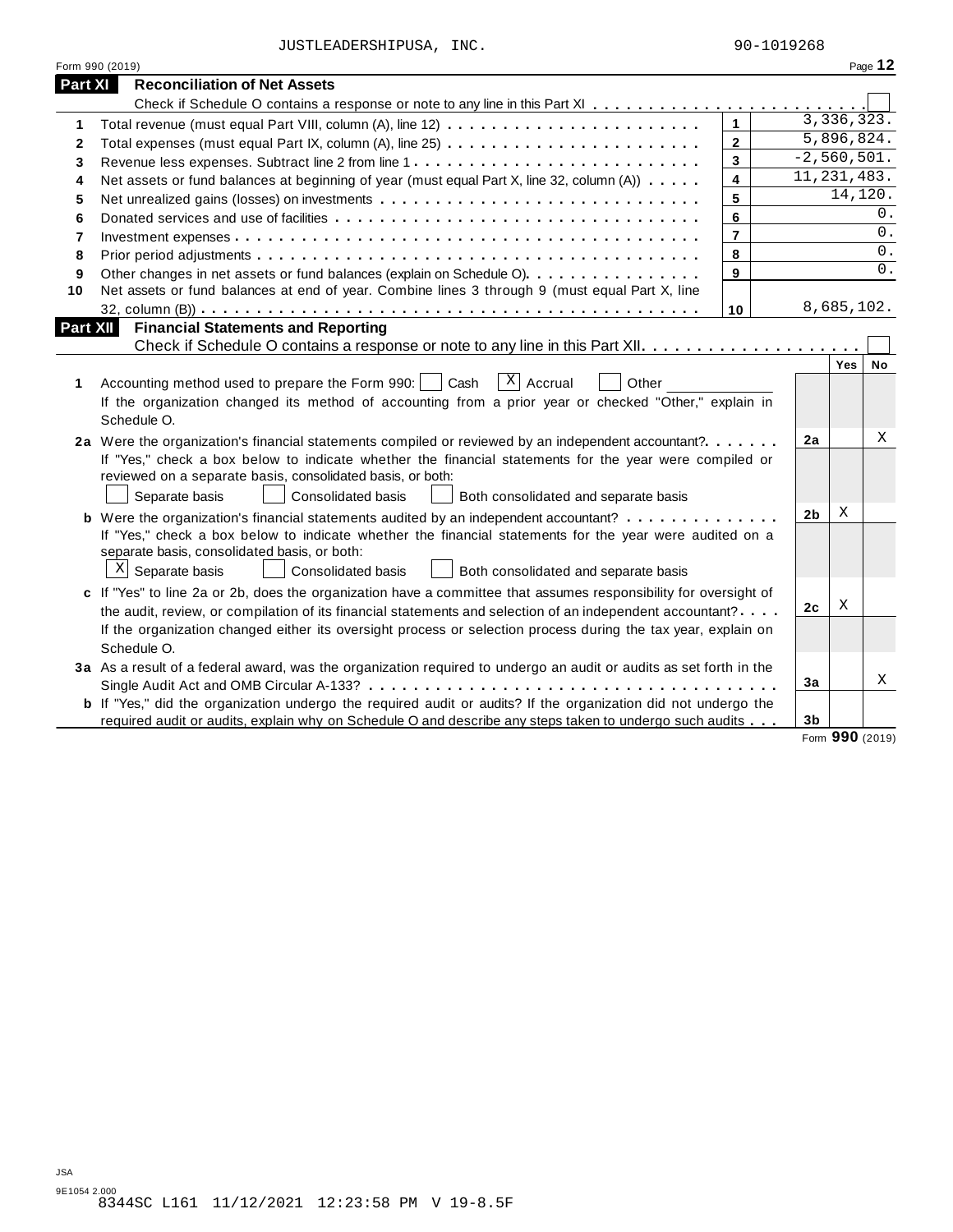# SCHEDULE A **Public Charity Status and Public Support**<br>(Form 990 or 990-EZ) complete if the organization is a section 501(c)(3) organization or a section 4947(a)(1) nonexempt charitable trust.

(Form 990 or 990-EZ) complete if the organization is a section 501(c)(3) organization or a section 4947(a)(1) nonexempt charitable trust.  $2019$ 

|                                                               |                                   |                                                            |                                                                                                              |     |                                                      | Complete if the organization is a section 501(c)(3) organization or a section $4947(a)(1)$ nonexempt charitable trust.                                                                                                                                                                                                                                                          | ZW IJ                                                                                                                            |
|---------------------------------------------------------------|-----------------------------------|------------------------------------------------------------|--------------------------------------------------------------------------------------------------------------|-----|------------------------------------------------------|---------------------------------------------------------------------------------------------------------------------------------------------------------------------------------------------------------------------------------------------------------------------------------------------------------------------------------------------------------------------------------|----------------------------------------------------------------------------------------------------------------------------------|
| Department of the Treasury<br><b>Internal Revenue Service</b> |                                   |                                                            | Attach to Form 990 or Form 990-EZ.<br>Go to www.irs.gov/Form990 for instructions and the latest information. |     |                                                      |                                                                                                                                                                                                                                                                                                                                                                                 | Open to Public<br>Inspection                                                                                                     |
| Name of the organization                                      |                                   |                                                            |                                                                                                              |     |                                                      | <b>Employer identification number</b>                                                                                                                                                                                                                                                                                                                                           |                                                                                                                                  |
| JUSTLEADERSHIPUSA, INC.                                       |                                   |                                                            |                                                                                                              |     |                                                      | 90-1019268                                                                                                                                                                                                                                                                                                                                                                      |                                                                                                                                  |
| Part I                                                        |                                   |                                                            |                                                                                                              |     |                                                      | Reason for Public Charity Status (All organizations must complete this part.) See instructions.                                                                                                                                                                                                                                                                                 |                                                                                                                                  |
|                                                               |                                   |                                                            | The organization is not a private foundation because it is: (For lines 1 through 12, check only one box.)    |     |                                                      |                                                                                                                                                                                                                                                                                                                                                                                 |                                                                                                                                  |
| 1                                                             |                                   |                                                            | A church, convention of churches, or association of churches described in section 170(b)(1)(A)(i).           |     |                                                      |                                                                                                                                                                                                                                                                                                                                                                                 |                                                                                                                                  |
| 2                                                             |                                   |                                                            | A school described in section 170(b)(1)(A)(ii). (Attach Schedule E (Form 990 or 990-EZ).)                    |     |                                                      |                                                                                                                                                                                                                                                                                                                                                                                 |                                                                                                                                  |
| 3                                                             |                                   |                                                            | A hospital or a cooperative hospital service organization described in section 170(b)(1)(A)(iii).            |     |                                                      |                                                                                                                                                                                                                                                                                                                                                                                 |                                                                                                                                  |
| 4                                                             | hospital's name, city, and state: |                                                            |                                                                                                              |     |                                                      | A medical research organization operated in conjunction with a hospital described in section 170(b)(1)(A)(iii). Enter the                                                                                                                                                                                                                                                       |                                                                                                                                  |
| 5                                                             |                                   |                                                            |                                                                                                              |     |                                                      |                                                                                                                                                                                                                                                                                                                                                                                 | An organization operated for the benefit of a college or university owned or operated by a governmental unit described in        |
|                                                               |                                   | section 170(b)(1)(A)(iv). (Complete Part II.)              |                                                                                                              |     |                                                      |                                                                                                                                                                                                                                                                                                                                                                                 |                                                                                                                                  |
| 6                                                             |                                   |                                                            | A federal, state, or local government or governmental unit described in section 170(b)(1)(A)(v).             |     |                                                      |                                                                                                                                                                                                                                                                                                                                                                                 |                                                                                                                                  |
| X<br>7                                                        |                                   |                                                            |                                                                                                              |     |                                                      |                                                                                                                                                                                                                                                                                                                                                                                 | An organization that normally receives a substantial part of its support from a governmental unit or from the general public     |
|                                                               |                                   | described in section 170(b)(1)(A)(vi). (Complete Part II.) |                                                                                                              |     |                                                      |                                                                                                                                                                                                                                                                                                                                                                                 |                                                                                                                                  |
| 8                                                             |                                   |                                                            | A community trust described in section 170(b)(1)(A)(vi). (Complete Part II.)                                 |     |                                                      |                                                                                                                                                                                                                                                                                                                                                                                 |                                                                                                                                  |
| 9                                                             |                                   |                                                            |                                                                                                              |     |                                                      | An agricultural research organization described in section 170(b)(1)(A)(ix) operated in conjunction with a land-grant college                                                                                                                                                                                                                                                   |                                                                                                                                  |
|                                                               |                                   |                                                            |                                                                                                              |     |                                                      | or university or a non-land-grant college of agriculture (see instructions). Enter the name, city, and state of the college or                                                                                                                                                                                                                                                  |                                                                                                                                  |
| university:                                                   |                                   |                                                            |                                                                                                              |     |                                                      |                                                                                                                                                                                                                                                                                                                                                                                 |                                                                                                                                  |
| 10                                                            |                                   |                                                            | acquired by the organization after June 30, 1975. See section 509(a)(2). (Complete Part III.)                |     |                                                      | An organization that normally receives: (1) more than 331/3% of its support from contributions, membership fees, and gross<br>receipts from activities related to its exempt functions - subject to certain exceptions, and (2) no more than 331/3% of its<br>support from gross investment income and unrelated business taxable income (less section 511 tax) from businesses |                                                                                                                                  |
| 11                                                            |                                   |                                                            | An organization organized and operated exclusively to test for public safety. See section 509(a)(4).         |     |                                                      |                                                                                                                                                                                                                                                                                                                                                                                 |                                                                                                                                  |
| 12                                                            |                                   |                                                            |                                                                                                              |     |                                                      |                                                                                                                                                                                                                                                                                                                                                                                 | An organization organized and operated exclusively for the benefit of, to perform the functions of, or to carry out the purposes |
|                                                               |                                   |                                                            |                                                                                                              |     |                                                      |                                                                                                                                                                                                                                                                                                                                                                                 | of one or more publicly supported organizations described in section 509(a)(1) or section 509(a)(2). See section 509(a)(3).      |
|                                                               |                                   |                                                            |                                                                                                              |     |                                                      |                                                                                                                                                                                                                                                                                                                                                                                 | Check the box in lines 12a through 12d that describes the type of supporting organization and complete lines 12e, 12f, and 12g.  |
| a                                                             |                                   |                                                            |                                                                                                              |     |                                                      | Type I. A supporting organization operated, supervised, or controlled by its supported organization(s), typically by giving                                                                                                                                                                                                                                                     |                                                                                                                                  |
|                                                               |                                   |                                                            |                                                                                                              |     |                                                      | the supported organization(s) the power to regularly appoint or elect a majority of the directors or trustees of the                                                                                                                                                                                                                                                            |                                                                                                                                  |
|                                                               |                                   |                                                            | supporting organization. You must complete Part IV, Sections A and B.                                        |     |                                                      |                                                                                                                                                                                                                                                                                                                                                                                 |                                                                                                                                  |
| b                                                             |                                   |                                                            |                                                                                                              |     |                                                      | Type II. A supporting organization supervised or controlled in connection with its supported organization(s), by having                                                                                                                                                                                                                                                         |                                                                                                                                  |
|                                                               |                                   |                                                            |                                                                                                              |     |                                                      | control or management of the supporting organization vested in the same persons that control or manage the supported                                                                                                                                                                                                                                                            |                                                                                                                                  |
|                                                               |                                   |                                                            | organization(s). You must complete Part IV, Sections A and C.                                                |     |                                                      |                                                                                                                                                                                                                                                                                                                                                                                 |                                                                                                                                  |
| c                                                             |                                   |                                                            |                                                                                                              |     |                                                      | Type III functionally integrated. A supporting organization operated in connection with, and functionally integrated with,                                                                                                                                                                                                                                                      |                                                                                                                                  |
|                                                               |                                   |                                                            | its supported organization(s) (see instructions). You must complete Part IV, Sections A, D, and E.           |     |                                                      |                                                                                                                                                                                                                                                                                                                                                                                 |                                                                                                                                  |
| d                                                             |                                   |                                                            |                                                                                                              |     |                                                      | Type III non-functionally integrated. A supporting organization operated in connection with its supported organization(s)                                                                                                                                                                                                                                                       |                                                                                                                                  |
|                                                               |                                   |                                                            |                                                                                                              |     |                                                      | that is not functionally integrated. The organization generally must satisfy a distribution requirement and an attentiveness                                                                                                                                                                                                                                                    |                                                                                                                                  |
|                                                               |                                   |                                                            | requirement (see instructions). You must complete Part IV, Sections A and D, and Part V.                     |     |                                                      |                                                                                                                                                                                                                                                                                                                                                                                 |                                                                                                                                  |
| е                                                             |                                   |                                                            |                                                                                                              |     |                                                      | Check this box if the organization received a written determination from the IRS that it is a Type I, Type II, Type III                                                                                                                                                                                                                                                         |                                                                                                                                  |
|                                                               |                                   |                                                            | functionally integrated, or Type III non-functionally integrated supporting organization.                    |     |                                                      |                                                                                                                                                                                                                                                                                                                                                                                 |                                                                                                                                  |
| t                                                             |                                   |                                                            |                                                                                                              |     |                                                      |                                                                                                                                                                                                                                                                                                                                                                                 |                                                                                                                                  |
| g                                                             |                                   |                                                            | Provide the following information about the supported organization(s).<br>(iii) Type of organization         |     |                                                      |                                                                                                                                                                                                                                                                                                                                                                                 |                                                                                                                                  |
| (i) Name of supported organization                            |                                   | (ii) EIN                                                   | (described on lines 1-10                                                                                     |     | (iv) Is the organization<br>listed in your governing | (v) Amount of monetary<br>support (see                                                                                                                                                                                                                                                                                                                                          | (vi) Amount of<br>other support (see                                                                                             |
|                                                               |                                   |                                                            | above (see instructions))                                                                                    |     | document?                                            | instructions)                                                                                                                                                                                                                                                                                                                                                                   | instructions)                                                                                                                    |
|                                                               |                                   |                                                            |                                                                                                              | Yes | No                                                   |                                                                                                                                                                                                                                                                                                                                                                                 |                                                                                                                                  |
| (A)                                                           |                                   |                                                            |                                                                                                              |     |                                                      |                                                                                                                                                                                                                                                                                                                                                                                 |                                                                                                                                  |
|                                                               |                                   |                                                            |                                                                                                              |     |                                                      |                                                                                                                                                                                                                                                                                                                                                                                 |                                                                                                                                  |
| (B)                                                           |                                   |                                                            |                                                                                                              |     |                                                      |                                                                                                                                                                                                                                                                                                                                                                                 |                                                                                                                                  |
|                                                               |                                   |                                                            |                                                                                                              |     |                                                      |                                                                                                                                                                                                                                                                                                                                                                                 |                                                                                                                                  |
| (C)                                                           |                                   |                                                            |                                                                                                              |     |                                                      |                                                                                                                                                                                                                                                                                                                                                                                 |                                                                                                                                  |
|                                                               |                                   |                                                            |                                                                                                              |     |                                                      |                                                                                                                                                                                                                                                                                                                                                                                 |                                                                                                                                  |
| (D)                                                           |                                   |                                                            |                                                                                                              |     |                                                      |                                                                                                                                                                                                                                                                                                                                                                                 |                                                                                                                                  |
|                                                               |                                   |                                                            |                                                                                                              |     |                                                      |                                                                                                                                                                                                                                                                                                                                                                                 |                                                                                                                                  |
| (E)                                                           |                                   |                                                            |                                                                                                              |     |                                                      |                                                                                                                                                                                                                                                                                                                                                                                 |                                                                                                                                  |
| Total                                                         |                                   |                                                            |                                                                                                              |     |                                                      |                                                                                                                                                                                                                                                                                                                                                                                 |                                                                                                                                  |
|                                                               |                                   |                                                            |                                                                                                              |     |                                                      |                                                                                                                                                                                                                                                                                                                                                                                 |                                                                                                                                  |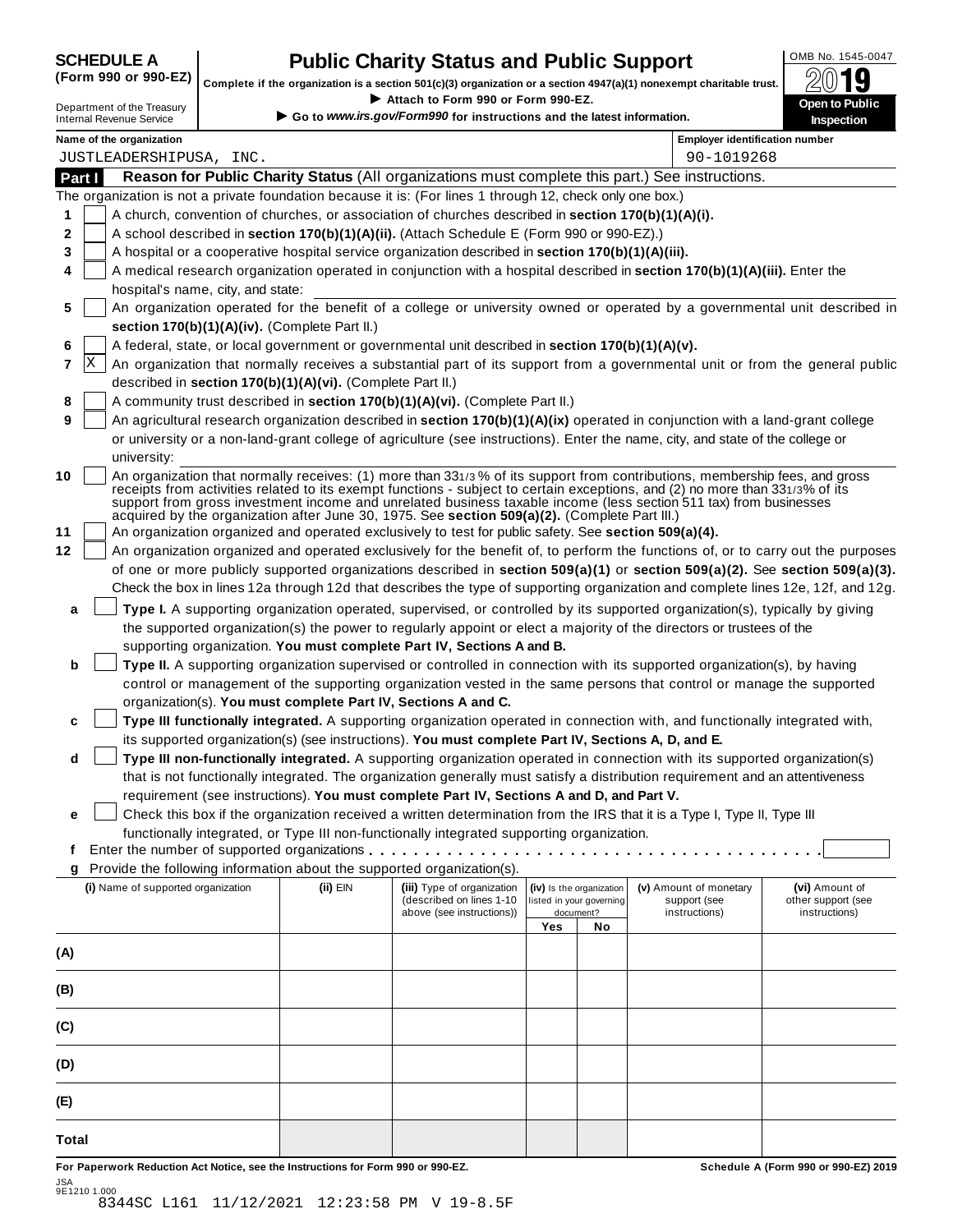**Support Schedule for Organizations Described in Sections 170(b)(1)(A)(iv) and 170(b)(1)(A)(vi)** (Complete only if you checked the box on line 5, 7, or 8 of Part I or if the organization failed to qualify under Part III. If the organization fails to qualify under the tests listed below, please complete Part III.) **Part II**

|              | <b>Section A. Public Support</b>                                                                                                                                                                                                                |            |            |             |            |            |                      |
|--------------|-------------------------------------------------------------------------------------------------------------------------------------------------------------------------------------------------------------------------------------------------|------------|------------|-------------|------------|------------|----------------------|
|              | Calendar year (or fiscal year beginning in) ▶                                                                                                                                                                                                   | (a) 2015   | (b) 2016   | $(c)$ 2017  | $(d)$ 2018 | (e) 2019   | (f) Total            |
| 1.           | Gifts, grants, contributions, and<br>membership fees received. (Do not<br>include any "unusual grants.")                                                                                                                                        | 2,364,944. | 7,102,228. | 12,196,904. | 1,619,389. | 2,998,284. | 26, 281, 749.        |
| $\mathbf{2}$ | Tax revenues levied for the<br>organization's benefit and either paid<br>to or expended on its behalf                                                                                                                                           |            |            |             |            |            | 0.                   |
| 3            | The value of services or facilities<br>furnished by a governmental unit to the<br>organization without charge                                                                                                                                   |            |            |             |            |            | 0.                   |
| 4            | Total. Add lines 1 through 3                                                                                                                                                                                                                    | 2,364,944. | 7,102,228. | 12,196,904. | 1,619,389  | 2,998,284. | 26, 281, 749.        |
| 5            | The portion of total contributions by<br>each person (other than a<br>governmental unit or publicly<br>supported organization) included on<br>line 1 that exceeds 2% of the amount<br>shown on line 11, column (f)                              |            |            |             |            |            | 13,308,117.          |
| 6            | Public support. Subtract line 5 from line 4                                                                                                                                                                                                     |            |            |             |            |            | 12,973,632.          |
|              | <b>Section B. Total Support</b>                                                                                                                                                                                                                 |            |            |             |            |            |                      |
|              | Calendar year (or fiscal year beginning in) ▶                                                                                                                                                                                                   | (a) $2015$ | (b) 2016   | (c) 2017    | $(d)$ 2018 | (e) 2019   | (f) Total            |
| 7            | Amounts from line 4                                                                                                                                                                                                                             | 2,364,944. | 7,102,228. | 12,196,904. | 1,619,389  | 2,998,284. | 26, 281, 749.        |
| 8            | Gross income from interest, dividends.<br>payments received on securities loans,<br>rents, royalties, and income from<br>similar sources experiences                                                                                            |            |            | 2,303.      | 58,840     | 108,006.   | 169,149.             |
| 9            | Net income from unrelated business<br>activities, whether or not the business<br>is regularly carried on the control of the set of the set of the set of the set of the set of the set of the s                                                 |            |            |             |            |            | 0.                   |
| 10           | Other income. Do not include gain or<br>loss from the sale of capital assets<br>(Explain in Part VI.) ATCH 1                                                                                                                                    |            |            |             | 3,000      | 225,000.   | 228,000.             |
| 11           | Total support. Add lines 7 through 10                                                                                                                                                                                                           |            |            |             |            |            | 26,678,898.          |
| 12           | Gross receipts from related activities, etc. (see instructions)                                                                                                                                                                                 |            |            |             |            | 12         |                      |
| 13           | First five years. If the Form 990 is for the organization's first, second, third, fourth, or fifth tax year as a section 501(c)(3)                                                                                                              |            |            |             |            |            |                      |
|              | <b>Section C. Computation of Public Support Percentage</b>                                                                                                                                                                                      |            |            |             |            |            |                      |
| 14           | Public support percentage for 2019 (line 6, column (f) divided by line 11, column (f)).                                                                                                                                                         |            |            |             |            | 14         | 48.63%               |
| 15           |                                                                                                                                                                                                                                                 |            |            |             |            | 15         | $\overline{4}3.72$ % |
|              | 16a 331/3% support test - 2019. If the organization did not check the box on line 13, and line 14 is 331/3% or more, check this                                                                                                                 |            |            |             |            |            |                      |
|              | box and stop here. The organization qualifies as a publicly supported organization                                                                                                                                                              |            |            |             |            |            | Χ                    |
|              | b 331/3% support test - 2018. If the organization did not check a box on line 13 or 16a, and line 15 is 331/3% or more, check                                                                                                                   |            |            |             |            |            |                      |
|              |                                                                                                                                                                                                                                                 |            |            |             |            |            |                      |
|              |                                                                                                                                                                                                                                                 |            |            |             |            |            |                      |
|              | 17a 10%-facts-and-circumstances test - 2019. If the organization did not check a box on line 13, 16a, or 16b, and line 14 is                                                                                                                    |            |            |             |            |            |                      |
|              | 10% or more, and if the organization meets the "facts-and-circumstances" test, check this box and stop here. Explain in                                                                                                                         |            |            |             |            |            |                      |
|              | Part VI how the organization meets the "facts-and-circumstances" test. The organization qualifies as a publicly supported                                                                                                                       |            |            |             |            |            |                      |
|              |                                                                                                                                                                                                                                                 |            |            |             |            |            |                      |
|              | b 10%-facts-and-circumstances test - 2018. If the organization did not check a box on line 13, 16a, 16b, or 17a, and line<br>15 is 10% or more, and if the organization meets the "facts-and-circumstances" test, check this box and stop here. |            |            |             |            |            |                      |
|              | Explain in Part VI how the organization meets the "facts-and-circumstances" test. The organization qualifies as a publicly                                                                                                                      |            |            |             |            |            |                      |
| 18           | Private foundation. If the organization did not check a box on line 13, 16a, 16b, 17a, or 17b, check this box and see                                                                                                                           |            |            |             |            |            |                      |

**Schedule A (Form 990 or 990-EZ) 2019**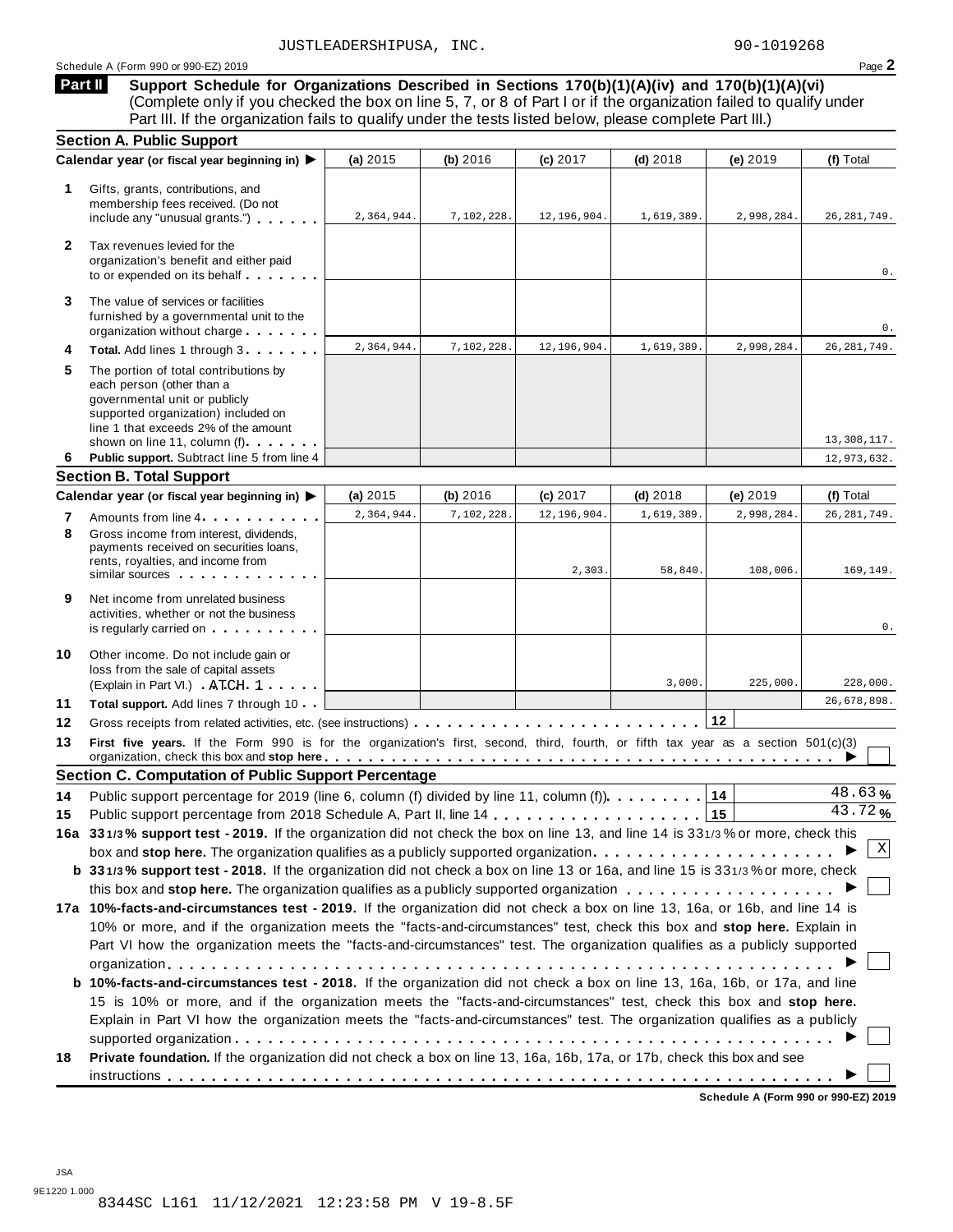#### Schedule <sup>A</sup> (Form <sup>990</sup> or 990-EZ) <sup>2019</sup> Page **3**

#### **Support Schedule for Organizations Described in Section 509(a)(2) Part III**

(Complete only if you checked the box on line 10 of Part I or if the organization failed to qualify under Part II. If the organization fails to qualify under the tests listed below, please complete Part II.)

|                            | <b>Section A. Public Support</b>                                                                                                                                                                                                                           |            |          |            |            |            |           |
|----------------------------|------------------------------------------------------------------------------------------------------------------------------------------------------------------------------------------------------------------------------------------------------------|------------|----------|------------|------------|------------|-----------|
|                            | Calendar year (or fiscal year beginning in)                                                                                                                                                                                                                | (a) $2015$ | (b) 2016 | $(c)$ 2017 | (d) $2018$ | (e) $2019$ | (f) Total |
| 1.                         | Gifts, grants, contributions, and membership fees                                                                                                                                                                                                          |            |          |            |            |            |           |
|                            | received. (Do not include any "unusual grants.")                                                                                                                                                                                                           |            |          |            |            |            |           |
| 2                          | Gross receipts from admissions, merchandise                                                                                                                                                                                                                |            |          |            |            |            |           |
|                            | sold or services performed, or facilities                                                                                                                                                                                                                  |            |          |            |            |            |           |
|                            | furnished in any activity that is related to the                                                                                                                                                                                                           |            |          |            |            |            |           |
|                            | organization's tax-exempt purpose                                                                                                                                                                                                                          |            |          |            |            |            |           |
| 3                          | Gross receipts from activities that are not an                                                                                                                                                                                                             |            |          |            |            |            |           |
|                            | unrelated trade or business under section 513 .                                                                                                                                                                                                            |            |          |            |            |            |           |
|                            | Tax revenues levied for the                                                                                                                                                                                                                                |            |          |            |            |            |           |
|                            | organization's benefit and either paid to                                                                                                                                                                                                                  |            |          |            |            |            |           |
|                            | or expended on its behalf <b>contains the set of the set of the set of the set of the set of the set of the set of the set of the set of the set of the set of the set of the set of the set of the set of the set of the set of</b>                       |            |          |            |            |            |           |
| 5                          | The value of services or facilities                                                                                                                                                                                                                        |            |          |            |            |            |           |
|                            | furnished by a governmental unit to the                                                                                                                                                                                                                    |            |          |            |            |            |           |
|                            |                                                                                                                                                                                                                                                            |            |          |            |            |            |           |
|                            | organization without charge                                                                                                                                                                                                                                |            |          |            |            |            |           |
| 6                          | <b>Total.</b> Add lines 1 through 5                                                                                                                                                                                                                        |            |          |            |            |            |           |
|                            | 7a Amounts included on lines 1, 2, and 3                                                                                                                                                                                                                   |            |          |            |            |            |           |
|                            | received from disqualified persons                                                                                                                                                                                                                         |            |          |            |            |            |           |
|                            | <b>b</b> Amounts included on lines 2 and 3<br>received from other than disqualified                                                                                                                                                                        |            |          |            |            |            |           |
|                            | persons that exceed the greater of \$5,000                                                                                                                                                                                                                 |            |          |            |            |            |           |
|                            | or 1% of the amount on line 13 for the year                                                                                                                                                                                                                |            |          |            |            |            |           |
|                            | c Add lines 7a and 7b                                                                                                                                                                                                                                      |            |          |            |            |            |           |
| 8                          | Public support. (Subtract line 7c from                                                                                                                                                                                                                     |            |          |            |            |            |           |
|                            | $line 6.)$                                                                                                                                                                                                                                                 |            |          |            |            |            |           |
|                            | <b>Section B. Total Support</b>                                                                                                                                                                                                                            |            |          |            |            |            |           |
|                            | Calendar year (or fiscal year beginning in)                                                                                                                                                                                                                | (a) $2015$ | (b) 2016 | $(c)$ 2017 | (d) $2018$ | (e) 2019   | (f) Total |
| 9                          | Amounts from line 6                                                                                                                                                                                                                                        |            |          |            |            |            |           |
|                            | 10 a Gross income from interest, dividends,<br>payments received on securities loans,<br>rents, royalties, and income from similar<br>SOUICES                                                                                                              |            |          |            |            |            |           |
|                            | <b>b</b> Unrelated business taxable income (less                                                                                                                                                                                                           |            |          |            |            |            |           |
|                            | section 511 taxes) from businesses                                                                                                                                                                                                                         |            |          |            |            |            |           |
|                            | acquired after June 30, 1975                                                                                                                                                                                                                               |            |          |            |            |            |           |
|                            | c Add lines 10a and 10b                                                                                                                                                                                                                                    |            |          |            |            |            |           |
| 11                         | Net income from unrelated business                                                                                                                                                                                                                         |            |          |            |            |            |           |
|                            | activities not included in line 10b, whether                                                                                                                                                                                                               |            |          |            |            |            |           |
|                            |                                                                                                                                                                                                                                                            |            |          |            |            |            |           |
|                            | or not the business is regularly carried on                                                                                                                                                                                                                |            |          |            |            |            |           |
| 12                         | Other income. Do not include gain or                                                                                                                                                                                                                       |            |          |            |            |            |           |
|                            | loss from the sale of capital assets                                                                                                                                                                                                                       |            |          |            |            |            |           |
|                            | (Explain in Part VI.)                                                                                                                                                                                                                                      |            |          |            |            |            |           |
| 13                         | Total support. (Add lines 9, 10c, 11,                                                                                                                                                                                                                      |            |          |            |            |            |           |
|                            | and 12.) $\cdots$ $\cdots$ $\cdots$ $\cdots$ $\cdots$                                                                                                                                                                                                      |            |          |            |            |            |           |
| 14                         | First five years. If the Form 990 is for the organization's first, second, third, fourth, or fifth tax year as a section 501(c)(3)                                                                                                                         |            |          |            |            |            |           |
|                            |                                                                                                                                                                                                                                                            |            |          |            |            |            |           |
|                            |                                                                                                                                                                                                                                                            |            |          |            |            |            |           |
|                            | <b>Section C. Computation of Public Support Percentage</b>                                                                                                                                                                                                 |            |          |            |            |            |           |
|                            | Public support percentage for 2019 (line 8, column (f), divided by line 13, column (f))                                                                                                                                                                    |            |          |            |            | 15         | ℅         |
|                            | Public support percentage from 2018 Schedule A, Part III, line 15.                                                                                                                                                                                         |            |          |            |            | 16         | %         |
|                            | Section D. Computation of Investment Income Percentage                                                                                                                                                                                                     |            |          |            |            |            |           |
|                            | Investment income percentage for 2019 (line 10c, column (f), divided by line 13, column (f)), $\ldots$ , , , , , , ,                                                                                                                                       |            |          |            |            | 17         | %         |
|                            |                                                                                                                                                                                                                                                            |            |          |            |            | 18         | %         |
|                            | 19a 331/3% support tests - 2019. If the organization did not check the box on line 14, and line 15 is more than 331/3%, and line                                                                                                                           |            |          |            |            |            |           |
|                            | 17 is not more than 331/3%, check this box and stop here. The organization qualifies as a publicly supported organization                                                                                                                                  |            |          |            |            |            |           |
|                            |                                                                                                                                                                                                                                                            |            |          |            |            |            |           |
|                            | <b>b</b> 331/3% support tests - 2018. If the organization did not check a box on line 14 or line 19a, and line 16 is more than 331/3%, and                                                                                                                 |            |          |            |            |            |           |
| 15<br>16<br>17<br>18<br>20 | line 18 is not more than 331/3%, check this box and stop here. The organization qualifies as a publicly supported organization<br>Private foundation. If the organization did not check a box on line 14, 19a, or 19b, check this box and see instructions |            |          |            |            |            |           |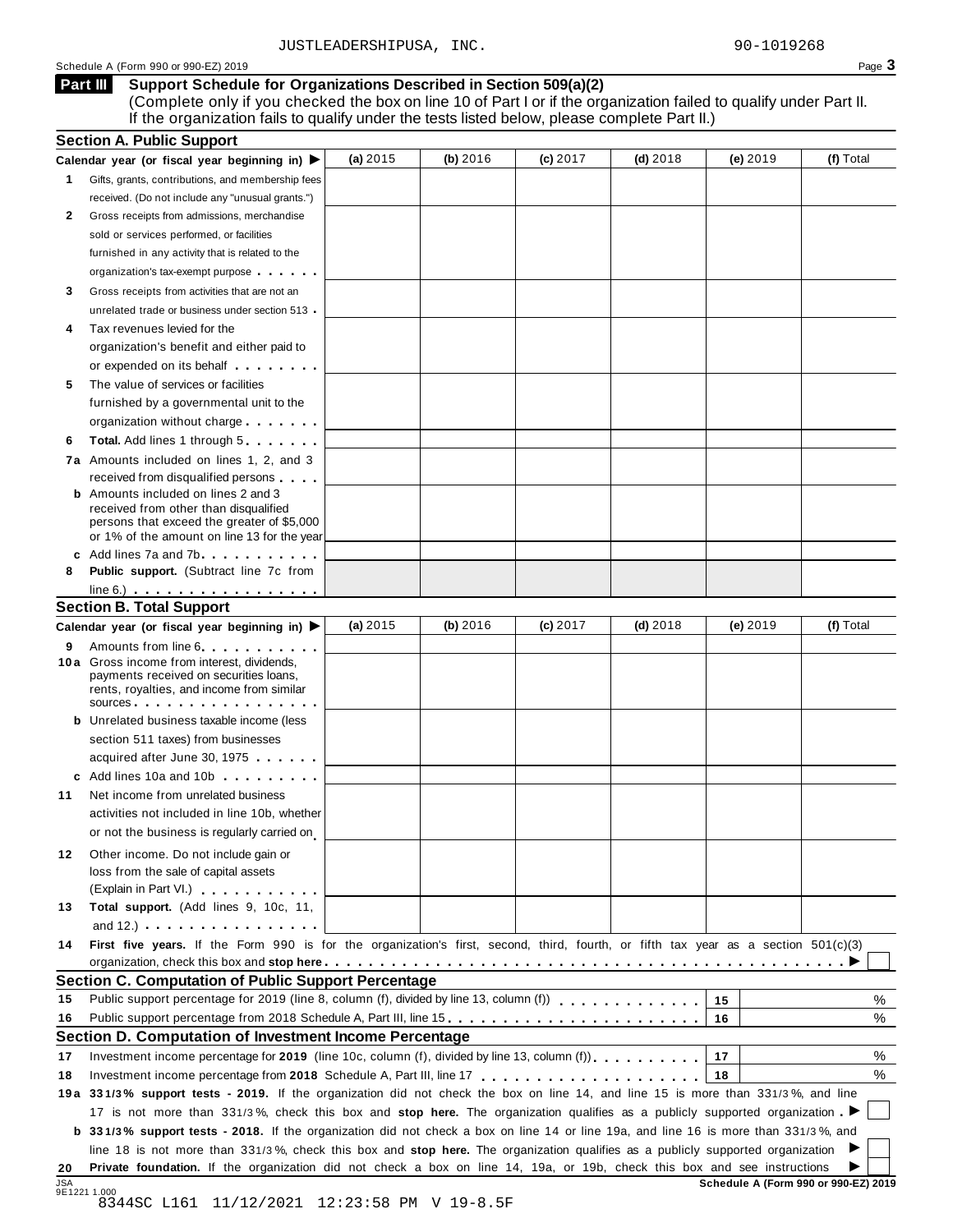**Yes No**

**2**

**3a**

**3b**

**3c**

**4a**

**4b**

**4c**

**5a**

**5b 5c**

**6**

**7**

**8**

**9a**

**9b**

**9c**

**10a**

#### **Part IV Supporting Organizations**

(Complete only if you checked a box in line 12 on Part I. If you checked 12a of Part I, complete Sections A and B. If you checked 12b of Part I, complete Sections A and C. If you checked 12c of Part I, complete Sections A, D, and E. If you checked 12d of Part I, complete Sections A and D, and complete Part V.)

#### **Section A. All Supporting Organizations**

- **1** Are all of the organization's supported organizations listed by name in the organization's governing documents? *If "No," describe in Part VI how the supported organizations are designated. If designated by class or purpose, describe the designation. If historic and continuing relationship, explain.* **1**
- **2** Did the organization have any supported organization that does not have an IRS determination of status under section 509(a)(1) or (2)? *If"Yes," explain in Part VI how the organization determined that the supported organization was described in section 509(a)(1) or (2).*
- **3 a** Did the organization have a supported organization described in section 501(c)(4), (5), or (6)? *If "Yes," answer (b) and (c) below.*
- **b** Did the organization confirm that each supported organization qualified under section 501(c)(4), (5), or (6) and | satisfied the public support tests under section 509(a)(2)? *If "Yes," describe in Part VI when and how the organization made the determination.*
- **c** Did the organization ensure that all support to such organizations was used exclusively for section 170(c)(2)(B) purposes? *If"Yes," explain in Part VI what controls the organization put in place to ensure such use.*
- **4 a** Was any supported organization not organized in the United States ("foreign supported organization")? *If "Yes," and if you checked 12a or 12b in Part I, answer (b) and (c) below.*
- **b** Did the organization have ultimate control and discretion in deciding whether to make grants to the foreign | supported organization? *If "Yes," describe in Part VI how the organization had such control and discretion despite being controlled or supervised by or in connection with its supported organizations.*
- **c** Did the organization support any foreign supported organization that does not have an IRS determination under sections 501(c)(3) and 509(a)(1) or (2)? *If "Yes," explain in Part VI what controls the organization used to ensure that all support to the foreign supported organization was used exclusively for section 170(c)(2)(B) purposes.*
- **5 a** Did the organization add, substitute, or remove any supported organizations during the tax year? *If "Yes,"* answer (b) and (c) below (if applicable). Also, provide detail in Part VI, including (i) the names and EIN *numbers of the supported organizations added, substituted, or removed; (ii) the reasons for each such action;* (iii) the authority under the organization's organizing document authorizing such action; and (iv) how the action *was accomplished (such as by amendment to the organizing document).*
- **b Type I or Type II only.** Was any added or substituted supported organization part of a class already designated in the organization's organizing document?
- **c Substitutions only.** Was the substitution the result of an event beyond the organization's control?
- **6** Did the organization provide support (whether in the form of grants or the provision of services or facilities) to anyone other than (i) its supported organizations, (ii) individuals that are part of the charitable class benefited by one or more of its supported organizations, or (iii) other supporting organizations that also support or benefit one or more of the filing organization's supported organizations? *If"Yes," provide detail in Part VI.*
- **7** Did the organization provide a grant, loan, compensation, or other similar payment to a substantial contributor (as defined in section 4958(c)(3)(C)), a family member of a substantial contributor, or a 35% controlled entity with regard to a substantial contributor? *If"Yes," complete Part I of Schedule L (Form 990 or 990-EZ).*
- **8** Did the organization make a loan to a disqualified person (as defined in section 4958) not described in line 7? *If "Yes," complete Part I of Schedule L (Form 990 or 990-EZ).*
- **9a** Was the organization controlled directly or indirectly at any time during the tax year by one or more | disqualified persons as defined in section 4946 (other than foundation managers and organizations described in section 509(a)(1) or (2))? *If"Yes," provide detail in Part VI.*
- **b** Did one or more disqualified persons (as defined in line 9a) hold a controlling interest in any entity in which | the supporting organization had an interest? *If"Yes," provide detail in Part VI.*
- **c** Did a disqualified person (as defined in line 9a) have an ownership interest in, or derive any personal benefit from, assets in which the supporting organization also had an interest? *If"Yes," provide detail in Part VI.*
- **10a** Was the organization subject to the excess business holdings rules of section 4943 because of section | 4943(f) (regarding certain Type II supporting organizations, and all Type III non-functionally integrated supporting organizations)? *If"Yes," answer 10b below.*
	- **b** Did the organization have any excess business holdings in the tax year? *(Use Schedule C, Form 4720, to determine whether the organization had excess business holdings.)*

**10b Schedule A (Form 990 or 990-EZ) 2019**

JSA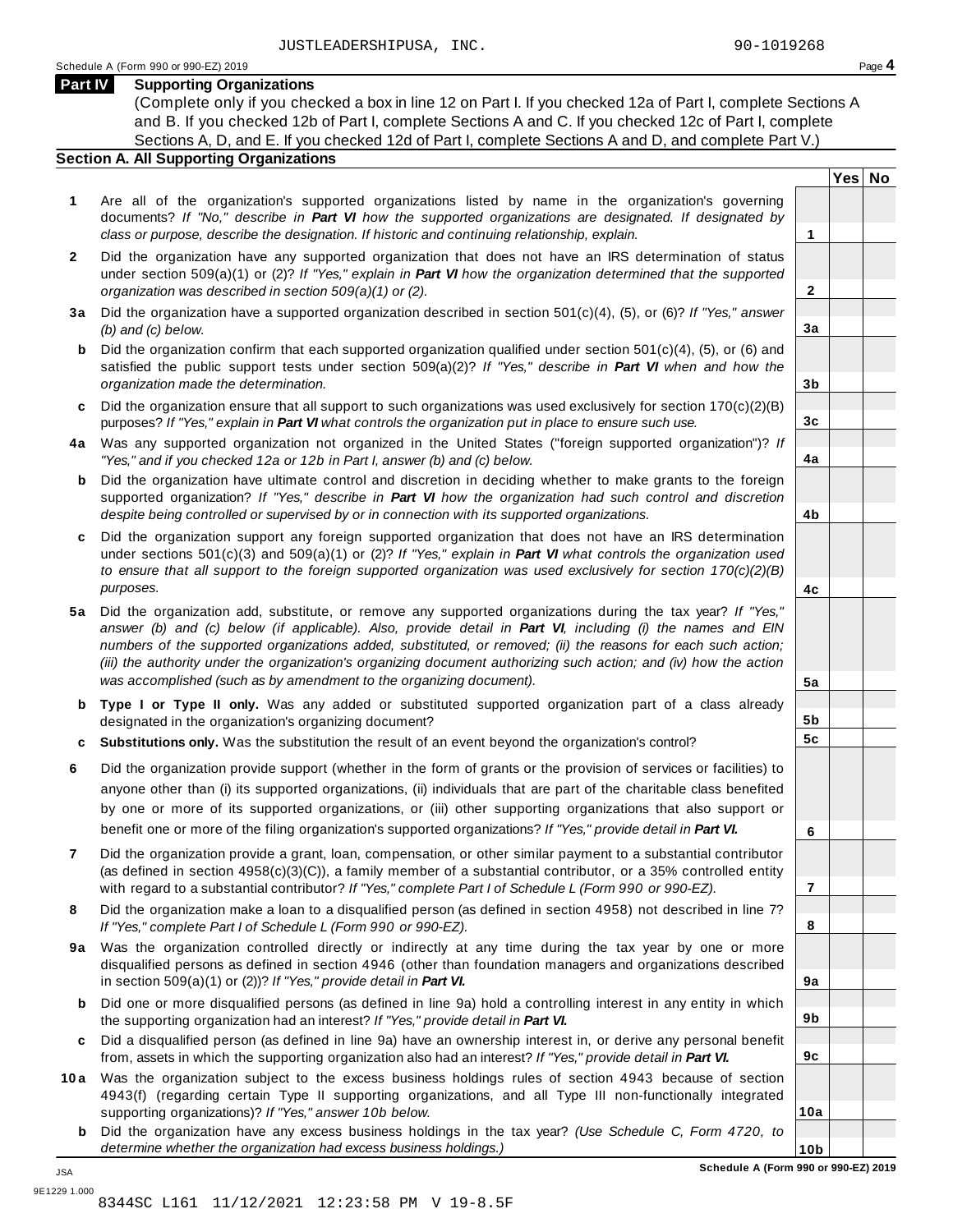|              | JUSTLEADERSHIPUSA, INC.                                                                                                                                                                                                                                                                                                                                                                                                                                                                                                                                                                                                                                                      | 90-1019268      |        |        |
|--------------|------------------------------------------------------------------------------------------------------------------------------------------------------------------------------------------------------------------------------------------------------------------------------------------------------------------------------------------------------------------------------------------------------------------------------------------------------------------------------------------------------------------------------------------------------------------------------------------------------------------------------------------------------------------------------|-----------------|--------|--------|
|              | Schedule A (Form 990 or 990-EZ) 2019                                                                                                                                                                                                                                                                                                                                                                                                                                                                                                                                                                                                                                         |                 |        | Page 5 |
| Part IV      | <b>Supporting Organizations (continued)</b>                                                                                                                                                                                                                                                                                                                                                                                                                                                                                                                                                                                                                                  |                 |        |        |
|              |                                                                                                                                                                                                                                                                                                                                                                                                                                                                                                                                                                                                                                                                              |                 | Yes No |        |
| 11           | Has the organization accepted a gift or contribution from any of the following persons?                                                                                                                                                                                                                                                                                                                                                                                                                                                                                                                                                                                      |                 |        |        |
| a            | A person who directly or indirectly controls, either alone or together with persons described in (b) and (c)                                                                                                                                                                                                                                                                                                                                                                                                                                                                                                                                                                 |                 |        |        |
|              | below, the governing body of a supported organization?                                                                                                                                                                                                                                                                                                                                                                                                                                                                                                                                                                                                                       | 11a             |        |        |
| b            | A family member of a person described in (a) above?                                                                                                                                                                                                                                                                                                                                                                                                                                                                                                                                                                                                                          | 11 <sub>b</sub> |        |        |
| c            | A 35% controlled entity of a person described in (a) or (b) above? If "Yes" to a, b, or c, provide detail in Part VI.                                                                                                                                                                                                                                                                                                                                                                                                                                                                                                                                                        | 11c             |        |        |
|              | <b>Section B. Type I Supporting Organizations</b>                                                                                                                                                                                                                                                                                                                                                                                                                                                                                                                                                                                                                            |                 |        |        |
|              |                                                                                                                                                                                                                                                                                                                                                                                                                                                                                                                                                                                                                                                                              |                 | Yes No |        |
| 1            | Did the directors, trustees, or membership of one or more supported organizations have the power to<br>regularly appoint or elect at least a majority of the organization's directors or trustees at all times during the<br>tax year? If "No," describe in Part VI how the supported organization(s) effectively operated, supervised, or<br>controlled the organization's activities. If the organization had more than one supported organization,<br>describe how the powers to appoint and/or remove directors or trustees were allocated among the supported<br>organizations and what conditions or restrictions, if any, applied to such powers during the tax year. | 1               |        |        |
| $\mathbf{2}$ | Did the organization operate for the benefit of any supported organization other than the supported<br>organization(s) that operated, supervised, or controlled the supporting organization? If "Yes," explain in Part<br><b>VI</b> how providing such benefit carried out the purposes of the supported organization(s) that operated,<br>supervised, or controlled the supporting organization.                                                                                                                                                                                                                                                                            | $\mathbf{2}$    |        |        |
|              | <b>Section C. Type II Supporting Organizations</b>                                                                                                                                                                                                                                                                                                                                                                                                                                                                                                                                                                                                                           |                 |        |        |
|              |                                                                                                                                                                                                                                                                                                                                                                                                                                                                                                                                                                                                                                                                              |                 | Yes No |        |
| 1            | Were a majority of the organization's directors or trustees during the tax year also a majority of the directors<br>or trustees of each of the organization's supported organization(s)? If "No," describe in Part VI how control<br>or management of the supporting organization was vested in the same persons that controlled or managed<br>the supported organization(s).                                                                                                                                                                                                                                                                                                | 1               |        |        |
|              | <b>Section D. All Type III Supporting Organizations</b>                                                                                                                                                                                                                                                                                                                                                                                                                                                                                                                                                                                                                      |                 |        |        |
|              |                                                                                                                                                                                                                                                                                                                                                                                                                                                                                                                                                                                                                                                                              |                 | . .    |        |

|                |                                                                                                                                                                                                                                                                                                                                                                                                                                                                                          |   | Yes⊺ |  |
|----------------|------------------------------------------------------------------------------------------------------------------------------------------------------------------------------------------------------------------------------------------------------------------------------------------------------------------------------------------------------------------------------------------------------------------------------------------------------------------------------------------|---|------|--|
|                | Did the organization provide to each of its supported organizations, by the last day of the fifth month of the<br>organization's tax year, (i) a written notice describing the type and amount of support provided during the prior<br>tax year, (ii) a copy of the Form 990 that was most recently filed as of the date of notification, and (iii) copies of<br>the organization's governing documents in effect on the date of notification, to the extent not previously<br>provided? |   |      |  |
|                |                                                                                                                                                                                                                                                                                                                                                                                                                                                                                          |   |      |  |
| $\overline{2}$ | Were any of the organization's officers, directors, or trustees either (i) appointed or elected by the supported<br>organization(s) or (ii) serving on the governing body of a supported organization? If "No," explain in <b>Part VI</b> how                                                                                                                                                                                                                                            |   |      |  |
|                | the organization maintained a close and continuous working relationship with the supported organization(s).                                                                                                                                                                                                                                                                                                                                                                              | 2 |      |  |
| 3              | By reason of the relationship described in (2), did the organization's supported organizations have a<br>significant voice in the organization's investment policies and in directing the use of the organization's<br>income or assets at all times during the tax year? If "Yes," describe in Part VI the role the organization's                                                                                                                                                      |   |      |  |
|                | supported organizations played in this regard.                                                                                                                                                                                                                                                                                                                                                                                                                                           |   |      |  |

## **Section E. Type III Functionally Integrated Supporting Organizations**

|  | Check the box next to the method that the organization used to satisfy the Integral Part Test during the year (see instructions). |
|--|-----------------------------------------------------------------------------------------------------------------------------------|
|  | The organization satisfied the Activities Test. Complete line 2 below.                                                            |
|  | The organization is the parent of each of its supported organizations. Complete line 3 below.                                     |
|  | The organization supported a governmental entity. Describe in Part VI how you supported a government entity (see instructions).   |

| Activities Test. Answer (a) and (b) below.<br>2 |  |
|-------------------------------------------------|--|
|-------------------------------------------------|--|

| a Did substantially all of the organization's activities during the tax year directly further the exempt purposes of |    |  |
|----------------------------------------------------------------------------------------------------------------------|----|--|
| the supported organization(s) to which the organization was responsive? If "Yes," then in Part VI identify           |    |  |
| those supported organizations and explain how these activities directly furthered their exempt purposes.             |    |  |
| how the organization was responsive to those supported organizations, and how the organization determined            |    |  |
| that these activities constituted substantially all of its activities.                                               | 2a |  |
|                                                                                                                      |    |  |

| <b>b</b> Did the activities described in (a) constitute activities that, but for the organization's involvement, one or more |
|------------------------------------------------------------------------------------------------------------------------------|
| of the organization's supported organization(s) would have been engaged in? If "Yes," explain in Part VI the                 |
| reasons for the organization's position that its supported organization(s) would have engaged in these                       |
| activities but for the organization's involvement.                                                                           |

- **3** Parent of Supported Organizations. *Answer (a) and (b) below.*
- **a** Did the organization have the power to regularly appoint or elect a majority of the officers, directors, or trustees of each of the supported organizations? *Provide details in Part VI.*

**b** Did the organization exercise a substantial degree of direction over the policies, programs, and activities of each of its supported organizations? *If"Yes," describe in Part VI the role played by the organization in this regard.*

**Yes No**

**2b**

**3a**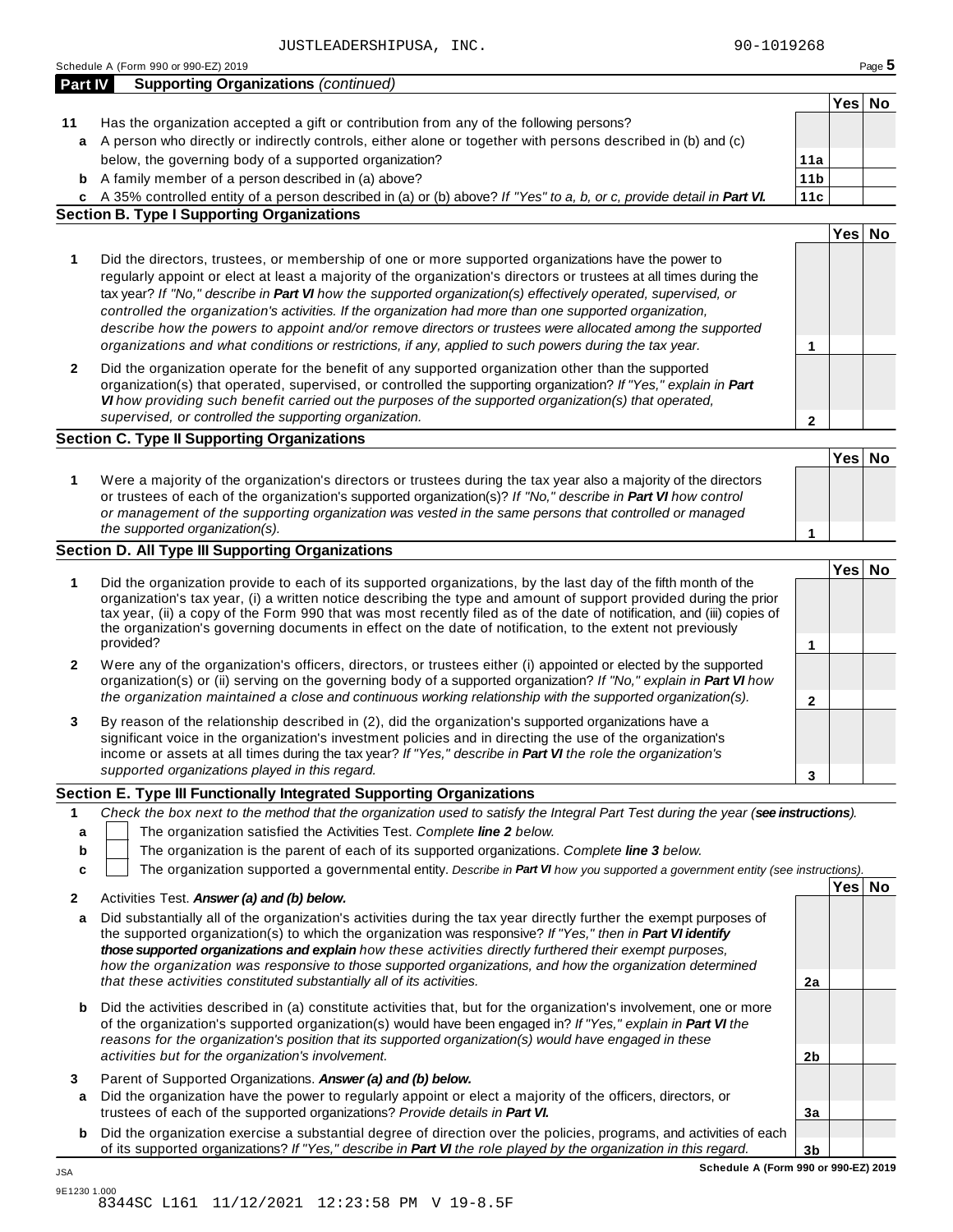#### **Part V Type III Non-Functionally Integrated 509(a)(3) Supporting Organizations 1** Check here if the organization satisfied the Integral Part Test as a qualifying trust on Nov. 20, 1970 (explain in Part VI). **See instructions.** All other Type III non-functionally integrated supporting organizations must complete Sections A through E. (B) Current Year **Section <sup>A</sup> - Adjusted Net Income** (A) Prior Year (optional) **1** Net short-term capital gain **1 1 2 3 4 5 2** Recoveries of prior-year distributions **3** Other gross income (see instructions) **4** Add lines 1 through 3. **5** Depreciation and depletion **6** Portion of operating expenses paid or incurred for production or collection of gross income or for management, conservation, or maintenance of property held for production of income (see instructions) **6 7** Other expenses (see instructions) **7 8 Adjusted Net Income** (subtract lines 5, 6, and 7 from line 4) **8** (B) Current Year **Section <sup>B</sup> - Minimum Asset Amount** (A) Prior Year (optional) **1** Aggregate fair market value of all non-exempt-use assets (see instructions for short tax year or assets held for part of year): **a** Average monthly value of securities **1a 1a 1b 1c 1d b** Average monthly cash balances **c** Fair market value of other non-exempt-use assets **d Total** (add lines 1a, 1b, and 1c) **e Discount** claimed for blockage or other factors (explain in detail in **Part VI**): **2** Acquisition indebtedness applicable to non-exempt-use assets **2 3 4 5 6 7 8 3** Subtract line 2 from line 1d. **4** Cash deemed held for exempt use. Enter 1-1/2% of line 3 (for greater amount, see instructions). **5** Net value of non-exempt-use assets (subtract line 4 from line 3) **6** Multiply line 5 by .035. **7** Recoveries of prior-year distributions **8 Minimum Asset Amount** (add line 7 to line 6) **Section C -** Distributable Amount **Current Year Current Year Amount** Current Year **Current Year 1** Adjusted net income for prior year (from Section A, line 8, Column A) **1 2 3 4 5 2** Enter 85% of line 1. **3** Minimum asset amount for prior year (from Section B, line 8, Column A) **4** Enter greater of line 2 or line 3. **5** Income tax imposed in prior year **6 Distributable Amount.** Subtract line 5 from line 4, unless subject to

emergency temporary reduction (see instructions).

**7** Check here if the current year is the organization's first as a non-functionally integrated Type III supporting organization (see instructions).

**6**

**Schedule A (Form 990 or 990-EZ) 2019**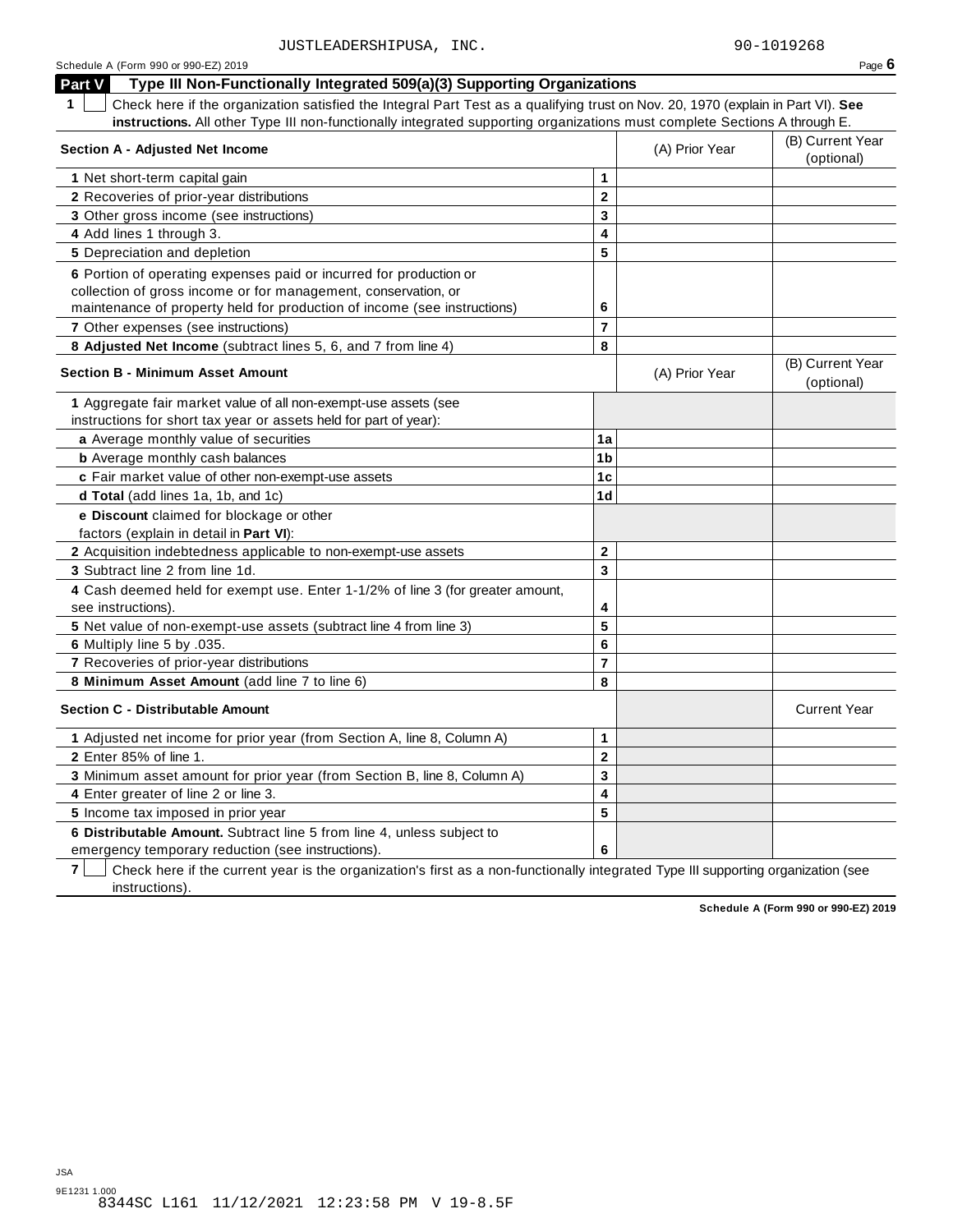|                | Schedule A (Form 990 or 990-EZ) 2019                                                                                                     |                                    |                                               | Page 7                                           |
|----------------|------------------------------------------------------------------------------------------------------------------------------------------|------------------------------------|-----------------------------------------------|--------------------------------------------------|
| <b>Part V</b>  | Type III Non-Functionally Integrated 509(a)(3) Supporting Organizations (continued)<br><b>Section D - Distributions</b>                  |                                    |                                               |                                                  |
|                |                                                                                                                                          | <b>Current Year</b>                |                                               |                                                  |
| 1              | Amounts paid to supported organizations to accomplish exempt purposes                                                                    |                                    |                                               |                                                  |
| $\mathbf{2}$   | Amounts paid to perform activity that directly furthers exempt purposes of supported<br>organizations, in excess of income from activity |                                    |                                               |                                                  |
|                |                                                                                                                                          |                                    |                                               |                                                  |
| 3              | Administrative expenses paid to accomplish exempt purposes of supported organizations                                                    |                                    |                                               |                                                  |
| 4<br>5         | Amounts paid to acquire exempt-use assets<br>Qualified set-aside amounts (prior IRS approval required)                                   |                                    |                                               |                                                  |
| 6              | Other distributions (describe in Part VI). See instructions.                                                                             |                                    |                                               |                                                  |
| 7              | Total annual distributions. Add lines 1 through 6.                                                                                       |                                    |                                               |                                                  |
| 8              | Distributions to attentive supported organizations to which the organization is responsive                                               |                                    |                                               |                                                  |
|                | (provide details in Part VI). See instructions.                                                                                          |                                    |                                               |                                                  |
| 9              | Distributable amount for 2019 from Section C, line 6                                                                                     |                                    |                                               |                                                  |
| 10             | Line 8 amount divided by line 9 amount                                                                                                   |                                    |                                               |                                                  |
|                |                                                                                                                                          |                                    |                                               |                                                  |
|                | <b>Section E - Distribution Allocations (see instructions)</b>                                                                           | (i)<br><b>Excess Distributions</b> | (ii)<br><b>Underdistributions</b><br>Pre-2019 | (iii)<br><b>Distributable</b><br>Amount for 2019 |
| 1              | Distributable amount for 2019 from Section C, line 6                                                                                     |                                    |                                               |                                                  |
| $\mathbf{2}$   | Underdistributions, if any, for years prior to 2019                                                                                      |                                    |                                               |                                                  |
|                | (reasonable cause required - explain in Part VI). See                                                                                    |                                    |                                               |                                                  |
|                | instructions.                                                                                                                            |                                    |                                               |                                                  |
| 3              | Excess distributions carryover, if any, to 2019                                                                                          |                                    |                                               |                                                  |
| а              | From 2014 $\frac{201}{20}$                                                                                                               |                                    |                                               |                                                  |
| b              | From 2015 $\frac{1}{2}$                                                                                                                  |                                    |                                               |                                                  |
| c              | From 2016 $\frac{2016}{200}$                                                                                                             |                                    |                                               |                                                  |
| d              | From 2017 $\frac{1}{2}$                                                                                                                  |                                    |                                               |                                                  |
| е              | From 2018                                                                                                                                |                                    |                                               |                                                  |
| f              | Total of lines 3a through e                                                                                                              |                                    |                                               |                                                  |
| g              | Applied to underdistributions of prior years                                                                                             |                                    |                                               |                                                  |
| h              | Applied to 2019 distributable amount                                                                                                     |                                    |                                               |                                                  |
| j.             | Carryover from 2014 not applied (see instructions)<br>Remainder. Subtract lines 3g, 3h, and 3i from 3f.                                  |                                    |                                               |                                                  |
| 4              | Distributions for 2019 from                                                                                                              |                                    |                                               |                                                  |
|                | Section D, line 7:<br>\$                                                                                                                 |                                    |                                               |                                                  |
| a              | Applied to underdistributions of prior years                                                                                             |                                    |                                               |                                                  |
| b              | Applied to 2019 distributable amount                                                                                                     |                                    |                                               |                                                  |
| c              | Remainder. Subtract lines 4a and 4b from 4.                                                                                              |                                    |                                               |                                                  |
| 5              | Remaining underdistributions for years prior to 2019, if                                                                                 |                                    |                                               |                                                  |
|                | any. Subtract lines 3g and 4a from line 2. For result                                                                                    |                                    |                                               |                                                  |
|                | greater than zero, explain in Part VI. See instructions.                                                                                 |                                    |                                               |                                                  |
| 6              | Remaining underdistributions for 2019. Subtract lines 3h                                                                                 |                                    |                                               |                                                  |
|                | and 4b from line 1. For result greater than zero, explain in                                                                             |                                    |                                               |                                                  |
|                | Part VI. See instructions.                                                                                                               |                                    |                                               |                                                  |
| $\overline{7}$ | Excess distributions carryover to 2020. Add lines 3j                                                                                     |                                    |                                               |                                                  |
|                | and 4c.                                                                                                                                  |                                    |                                               |                                                  |
| 8              | Breakdown of line 7:                                                                                                                     |                                    |                                               |                                                  |
| а              | Excess from 2015                                                                                                                         |                                    |                                               |                                                  |
| b              | Excess from 2016                                                                                                                         |                                    |                                               |                                                  |
| c              | Excess from 2017                                                                                                                         |                                    |                                               |                                                  |
| d              | Excess from 2018                                                                                                                         |                                    |                                               |                                                  |
| е              | Excess from 2019                                                                                                                         |                                    |                                               |                                                  |
|                |                                                                                                                                          |                                    |                                               | <b>Cohodule A (Form 000 or 000 E7) 2010</b>      |

**Schedule A (Form 990 or 990-EZ) 2019**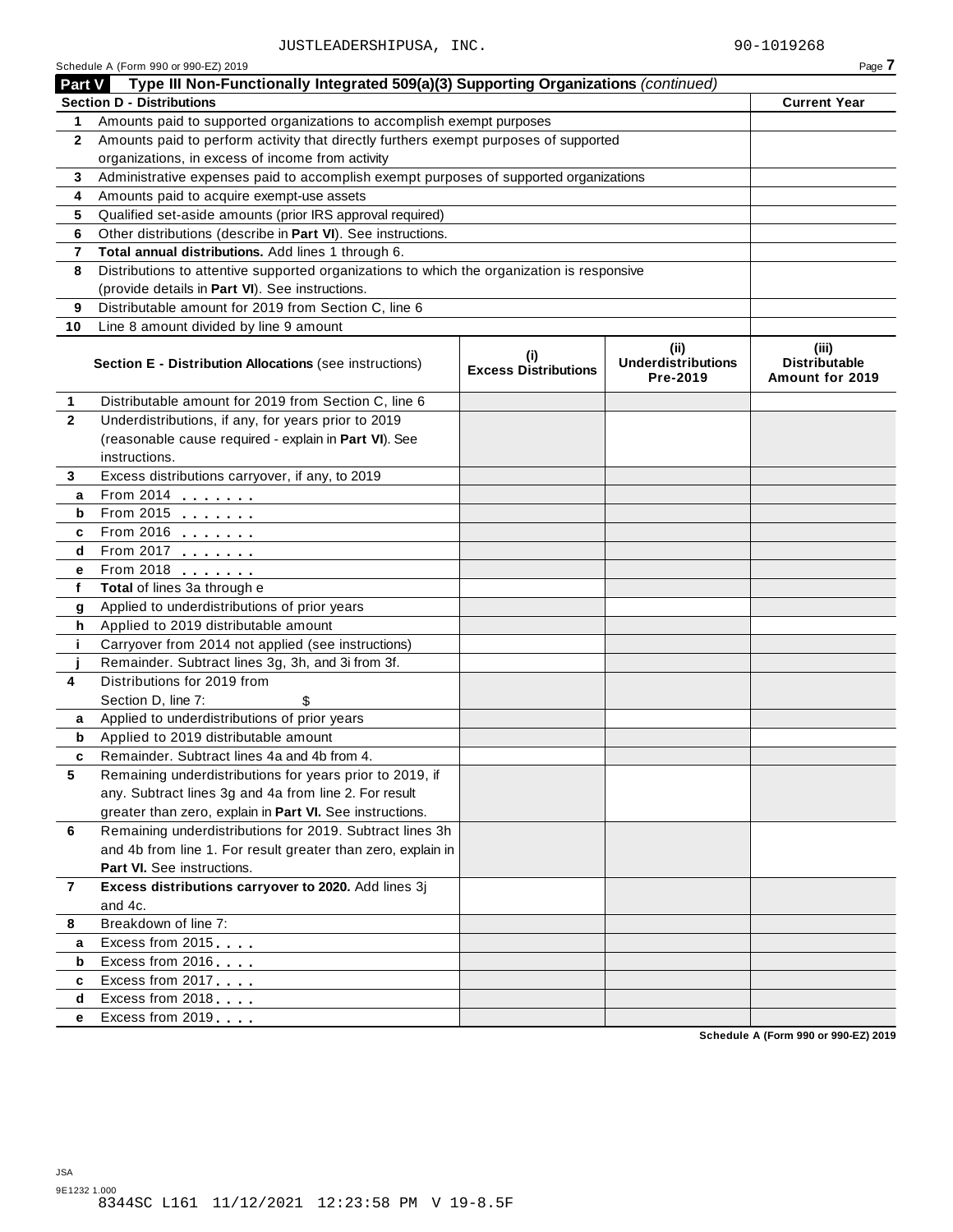#### <span id="page-19-0"></span>Schedule <sup>A</sup> (Form <sup>990</sup> or 990-EZ) <sup>2019</sup> Page **8**

**Supplemental Information.** Provide the explanations required by Part II, line 10; Part II, line 17a or 17b; Part **Part VI** III, line 12; Part IV, Section A, lines 1, 2, 3b, 3c, 4b, 4c, 5a, 6, 9a, 9b, 9c, 11a, 11b, and 11c; Part IV, Section B, lines 1 and 2; Part IV, Section C, line 1; Part IV, Section D, lines 2 and 3; Part IV, Section E, lines 1c, 2a, 2b, 3a and 3b; Part V, line 1; Part V, Section B, line 1e; Part V, Section D, lines 5, 6, and 8; and Part V, Section E, lines 2, 5, and 6. Also complete this part for any additional information. (See instructions.)

|                                    |      |        | ATTACHMENT |          |          |          |
|------------------------------------|------|--------|------------|----------|----------|----------|
| SCHEDULE A, PART II - OTHER INCOME |      |        |            |          |          |          |
| DESCRIPTION                        | 2015 | 2016   | 2017       | 2018     | 2019     | TOTAL    |
| UBI REFUND AND SETTLEMENT          |      |        |            | 3,000.   | 225,000. | 228,000. |
| TOTALS                             |      | 3,000. | 225,000.   | 228,000. |          |          |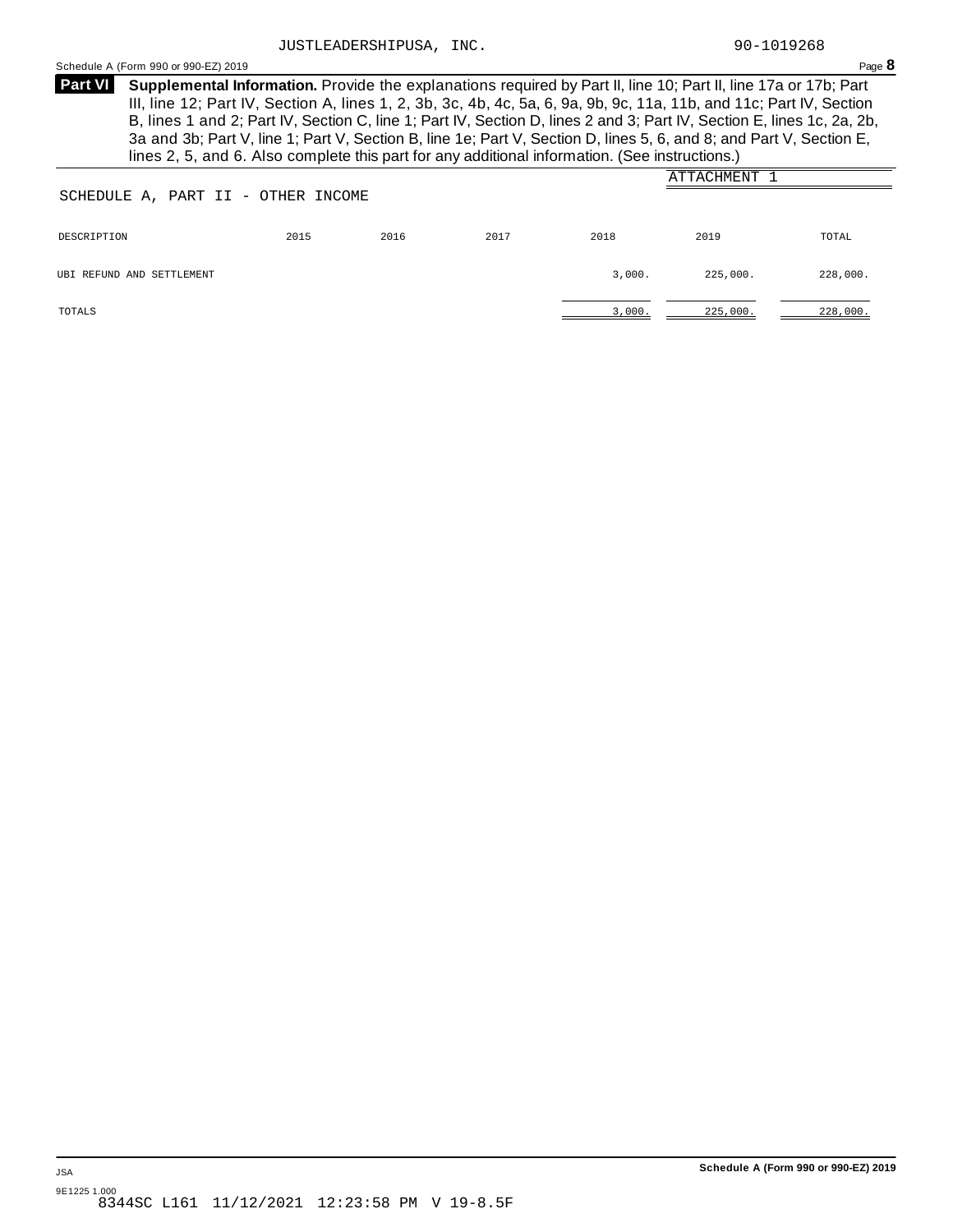## **(Form 990, 990-EZ,**

| († VIIII JJV, JJV-LL,      |  |
|----------------------------|--|
| or 990-PF)                 |  |
| Department of the Treasury |  |
| ممتسمي منتصوبهم المسمعوا   |  |

JUSTLEADERSHIPUSA, INC.

## **Schedule B chedule of Contributors**

(Porm 990, Form 990, Form 990-EZ, or Form 990-PF.<br>Department of the Treasury → Attach to Form 990, Form 990-EZ, or Form 990-PF.<br>Internal Revenue Service → → Go to www.irs.gov/Form990 for the latest information.<br>Name of th

2019

90-1019268

| <b>Organization type</b> (check one): |                                                                             |  |  |  |
|---------------------------------------|-----------------------------------------------------------------------------|--|--|--|
| <b>Filers of:</b>                     | Section:                                                                    |  |  |  |
| Form 990 or 990-EZ                    | $\mathbf{X}$<br>501(c)(3<br>) (enter number) organization                   |  |  |  |
|                                       | $4947(a)(1)$ nonexempt charitable trust not treated as a private foundation |  |  |  |
|                                       | 527 political organization                                                  |  |  |  |
| Form 990-PF                           | 501(c)(3) exempt private foundation                                         |  |  |  |
|                                       | 4947(a)(1) nonexempt charitable trust treated as a private foundation       |  |  |  |
|                                       | 501(c)(3) taxable private foundation                                        |  |  |  |

Check if your organization is covered by the **General Rule** or a **Special Rule.**

**Note:** Only a section 501(c)(7), (8), or (10) organization can check boxes for both the General Rule and a Special Rule. See instructions.

#### **General Rule**

For an organization filing Form 990, 990-EZ, or 990-PF that received, during the year, contributions totaling \$5,000 or more (in money or property) from any one contributor. Complete Parts I and II. See instructions for determining a contributor's total contributions.

#### **Special Rules**

 $\text{X}$  For an organization described in section 501(c)(3) filing Form 990 or 990-EZ that met the 33 1/3% support test of the regulations under sections 509(a)(1) and 170(b)(1)(A)(vi), that checked Schedule A (Form 990 or 990-EZ), Part II, line 13, 16a, or 16b, and that received from any one contributor, during the year, total contributions of the greater of **(1)** \$5,000; or **(2)** 2% of the amount on (i) Form 990, Part VIII, line 1h; or (ii) Form 990-EZ, line 1. Complete Parts I and II.

For an organization described in section 501(c)(7), (8), or (10) filing Form 990 or 990-EZ that received from any one contributor, during the year, total contributions of more than \$1,000 *exclusively* for religious, charitable, scientific, literary, or educational purposes, or for the prevention of cruelty to children or animals. Complete Parts I, II, and III.

For an organization described in section 501(c)(7), (8), or (10) filing Form 990 or 990-EZ that received from any one contributor, during the year, contributions *exclusively* for religious, charitable, etc., purposes, but no such contributions totaled more than \$1,000. If this box is checked, enter here the total contributions that were received during the year for an *exclusively* religious, charitable, etc., purpose. Don't complete any of the parts unless the **General Rule** applies to this organization because it received *nonexclusively* religious, charitable, etc., contributions totaling \$5,000 or more during the year m m m m m m m m m m m m m m m m m m m m m m m m m m m m m m m I \$

**Caution:** An organization that isn't covered by the General Rule and/or the Special Rules doesn't file Schedule B (Form 990, 990-EZ, or 990-PF), but it **must** answer "No" on Part IV, line 2, of its Form 990; or check the box on line H of its Form 990-EZ or on its Form 990-PF, Part I, line 2, to certify that it doesn't meet the filing requirements of Schedule B (Form 990, 990-EZ, or 990-PF).

For Paperwork Reduction Act Notice, see the instructions for Form 990, 990-EZ, or 990-PF. Schedule B (Form 990, 990-EZ, or 990-PF) (2019)

JSA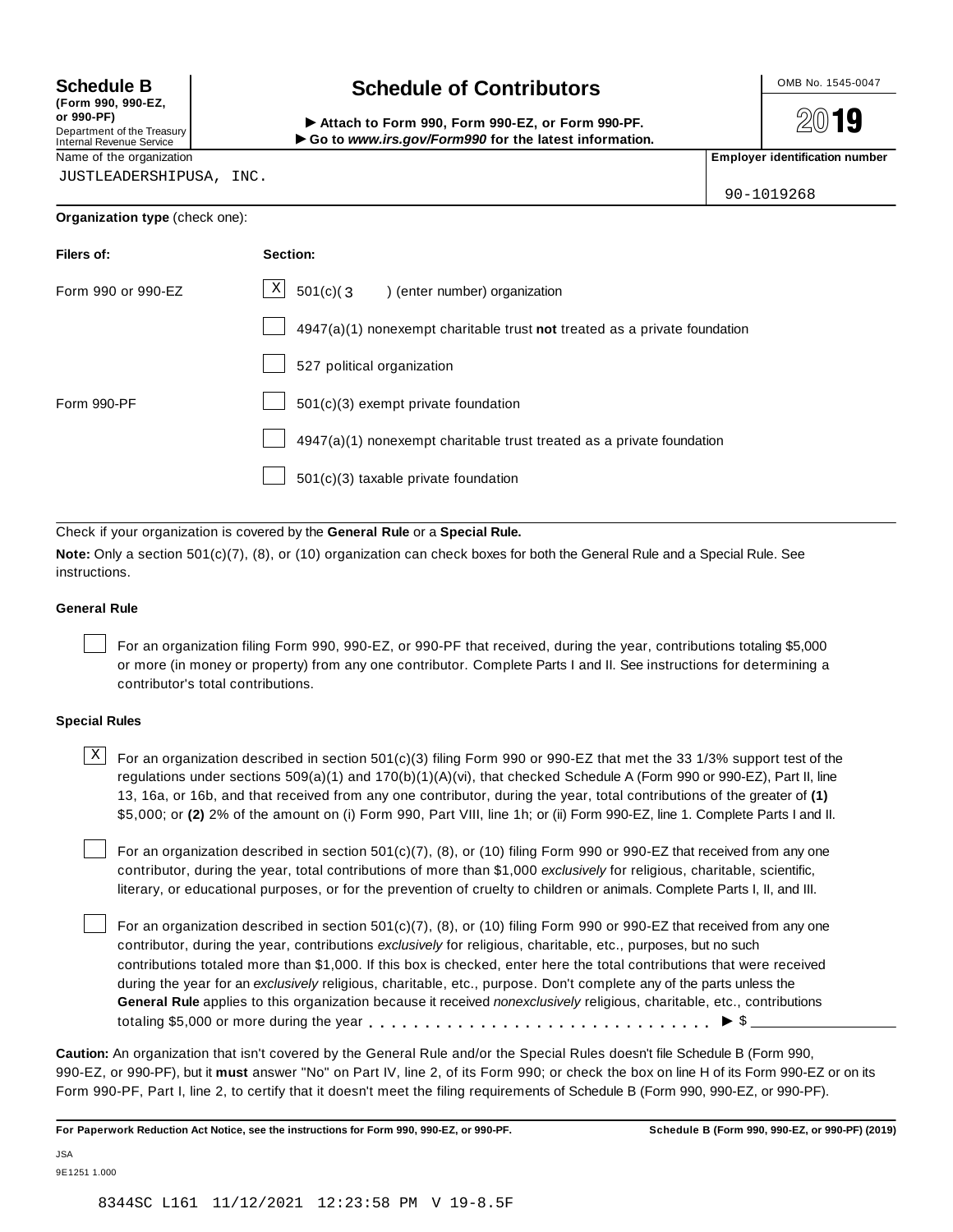| Part I<br>Contributors (see instructions). Use duplicate copies of Part I if additional space is needed. |                                   |                                   |                                                                                       |  |  |
|----------------------------------------------------------------------------------------------------------|-----------------------------------|-----------------------------------|---------------------------------------------------------------------------------------|--|--|
| (a)<br>No.                                                                                               | (b)<br>Name, address, and ZIP + 4 | (c)<br><b>Total contributions</b> | (d)<br>Type of contribution                                                           |  |  |
| 1                                                                                                        |                                   | 100,000.<br>\$                    | Χ<br>Person<br>Payroll<br>Noncash<br>(Complete Part II for<br>noncash contributions.) |  |  |
| (a)<br>No.                                                                                               | (b)<br>Name, address, and ZIP + 4 | (c)<br><b>Total contributions</b> | (d)<br>Type of contribution                                                           |  |  |
| 2                                                                                                        |                                   | 100,000.<br>\$                    | Χ<br>Person<br>Payroll<br>Noncash<br>(Complete Part II for<br>noncash contributions.) |  |  |
| (a)<br>No.                                                                                               | (b)<br>Name, address, and ZIP + 4 | (c)<br><b>Total contributions</b> | (d)<br>Type of contribution                                                           |  |  |
| 3                                                                                                        |                                   | 250,000.<br>\$                    | Χ<br>Person<br>Payroll<br>Noncash<br>(Complete Part II for<br>noncash contributions.) |  |  |
| (a)<br>No.                                                                                               | (b)<br>Name, address, and ZIP + 4 | (c)<br><b>Total contributions</b> | (d)<br>Type of contribution                                                           |  |  |
| 4                                                                                                        |                                   | 135,000.<br>\$                    | Χ<br>Person<br>Payroll<br>Noncash<br>(Complete Part II for<br>noncash contributions.) |  |  |
| (a)<br>No.                                                                                               | (b)<br>Name, address, and ZIP + 4 | (c)<br><b>Total contributions</b> | (d)<br>Type of contribution                                                           |  |  |
| 5                                                                                                        |                                   | 500,000.<br>\$                    | Χ<br>Person<br>Payroll<br>Noncash<br>(Complete Part II for<br>noncash contributions.) |  |  |
| (a)<br>No.                                                                                               | (b)<br>Name, address, and ZIP + 4 | (c)<br><b>Total contributions</b> | (d)<br>Type of contribution                                                           |  |  |
| 6                                                                                                        |                                   | 200,000.<br>\$                    | Χ<br>Person<br>Payroll<br>Noncash<br>(Complete Part II for<br>noncash contributions.) |  |  |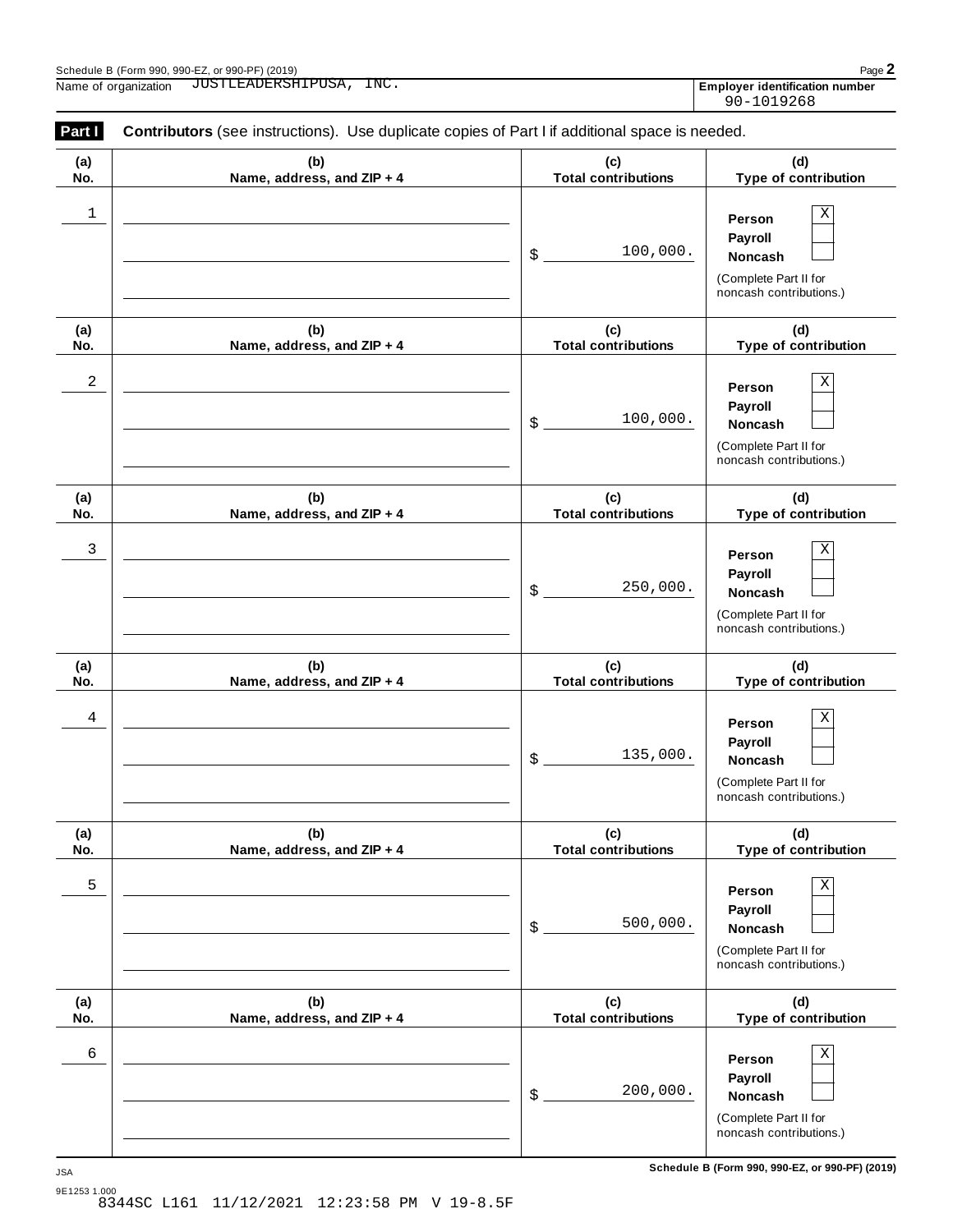|            | JUSTLEADERSHIPUSA, INC.<br>Name of organization                                                |                                   | Employer identification number<br>90-1019268                                          |
|------------|------------------------------------------------------------------------------------------------|-----------------------------------|---------------------------------------------------------------------------------------|
| Part I     | Contributors (see instructions). Use duplicate copies of Part I if additional space is needed. |                                   |                                                                                       |
| (a)<br>No. | (b)<br>Name, address, and ZIP + 4                                                              | (c)<br><b>Total contributions</b> | (d)<br>Type of contribution                                                           |
| 7          |                                                                                                | 200,000.<br>\$                    | Χ<br>Person<br>Payroll<br>Noncash<br>(Complete Part II for<br>noncash contributions.) |
| (a)<br>No. | (b)<br>Name, address, and ZIP + 4                                                              | (c)<br><b>Total contributions</b> | (d)<br>Type of contribution                                                           |
| 8          |                                                                                                | 200,000.<br>\$                    | Χ<br>Person<br>Payroll<br>Noncash<br>(Complete Part II for<br>noncash contributions.) |
| (a)<br>No. | (b)<br>Name, address, and ZIP + 4                                                              | (c)<br><b>Total contributions</b> | (d)<br>Type of contribution                                                           |
| 9          |                                                                                                | 117,500.<br>\$                    | Χ<br>Person<br>Payroll<br>Noncash<br>(Complete Part II for<br>noncash contributions.) |
| (a)<br>No. | (b)<br>Name, address, and ZIP + 4                                                              | (c)<br><b>Total contributions</b> | (d)<br>Type of contribution                                                           |
| 10         |                                                                                                | 1,000,000.<br>\$                  | Χ<br>Person<br>Payroll<br>Noncash<br>(Complete Part II for<br>noncash contributions.) |
| (a)<br>No. | (b)<br>Name, address, and ZIP + 4                                                              | (c)<br><b>Total contributions</b> | (d)<br>Type of contribution                                                           |
|            |                                                                                                | \$                                | Person<br>Payroll<br>Noncash<br>(Complete Part II for<br>noncash contributions.)      |
| (a)<br>No. | (b)<br>Name, address, and ZIP + 4                                                              | (c)<br><b>Total contributions</b> | (d)<br>Type of contribution                                                           |
|            |                                                                                                | \$                                | Person<br>Payroll<br>Noncash<br>(Complete Part II for<br>noncash contributions.)      |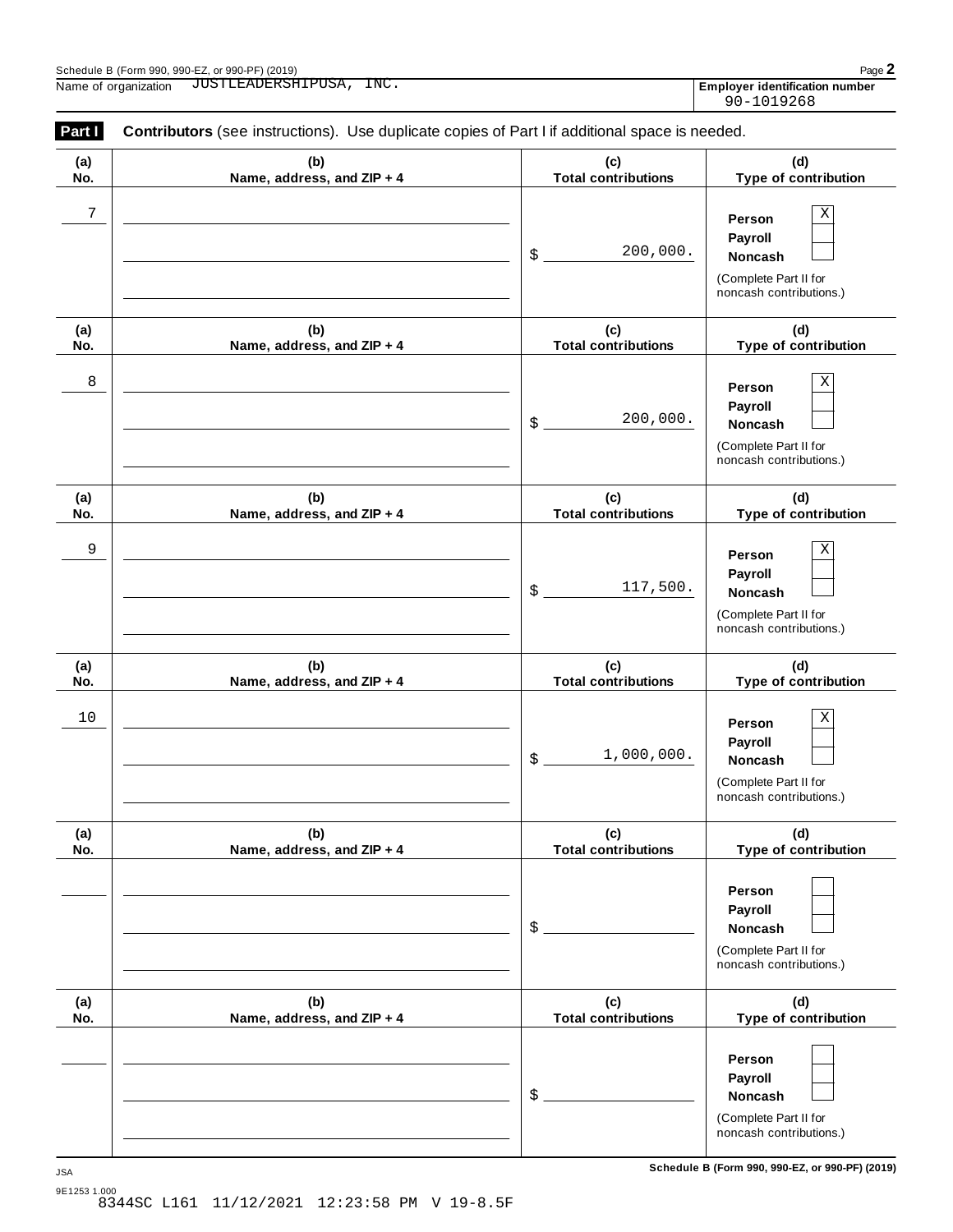| or 990-PF) (2019)<br>Schedule B<br>990-EZ<br>le B (Form 990.<br>Page | - - |
|----------------------------------------------------------------------|-----|
|----------------------------------------------------------------------|-----|

Name of organization **Employer identification number** JUSTLEADERSHIPUSA, INC.

90-1019268

| Part II                   | Noncash Property (see instructions). Use duplicate copies of Part II if additional space is needed. |                                                 |                      |
|---------------------------|-----------------------------------------------------------------------------------------------------|-------------------------------------------------|----------------------|
| (a) No.<br>from<br>Part I | (b)<br>Description of noncash property given                                                        | (c)<br>FMV (or estimate)<br>(See instructions.) | (d)<br>Date received |
|                           |                                                                                                     | $\frac{1}{2}$                                   |                      |
| (a) No.<br>from<br>Part I | (b)<br>Description of noncash property given                                                        | (c)<br>FMV (or estimate)<br>(See instructions.) | (d)<br>Date received |
|                           |                                                                                                     | $\mathcal{L}$                                   |                      |
| (a) No.<br>from<br>Part I | (b)<br>Description of noncash property given                                                        | (c)<br>FMV (or estimate)<br>(See instructions.) | (d)<br>Date received |
|                           |                                                                                                     | $\mathcal{L}$                                   |                      |
| (a) No.<br>from<br>Part I | (b)<br>Description of noncash property given                                                        | (c)<br>FMV (or estimate)<br>(See instructions.) | (d)<br>Date received |
|                           |                                                                                                     | \$                                              |                      |
| (a) No.<br>from<br>Part I | (b)<br>Description of noncash property given                                                        | (c)<br>FMV (or estimate)<br>(See instructions.) | (d)<br>Date received |
|                           |                                                                                                     | \$                                              |                      |
| (a) No.<br>from<br>Part I | (b)<br>Description of noncash property given                                                        | (c)<br>FMV (or estimate)<br>(See instructions.) | (d)<br>Date received |
|                           |                                                                                                     | \$                                              |                      |

**Schedule B (Form 990, 990-EZ, or 990-PF) (2019)** JSA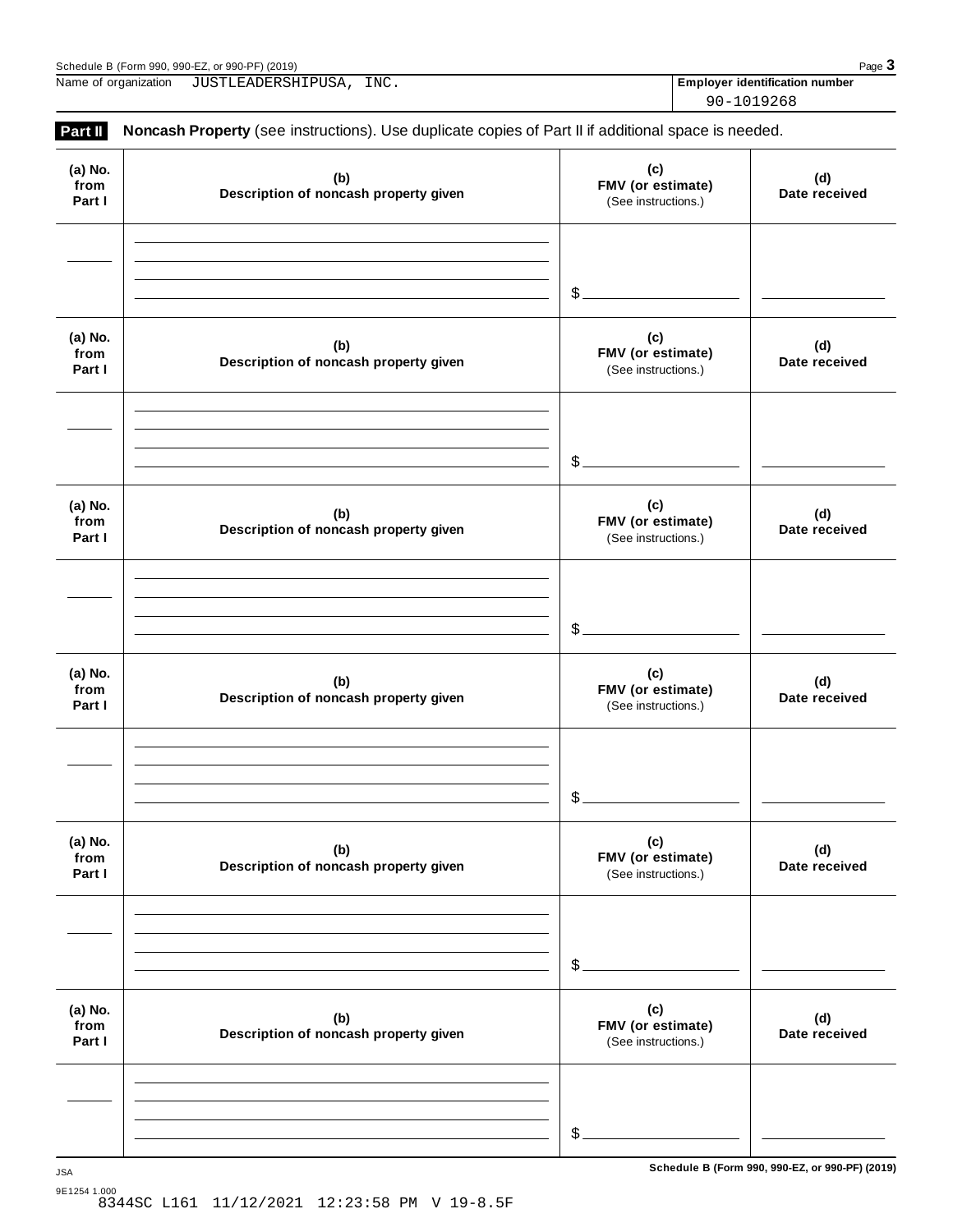|                             | Name of organization JUSTLEADERSHIPUSA, INC. |                                                                                                                                                                                                                                                                                                                                                                                                                                                                                                                                                                     |  | <b>Employer identification number</b>           |  |  |  |
|-----------------------------|----------------------------------------------|---------------------------------------------------------------------------------------------------------------------------------------------------------------------------------------------------------------------------------------------------------------------------------------------------------------------------------------------------------------------------------------------------------------------------------------------------------------------------------------------------------------------------------------------------------------------|--|-------------------------------------------------|--|--|--|
|                             |                                              |                                                                                                                                                                                                                                                                                                                                                                                                                                                                                                                                                                     |  | 90-1019268                                      |  |  |  |
|                             |                                              | Part III Exclusively religious, charitable, etc., contributions to organizations described in section 501(c)(7), (8), or<br>(10) that total more than \$1,000 for the year from any one contributor. Complete columns (a) through (e) and<br>the following line entry. For organizations completing Part III, enter the total of exclusively religious, charitable, etc.,<br>contributions of \$1,000 or less for the year. (Enter this information once. See instructions.) $\triangleright$ \$<br>Use duplicate copies of Part III if additional space is needed. |  |                                                 |  |  |  |
| $(a)$ No.<br>from<br>Part I | (b) Purpose of gift                          | (c) Use of gift                                                                                                                                                                                                                                                                                                                                                                                                                                                                                                                                                     |  | (d) Description of how gift is held             |  |  |  |
|                             |                                              |                                                                                                                                                                                                                                                                                                                                                                                                                                                                                                                                                                     |  |                                                 |  |  |  |
|                             |                                              | (e) Transfer of gift                                                                                                                                                                                                                                                                                                                                                                                                                                                                                                                                                |  |                                                 |  |  |  |
|                             | Transferee's name, address, and ZIP + 4      |                                                                                                                                                                                                                                                                                                                                                                                                                                                                                                                                                                     |  | Relationship of transferor to transferee        |  |  |  |
| $(a)$ No.<br>from<br>Part I | (b) Purpose of gift                          | (c) Use of gift                                                                                                                                                                                                                                                                                                                                                                                                                                                                                                                                                     |  | (d) Description of how gift is held             |  |  |  |
|                             |                                              |                                                                                                                                                                                                                                                                                                                                                                                                                                                                                                                                                                     |  |                                                 |  |  |  |
|                             | (e) Transfer of gift                         |                                                                                                                                                                                                                                                                                                                                                                                                                                                                                                                                                                     |  |                                                 |  |  |  |
|                             | Transferee's name, address, and ZIP + 4      |                                                                                                                                                                                                                                                                                                                                                                                                                                                                                                                                                                     |  | Relationship of transferor to transferee        |  |  |  |
| $(a)$ No.<br>from           | (b) Purpose of gift                          | (c) Use of gift                                                                                                                                                                                                                                                                                                                                                                                                                                                                                                                                                     |  | (d) Description of how gift is held             |  |  |  |
| Part I                      |                                              |                                                                                                                                                                                                                                                                                                                                                                                                                                                                                                                                                                     |  |                                                 |  |  |  |
|                             | (e) Transfer of gift                         |                                                                                                                                                                                                                                                                                                                                                                                                                                                                                                                                                                     |  |                                                 |  |  |  |
|                             | Transferee's name, address, and ZIP + 4      |                                                                                                                                                                                                                                                                                                                                                                                                                                                                                                                                                                     |  | Relationship of transferor to transferee        |  |  |  |
| $(a)$ No.<br>from           | (b) Purpose of gift                          | (c) Use of gift                                                                                                                                                                                                                                                                                                                                                                                                                                                                                                                                                     |  | (d) Description of how gift is held             |  |  |  |
| Part I                      |                                              |                                                                                                                                                                                                                                                                                                                                                                                                                                                                                                                                                                     |  |                                                 |  |  |  |
|                             | (e) Transfer of gift                         |                                                                                                                                                                                                                                                                                                                                                                                                                                                                                                                                                                     |  |                                                 |  |  |  |
|                             | Transferee's name, address, and ZIP + 4      |                                                                                                                                                                                                                                                                                                                                                                                                                                                                                                                                                                     |  | Relationship of transferor to transferee        |  |  |  |
|                             |                                              |                                                                                                                                                                                                                                                                                                                                                                                                                                                                                                                                                                     |  |                                                 |  |  |  |
| <b>JSA</b>                  |                                              |                                                                                                                                                                                                                                                                                                                                                                                                                                                                                                                                                                     |  | Schedule B (Form 990, 990-EZ, or 990-PF) (2019) |  |  |  |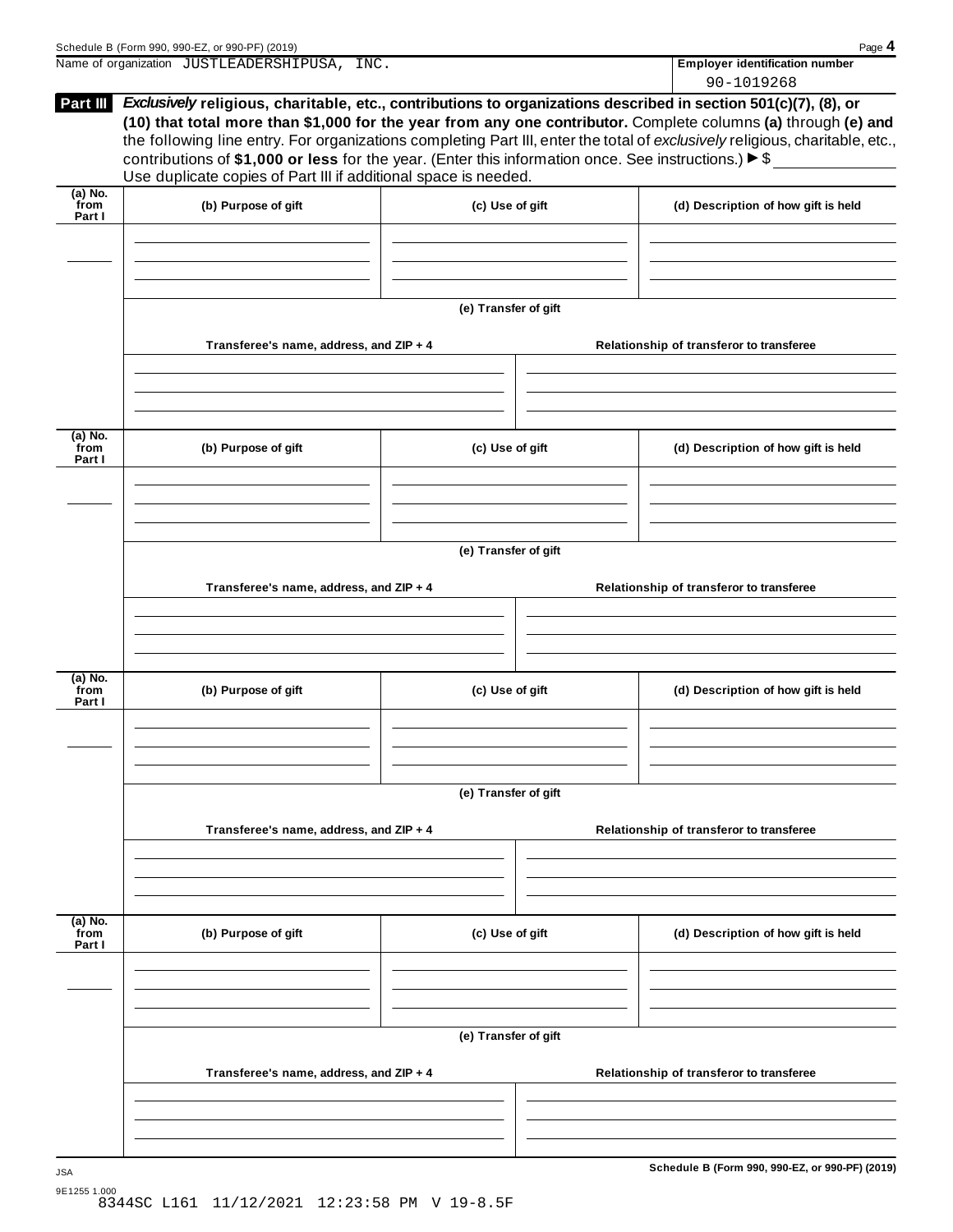| <b>SCHEDULE C</b>                                             | <b>Political Campaign and Lobbying Activities</b>                                                                                                                                                                                                                                                                                                                                                                                                                                                                                                    |           |                                                     |                                    | OMB No. 1545-0047                                                                                                                |  |  |
|---------------------------------------------------------------|------------------------------------------------------------------------------------------------------------------------------------------------------------------------------------------------------------------------------------------------------------------------------------------------------------------------------------------------------------------------------------------------------------------------------------------------------------------------------------------------------------------------------------------------------|-----------|-----------------------------------------------------|------------------------------------|----------------------------------------------------------------------------------------------------------------------------------|--|--|
| (Form 990 or 990-EZ)                                          | For Organizations Exempt From Income Tax Under section 501(c) and section 527                                                                                                                                                                                                                                                                                                                                                                                                                                                                        |           |                                                     |                                    | 2019                                                                                                                             |  |  |
| Department of the Treasury<br><b>Internal Revenue Service</b> | $\triangleright$ Complete if the organization is described below.<br>Go to www.irs.gov/Form990 for instructions and the latest information.                                                                                                                                                                                                                                                                                                                                                                                                          |           |                                                     | Attach to Form 990 or Form 990-EZ. | <b>Open to Public</b><br><b>Inspection</b>                                                                                       |  |  |
|                                                               | If the organization answered "Yes," on Form 990, Part IV, line 3, or Form 990-EZ, Part V, line 46 (Political Campaign Activities), then<br>• Section 501(c)(3) organizations: Complete Parts I-A and B. Do not complete Part I-C.                                                                                                                                                                                                                                                                                                                    |           |                                                     |                                    |                                                                                                                                  |  |  |
|                                                               | • Section 501(c) (other than section 501(c)(3)) organizations: Complete Parts I-A and C below. Do not complete Part I-B.                                                                                                                                                                                                                                                                                                                                                                                                                             |           |                                                     |                                    |                                                                                                                                  |  |  |
|                                                               | • Section 527 organizations: Complete Part I-A only.                                                                                                                                                                                                                                                                                                                                                                                                                                                                                                 |           |                                                     |                                    |                                                                                                                                  |  |  |
|                                                               | If the organization answered "Yes," on Form 990, Part IV, line 4, or Form 990-EZ, Part VI, line 47 (Lobbying Activities), then                                                                                                                                                                                                                                                                                                                                                                                                                       |           |                                                     |                                    |                                                                                                                                  |  |  |
|                                                               | • Section 501(c)(3) organizations that have filed Form 5768 (election under section 501(h)): Complete Part II-A. Do not complete Part II-B.<br>• Section 501(c)(3) organizations that have NOT filed Form 5768 (election under section 501(h)): Complete Part II-B. Do not complete Part II-A.                                                                                                                                                                                                                                                       |           |                                                     |                                    |                                                                                                                                  |  |  |
| Tax) (see separate instructions), then                        | If the organization answered "Yes," on Form 990, Part IV, line 5 (Proxy Tax) (see separate instructions) or Form 990-EZ, Part V, line 35c (Proxy                                                                                                                                                                                                                                                                                                                                                                                                     |           |                                                     |                                    |                                                                                                                                  |  |  |
| Name of organization                                          | • Section 501(c)(4), (5), or (6) organizations: Complete Part III.                                                                                                                                                                                                                                                                                                                                                                                                                                                                                   |           |                                                     |                                    | <b>Employer identification number</b>                                                                                            |  |  |
| JUSTLEADERSHIPUSA, INC.                                       |                                                                                                                                                                                                                                                                                                                                                                                                                                                                                                                                                      |           |                                                     | 90-1019268                         |                                                                                                                                  |  |  |
|                                                               | Part I-A Complete if the organization is exempt under section 501(c) or is a section 527 organization.                                                                                                                                                                                                                                                                                                                                                                                                                                               |           |                                                     |                                    |                                                                                                                                  |  |  |
| 1                                                             | Provide a description of the organization's direct and indirect political campaign activities in Part IV. (see instructions for                                                                                                                                                                                                                                                                                                                                                                                                                      |           |                                                     |                                    |                                                                                                                                  |  |  |
|                                                               | definition of "political campaign activities")                                                                                                                                                                                                                                                                                                                                                                                                                                                                                                       |           |                                                     |                                    |                                                                                                                                  |  |  |
| $\mathbf{2}$                                                  |                                                                                                                                                                                                                                                                                                                                                                                                                                                                                                                                                      |           |                                                     |                                    |                                                                                                                                  |  |  |
| 3                                                             |                                                                                                                                                                                                                                                                                                                                                                                                                                                                                                                                                      |           |                                                     |                                    |                                                                                                                                  |  |  |
| Part I-B                                                      | Complete if the organization is exempt under section 501(c)(3).                                                                                                                                                                                                                                                                                                                                                                                                                                                                                      |           |                                                     |                                    |                                                                                                                                  |  |  |
| 1                                                             | Enter the amount of any excise tax incurred by the organization under section 4955. $\triangleright$ \$                                                                                                                                                                                                                                                                                                                                                                                                                                              |           |                                                     |                                    |                                                                                                                                  |  |  |
| 2                                                             | Enter the amount of any excise tax incurred by organization managers under section 4955 $\triangleright$ \$                                                                                                                                                                                                                                                                                                                                                                                                                                          |           |                                                     |                                    |                                                                                                                                  |  |  |
| 3                                                             |                                                                                                                                                                                                                                                                                                                                                                                                                                                                                                                                                      |           |                                                     |                                    | <b>No</b><br><b>Yes</b>                                                                                                          |  |  |
| <b>b</b> If "Yes," describe in Part IV.                       |                                                                                                                                                                                                                                                                                                                                                                                                                                                                                                                                                      |           |                                                     |                                    | <b>Yes</b><br>No                                                                                                                 |  |  |
| Part I-C                                                      | Complete if the organization is exempt under section 501(c), except section 501(c)(3).                                                                                                                                                                                                                                                                                                                                                                                                                                                               |           |                                                     |                                    |                                                                                                                                  |  |  |
| 1                                                             | Enter the amount directly expended by the filing organization for section 527 exempt function                                                                                                                                                                                                                                                                                                                                                                                                                                                        |           |                                                     |                                    |                                                                                                                                  |  |  |
| $\mathbf{2}$                                                  | Enter the amount of the filing organization's funds contributed to other organizations for section                                                                                                                                                                                                                                                                                                                                                                                                                                                   |           |                                                     |                                    |                                                                                                                                  |  |  |
| 3                                                             | Total exempt function expenditures. Add lines 1 and 2. Enter here and on Form 1120-POL,                                                                                                                                                                                                                                                                                                                                                                                                                                                              |           |                                                     |                                    |                                                                                                                                  |  |  |
| 4<br>5                                                        | Enter the names, addresses and employer identification number (EIN) of all section 527 political organizations to which the filing<br>organization made payments. For each organization listed, enter the amount paid from the filing organization's funds. Also enter<br>the amount of political contributions received that were promptly and directly delivered to a separate political organization, such<br>as a separate segregated fund or a political action committee (PAC). If additional space is needed, provide information in Part IV. |           |                                                     |                                    | Yes<br><b>No</b>                                                                                                                 |  |  |
| (a) Name                                                      | (b) Address                                                                                                                                                                                                                                                                                                                                                                                                                                                                                                                                          | $(c)$ EIN | (d) Amount paid from                                |                                    | (e) Amount of political                                                                                                          |  |  |
|                                                               |                                                                                                                                                                                                                                                                                                                                                                                                                                                                                                                                                      |           | filing organization's<br>funds. If none, enter -0-. |                                    | contributions received and<br>promptly and directly<br>delivered to a separate<br>political organization. If<br>none, enter -0-. |  |  |
| (1)                                                           |                                                                                                                                                                                                                                                                                                                                                                                                                                                                                                                                                      |           |                                                     |                                    |                                                                                                                                  |  |  |
| (2)                                                           |                                                                                                                                                                                                                                                                                                                                                                                                                                                                                                                                                      |           |                                                     |                                    |                                                                                                                                  |  |  |
| (3)                                                           |                                                                                                                                                                                                                                                                                                                                                                                                                                                                                                                                                      |           |                                                     |                                    |                                                                                                                                  |  |  |
| (4)                                                           |                                                                                                                                                                                                                                                                                                                                                                                                                                                                                                                                                      |           |                                                     |                                    |                                                                                                                                  |  |  |
| (5)                                                           |                                                                                                                                                                                                                                                                                                                                                                                                                                                                                                                                                      |           |                                                     |                                    |                                                                                                                                  |  |  |
| (6)                                                           |                                                                                                                                                                                                                                                                                                                                                                                                                                                                                                                                                      |           |                                                     |                                    |                                                                                                                                  |  |  |
|                                                               |                                                                                                                                                                                                                                                                                                                                                                                                                                                                                                                                                      |           |                                                     |                                    |                                                                                                                                  |  |  |

For Paperwork Reduction Act Notice, see the Instructions for Form 990 or 990-EZ. Schedule C (Form 990 or 990-E2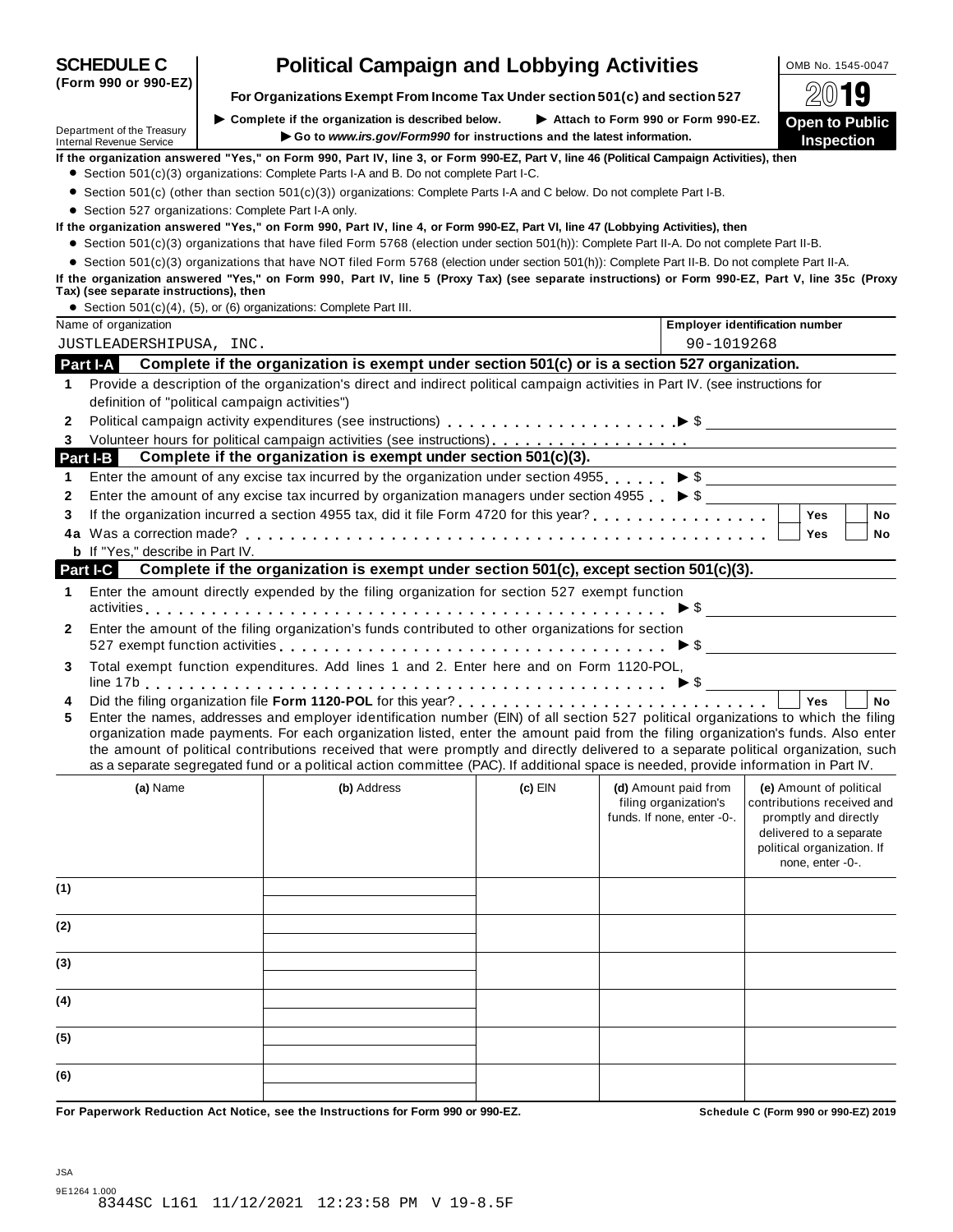| Schedule C (Form 990 or 990-EZ) 2019                                               | JUSTLEADERSHIPUSA, INC.                                                                                                                                                                    |                                     | 90-1019268<br>Page 2           |  |
|------------------------------------------------------------------------------------|--------------------------------------------------------------------------------------------------------------------------------------------------------------------------------------------|-------------------------------------|--------------------------------|--|
| Part II-A<br>section 501(h)).                                                      | Complete if the organization is exempt under section 501(c)(3) and filed Form 5768 (election under                                                                                         |                                     |                                |  |
| A Check $\blacktriangleright$                                                      | if the filing organization belongs to an affiliated group (and list in Part IV each affiliated group member's name,<br>address, EIN, expenses, and share of excess lobbying expenditures). |                                     |                                |  |
| <b>B</b> Check $\blacktriangleright$                                               | if the filing organization checked box A and "limited control" provisions apply.                                                                                                           |                                     |                                |  |
|                                                                                    | <b>Limits on Lobbying Expenditures</b><br>(The term "expenditures" means amounts paid or incurred.)                                                                                        | (a) Filing<br>organization's totals | (b) Affiliated<br>group totals |  |
|                                                                                    | 1a Total lobbying expenditures to influence public opinion (grassroots lobbying)<br><b>b</b> Total lobbying expenditures to influence a legislative body (direct lobbying)                 |                                     |                                |  |
|                                                                                    | e Total exempt purpose expenditures (add lines 1c and 1d)                                                                                                                                  |                                     |                                |  |
| columns.                                                                           | Lobbying nontaxable amount. Enter the amount from the following table in both                                                                                                              |                                     |                                |  |
| If the amount on line 1e, column (a) or (b) is: The lobbying nontaxable amount is: |                                                                                                                                                                                            |                                     |                                |  |
| Not over \$500,000                                                                 | 20% of the amount on line 1e.                                                                                                                                                              |                                     |                                |  |
| Over \$500,000 but not over \$1,000,000                                            | \$100,000 plus 15% of the excess over \$500,000.                                                                                                                                           |                                     |                                |  |
| Over \$1,000,000 but not over \$1,500,000                                          | \$175,000 plus 10% of the excess over \$1,000,000.                                                                                                                                         |                                     |                                |  |
| Over \$1,500,000 but not over \$17,000,000                                         | \$225,000 plus 5% of the excess over \$1,500,000.                                                                                                                                          |                                     |                                |  |
| Over \$17,000,000                                                                  | \$1,000,000.                                                                                                                                                                               |                                     |                                |  |
|                                                                                    | g Grassroots nontaxable amount (enter 25% of line 1f)                                                                                                                                      |                                     |                                |  |
|                                                                                    |                                                                                                                                                                                            |                                     |                                |  |
|                                                                                    |                                                                                                                                                                                            |                                     |                                |  |
|                                                                                    | If there is an amount other than zero on either line 1h or line 1i, did the organization file Form 4720                                                                                    |                                     |                                |  |
|                                                                                    |                                                                                                                                                                                            |                                     | <b>No</b><br>Yes               |  |
|                                                                                    | 4-Year Averaging Period Under Section 501(h)                                                                                                                                               |                                     |                                |  |

(Some organizations that made a section 501(h) election do not have to complete all of the five columns below. **See the separate instructions for lines 2a through 2f.)**

|                                                                                          | Lobbying Expenditures During 4-Year Averaging Period |          |            |            |           |  |  |  |  |
|------------------------------------------------------------------------------------------|------------------------------------------------------|----------|------------|------------|-----------|--|--|--|--|
| Calendar year (or fiscal year<br>beginning in)                                           | (a) 2016                                             | (b) 2017 | $(c)$ 2018 | $(d)$ 2019 | (e) Total |  |  |  |  |
| 2a Lobbying nontaxable amount                                                            |                                                      |          |            |            |           |  |  |  |  |
| <b>b</b> Lobbying ceiling amount<br>$(150\% \text{ of line } 2a, \text{ column } (e))$   |                                                      |          |            |            |           |  |  |  |  |
| c Total lobbying expenditures                                                            |                                                      |          |            |            |           |  |  |  |  |
| <b>d</b> Grassroots nontaxable amount                                                    |                                                      |          |            |            |           |  |  |  |  |
| <b>e</b> Grassroots ceiling amount<br>$(150\% \text{ of line } 2d, \text{ column } (e))$ |                                                      |          |            |            |           |  |  |  |  |
| Grassroots lobbying expenditures                                                         |                                                      |          |            |            |           |  |  |  |  |

**Schedule C (Form 990 or 990-EZ) 2019**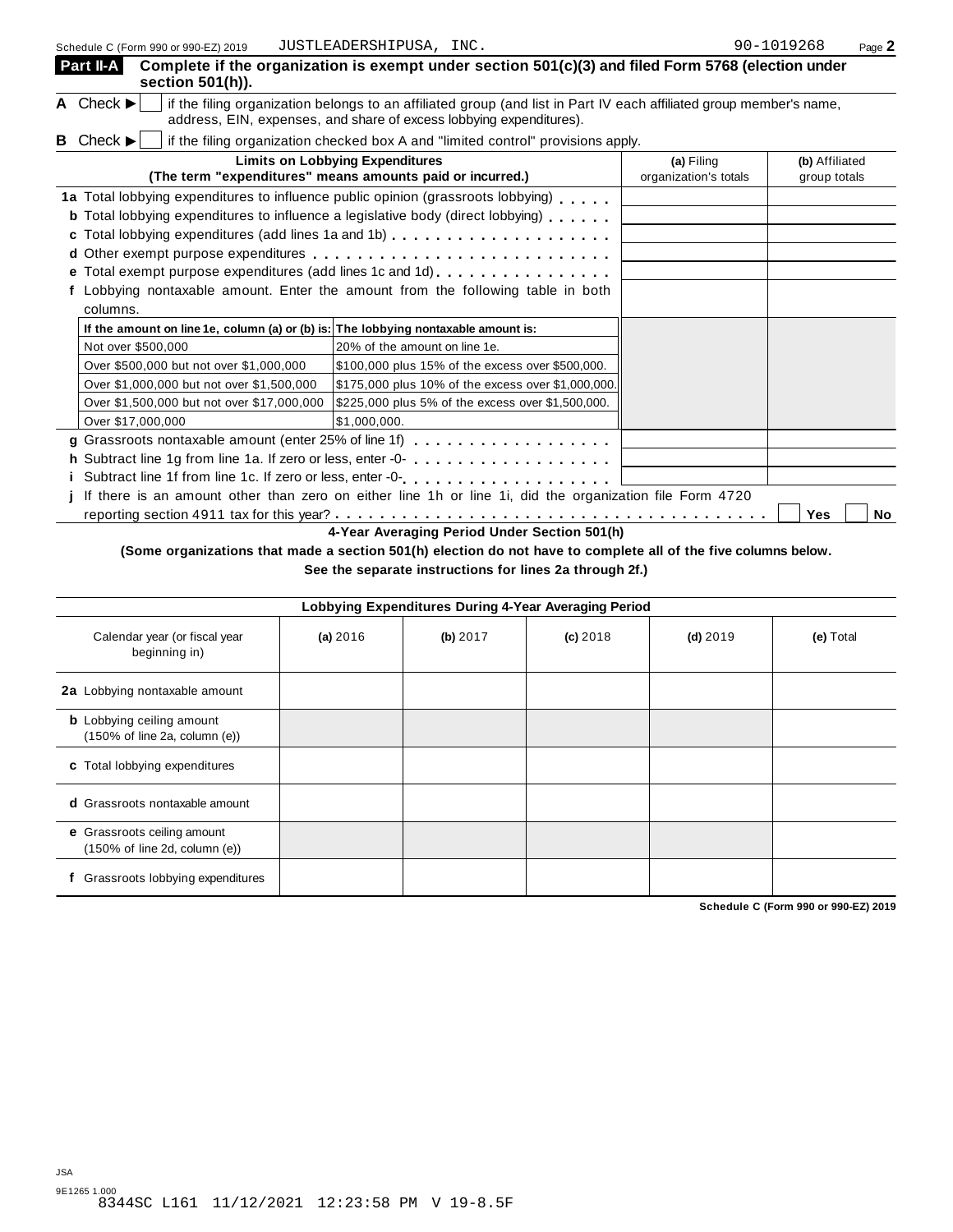|    | JUSTLEADERSHIPUSA, INC.                                                                                                                                                                                                              |             |             | 90-1019268   |              |                       |
|----|--------------------------------------------------------------------------------------------------------------------------------------------------------------------------------------------------------------------------------------|-------------|-------------|--------------|--------------|-----------------------|
|    | Schedule C (Form 990 or 990-EZ) 2019                                                                                                                                                                                                 |             |             |              |              | Page 3                |
|    | Part II-B<br>Complete if the organization is exempt under section 501(c)(3) and has NOT filed Form 5768<br>(election under section 501(h)).                                                                                          |             |             |              |              |                       |
|    |                                                                                                                                                                                                                                      |             | (a)         |              | (b)          |                       |
|    | For each "Yes," response on lines 1a through 1i below, provide in Part IV a detailed<br>description of the lobbying activity.                                                                                                        | Yes         | No          |              | Amount       |                       |
| 1  | During the year, did the filing organization attempt to influence foreign, national, state, or local<br>legislation, including any attempt to influence public opinion on a legislative matter or<br>referendum, through the use of: |             |             |              |              |                       |
| а  |                                                                                                                                                                                                                                      | Χ           |             |              |              |                       |
| b  | Paid staff or management (include compensation in expenses reported on lines 1c through 1i)?                                                                                                                                         | Χ           |             |              |              |                       |
| c  |                                                                                                                                                                                                                                      |             | X           |              |              |                       |
| d  | Mailings to members, legislators, or the public?                                                                                                                                                                                     |             | $\mathbf X$ |              |              |                       |
| е  |                                                                                                                                                                                                                                      |             | X           |              |              |                       |
| f  |                                                                                                                                                                                                                                      | $\mathbf X$ |             |              |              | 38,425.               |
| g  | Direct contact with legislators, their staffs, government officials, or a legislative body?                                                                                                                                          | Χ           |             |              |              | 6,115.                |
| h  | Rallies, demonstrations, seminars, conventions, speeches, lectures, or any similar means?                                                                                                                                            | $\mathbf X$ |             |              |              | 18, 164.<br>170, 270. |
| Ť  | Other activities?                                                                                                                                                                                                                    | X           |             |              |              | 232,974.              |
|    | Total. Add lines 1c through 1i $\dots\dots\dots\dots\dots\dots\dots\dots\dots\dots\dots\dots\dots\dots\dots\dots\dots$                                                                                                               |             | X           |              |              |                       |
| 2a | Did the activities in line 1 cause the organization to be not described in section $501(c)(3)$ ?                                                                                                                                     |             |             |              |              |                       |
| b  | If "Yes," enter the amount of any tax incurred under section 4912                                                                                                                                                                    |             |             |              |              |                       |
| c  | If "Yes," enter the amount of any tax incurred by organization managers under section 4912                                                                                                                                           |             |             |              |              |                       |
| d  | If the filing organization incurred a section 4912 tax, did it file Form 4720 for this year?<br><b>Part III-A</b> Complete if the organization is exempt under section $501(c)(4)$ , section $501(c)(5)$ , or section                |             |             |              |              |                       |
|    | $501(c)(6)$ .                                                                                                                                                                                                                        |             |             |              |              |                       |
|    |                                                                                                                                                                                                                                      |             |             |              | Yes          | No                    |
|    |                                                                                                                                                                                                                                      |             |             |              | $\mathbf{1}$ |                       |
| 2  | Did the organization make only in-house lobbying expenditures of \$2,000 or less?                                                                                                                                                    |             |             |              | $\mathbf{2}$ |                       |
| 3  | Did the organization agree to carry over lobbying and political campaign activity expenditures from the prior year?                                                                                                                  |             |             |              | 3            |                       |
|    | Part III-B<br>Complete if the organization is exempt under section 501(c)(4), section 501(c)(5), or section                                                                                                                          |             |             |              |              |                       |
|    | 501(c)(6) and if either (a) BOTH Part III-A, lines 1 and 2, are answered "No" OR (b) Part III-A, line 3, is                                                                                                                          |             |             |              |              |                       |
|    | answered "Yes."                                                                                                                                                                                                                      |             |             |              |              |                       |
|    |                                                                                                                                                                                                                                      |             |             | $\mathbf{1}$ |              |                       |
| 2  | Section 162(e) nondeductible lobbying and political expenditures (do not include amounts of                                                                                                                                          |             |             |              |              |                       |
|    | political expenses for which the section 527(f) tax was paid).                                                                                                                                                                       |             |             |              |              |                       |
| а  |                                                                                                                                                                                                                                      |             |             | 2a           |              |                       |
| b  |                                                                                                                                                                                                                                      |             |             | 2b           |              |                       |
| c  |                                                                                                                                                                                                                                      |             |             | 2c           |              |                       |
| 3  | Aggregate amount reported in section $6033(e)(1)(A)$ notices of nondeductible section $162(e)$ dues                                                                                                                                  |             |             | 3            |              |                       |
|    | If notices were sent and the amount on line 2c exceeds the amount on line 3, what portion of the                                                                                                                                     |             |             |              |              |                       |
|    | excess does the organization agree to carryover to the reasonable estimate of nondeductible lobbying                                                                                                                                 |             |             |              |              |                       |
| 4  |                                                                                                                                                                                                                                      |             |             | 4            |              |                       |
| 5  |                                                                                                                                                                                                                                      |             |             | 5            |              |                       |

SCHEDULE C, PART II-B, LINE 1A -1I

RAISING AWARENESS ABOUT THE IMPACT OF BAIL REFORM AND DECARCERATING LOCAL

JAILS AND ADVOCATING FOR LEGISLATIVE CHANGE ON THESE ISSUES.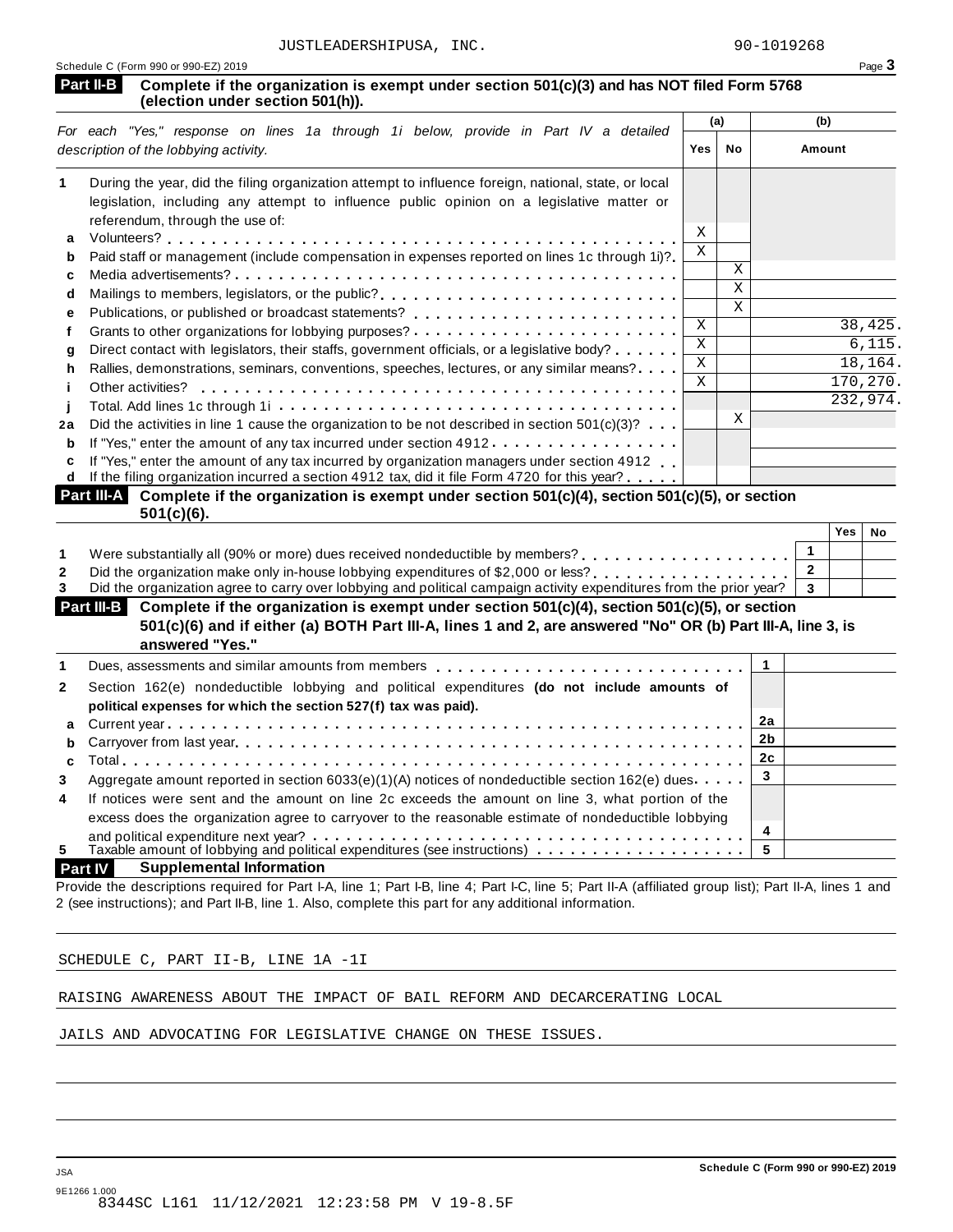**Part IV Supplemental Information** *(continued)*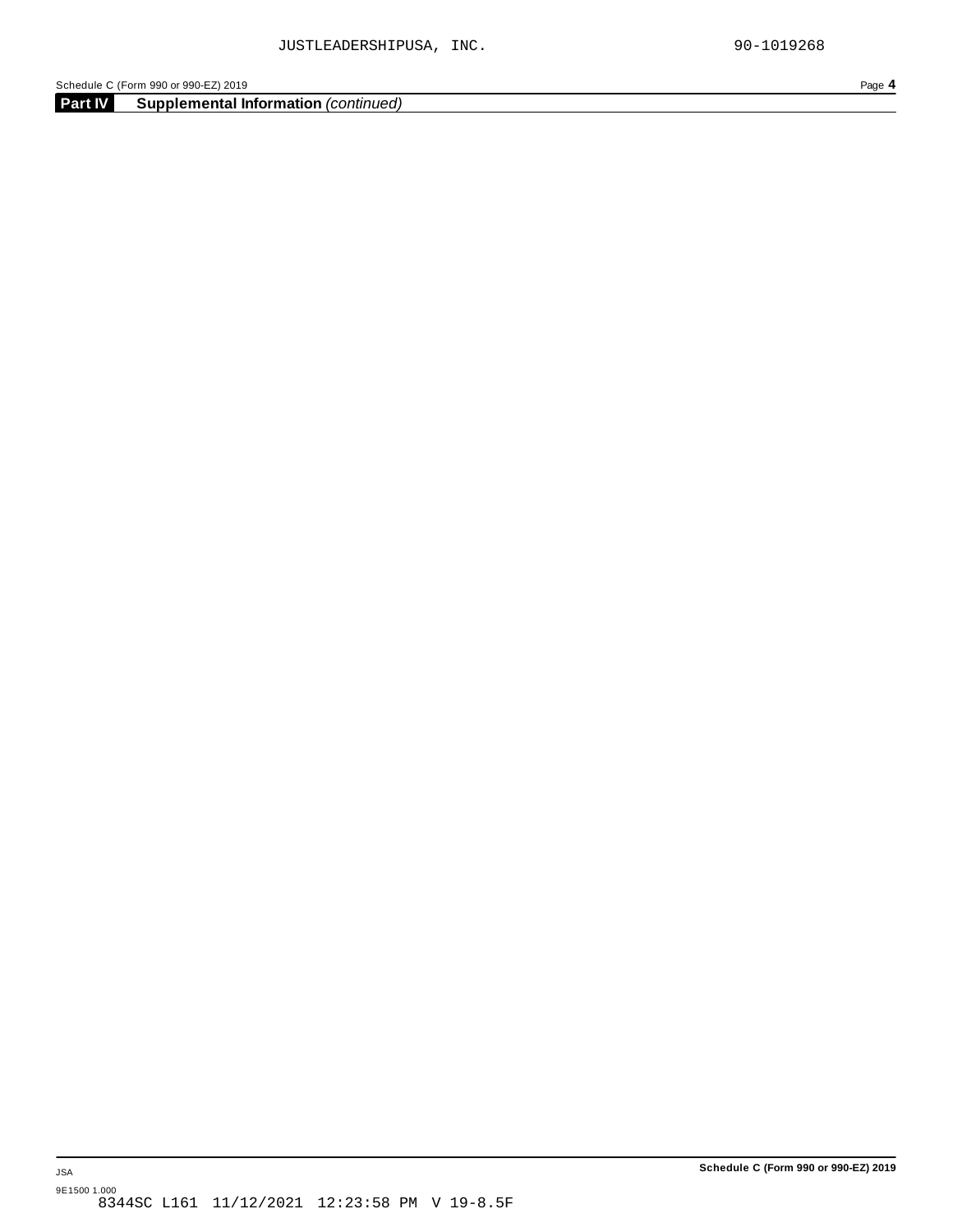| <b>SCHEDULE D</b> |  |
|-------------------|--|
| (Form 990)        |  |

# SCHEDULE D<br>
Supplemental Financial Statements<br>
Form 990)<br>
Part IV, line 6, 7, 8, 9, 10, 11a, 11b, 11c, 11d, 11e, 11f, 12a, or 12b.<br>
Part IV, line 6, 7, 8, 9, 10, 11a, 11b, 11c, 11d, 11e, 11f, 12a, or 12b.

|        |                                                                                           |                                                                                                                                                                                                                               | Part IV, line 6, 7, 8, 9, 10, 11a, 11b, 11c, 11d, 11e, 11f, 12a, or 12b.                      |                |                                                                                                                                                                                                                                                                        |
|--------|-------------------------------------------------------------------------------------------|-------------------------------------------------------------------------------------------------------------------------------------------------------------------------------------------------------------------------------|-----------------------------------------------------------------------------------------------|----------------|------------------------------------------------------------------------------------------------------------------------------------------------------------------------------------------------------------------------------------------------------------------------|
|        | Department of the Treasury<br><b>Internal Revenue Service</b><br>Name of the organization |                                                                                                                                                                                                                               | Attach to Form 990.<br>Go to www.irs.gov/Form990 for instructions and the latest information. |                | <b>Open to Public</b><br>Inspection<br><b>Employer identification number</b>                                                                                                                                                                                           |
|        | JUSTLEADERSHIPUSA, INC.                                                                   |                                                                                                                                                                                                                               |                                                                                               |                | 90-1019268                                                                                                                                                                                                                                                             |
|        | Part I                                                                                    | Organizations Maintaining Donor Advised Funds or Other Similar Funds or Accounts.                                                                                                                                             |                                                                                               |                |                                                                                                                                                                                                                                                                        |
|        |                                                                                           | Complete if the organization answered "Yes" on Form 990, Part IV, line 6.                                                                                                                                                     |                                                                                               |                |                                                                                                                                                                                                                                                                        |
|        |                                                                                           |                                                                                                                                                                                                                               | (a) Donor advised funds                                                                       |                | (b) Funds and other accounts                                                                                                                                                                                                                                           |
|        |                                                                                           |                                                                                                                                                                                                                               |                                                                                               |                |                                                                                                                                                                                                                                                                        |
| 1      |                                                                                           | Total number at end of year entitled as a set of the set of the set of the set of the set of the set of the set of the set of the set of the set of the set of the set of the set of the set of the set of the set of the set |                                                                                               |                |                                                                                                                                                                                                                                                                        |
| 2      |                                                                                           | Aggregate value of contributions to (during year)                                                                                                                                                                             |                                                                                               |                |                                                                                                                                                                                                                                                                        |
| 3      |                                                                                           | Aggregate value of grants from (during year)                                                                                                                                                                                  |                                                                                               |                |                                                                                                                                                                                                                                                                        |
| 4      |                                                                                           | Aggregate value at end of year                                                                                                                                                                                                |                                                                                               |                |                                                                                                                                                                                                                                                                        |
| 5      |                                                                                           | Did the organization inform all donors and donor advisors in writing that the assets held in donor advised                                                                                                                    |                                                                                               |                | Yes<br>No                                                                                                                                                                                                                                                              |
|        |                                                                                           | funds are the organization's property, subject to the organization's exclusive legal control?                                                                                                                                 |                                                                                               |                |                                                                                                                                                                                                                                                                        |
| 6      |                                                                                           | Did the organization inform all grantees, donors, and donor advisors in writing that grant funds can be used                                                                                                                  |                                                                                               |                |                                                                                                                                                                                                                                                                        |
|        |                                                                                           | only for charitable purposes and not for the benefit of the donor or donor advisor, or for any other purpose                                                                                                                  |                                                                                               |                | Yes<br>No.                                                                                                                                                                                                                                                             |
|        | Part II                                                                                   | <b>Conservation Easements.</b>                                                                                                                                                                                                |                                                                                               |                |                                                                                                                                                                                                                                                                        |
|        |                                                                                           | Complete if the organization answered "Yes" on Form 990, Part IV, line 7.                                                                                                                                                     |                                                                                               |                |                                                                                                                                                                                                                                                                        |
| 1      |                                                                                           | Purpose(s) of conservation easements held by the organization (check all that apply).                                                                                                                                         |                                                                                               |                |                                                                                                                                                                                                                                                                        |
|        |                                                                                           | Preservation of land for public use (for example, recreation or education)                                                                                                                                                    |                                                                                               |                | Preservation of a historically important land area                                                                                                                                                                                                                     |
|        |                                                                                           | Protection of natural habitat                                                                                                                                                                                                 |                                                                                               |                | Preservation of a certified historic structure                                                                                                                                                                                                                         |
|        |                                                                                           | Preservation of open space                                                                                                                                                                                                    |                                                                                               |                |                                                                                                                                                                                                                                                                        |
| 2      |                                                                                           | Complete lines 2a through 2d if the organization held a qualified conservation contribution in the form of a conservation                                                                                                     |                                                                                               |                |                                                                                                                                                                                                                                                                        |
|        |                                                                                           | easement on the last day of the tax year.                                                                                                                                                                                     |                                                                                               |                | Held at the End of the Tax Year                                                                                                                                                                                                                                        |
|        |                                                                                           |                                                                                                                                                                                                                               |                                                                                               | 2a             |                                                                                                                                                                                                                                                                        |
| a<br>b |                                                                                           | Total acreage restricted by conservation easements                                                                                                                                                                            |                                                                                               | 2b             |                                                                                                                                                                                                                                                                        |
| c      |                                                                                           | Number of conservation easements on a certified historic structure included in (a)                                                                                                                                            |                                                                                               | 2 <sub>c</sub> |                                                                                                                                                                                                                                                                        |
| d      |                                                                                           | Number of conservation easements included in (c) acquired after 7/25/06, and not on a                                                                                                                                         |                                                                                               |                |                                                                                                                                                                                                                                                                        |
|        |                                                                                           |                                                                                                                                                                                                                               |                                                                                               | 2d             |                                                                                                                                                                                                                                                                        |
| 3      |                                                                                           |                                                                                                                                                                                                                               |                                                                                               |                | Number of conservation easements modified, transferred, released, extinguished, or terminated by the organization during the                                                                                                                                           |
|        | tax year $\blacktriangleright$ $\lrcorner$                                                |                                                                                                                                                                                                                               |                                                                                               |                |                                                                                                                                                                                                                                                                        |
| 4      |                                                                                           | Number of states where property subject to conservation easement is located ▶ __________                                                                                                                                      |                                                                                               |                |                                                                                                                                                                                                                                                                        |
| 5      |                                                                                           | Does the organization have a written policy regarding the periodic monitoring, inspection, handling of                                                                                                                        |                                                                                               |                |                                                                                                                                                                                                                                                                        |
|        |                                                                                           | violations, and enforcement of the conservation easements it holds?                                                                                                                                                           |                                                                                               |                | Yes<br><b>No</b>                                                                                                                                                                                                                                                       |
| 6      |                                                                                           | Staff and volunteer hours devoted to monitoring, inspecting, handling of violations, and enforcing conservation easements during the year                                                                                     |                                                                                               |                |                                                                                                                                                                                                                                                                        |
|        |                                                                                           |                                                                                                                                                                                                                               |                                                                                               |                |                                                                                                                                                                                                                                                                        |
| 7      |                                                                                           |                                                                                                                                                                                                                               |                                                                                               |                | Amount of expenses incurred in monitoring, inspecting, handling of violations, and enforcing conservation easements during the year                                                                                                                                    |
|        |                                                                                           |                                                                                                                                                                                                                               |                                                                                               |                |                                                                                                                                                                                                                                                                        |
| 8      |                                                                                           | Does each conservation easement reported on line 2(d) above satisfy the requirements of section 170(h)(4)(B)(i)                                                                                                               |                                                                                               |                |                                                                                                                                                                                                                                                                        |
|        |                                                                                           |                                                                                                                                                                                                                               |                                                                                               |                | <b>No</b><br><b>Yes</b>                                                                                                                                                                                                                                                |
| 9      |                                                                                           | In Part XIII, describe how the organization reports conservation easements in its revenue and expense statement and                                                                                                           |                                                                                               |                |                                                                                                                                                                                                                                                                        |
|        |                                                                                           | balance sheet, and include, if applicable, the text of the footnote to the organization's financial statements that describes the                                                                                             |                                                                                               |                |                                                                                                                                                                                                                                                                        |
|        |                                                                                           | organization's accounting for conservation easements.                                                                                                                                                                         |                                                                                               |                |                                                                                                                                                                                                                                                                        |
|        | Part III                                                                                  | Organizations Maintaining Collections of Art, Historical Treasures, or Other Similar Assets.                                                                                                                                  |                                                                                               |                |                                                                                                                                                                                                                                                                        |
|        |                                                                                           | Complete if the organization answered "Yes" on Form 990, Part IV, line 8.                                                                                                                                                     |                                                                                               |                |                                                                                                                                                                                                                                                                        |
| 1a     |                                                                                           |                                                                                                                                                                                                                               |                                                                                               |                |                                                                                                                                                                                                                                                                        |
|        |                                                                                           | service, provide in Part XIII the text of the footnote to its financial statements that describes these items.                                                                                                                |                                                                                               |                | If the organization elected, as permitted under FASB ASC 958, not to report in its revenue statement and balance sheet works<br>of art, historical treasures, or other similar assets held for public exhibition, education, or r                                      |
| b      |                                                                                           | provide the following amounts relating to these items:                                                                                                                                                                        |                                                                                               |                | If the organization elected, as permitted under FASB ASC 958, to report in its revenue statement and balance sheet works of<br>art, historical treasures, or other similar assets held for public exhibition, education, or research in furtherance of public service, |
|        |                                                                                           |                                                                                                                                                                                                                               |                                                                                               |                | $\triangleright$ \$                                                                                                                                                                                                                                                    |
|        |                                                                                           |                                                                                                                                                                                                                               |                                                                                               |                | $\blacktriangleright$ \$                                                                                                                                                                                                                                               |
| 2      |                                                                                           |                                                                                                                                                                                                                               |                                                                                               |                | If the organization received or held works of art, historical treasures, or other similar assets for financial gain, provide the                                                                                                                                       |
|        |                                                                                           | following amounts required to be reported under FASB ASC 958 relating to these items:                                                                                                                                         |                                                                                               |                |                                                                                                                                                                                                                                                                        |
| а      |                                                                                           |                                                                                                                                                                                                                               |                                                                                               |                | $\triangleright$ \$                                                                                                                                                                                                                                                    |
| b      |                                                                                           |                                                                                                                                                                                                                               |                                                                                               |                | $\triangleright$ \$                                                                                                                                                                                                                                                    |

| <b>Schedule D (Form 990) 2019</b> |  |  |
|-----------------------------------|--|--|
|                                   |  |  |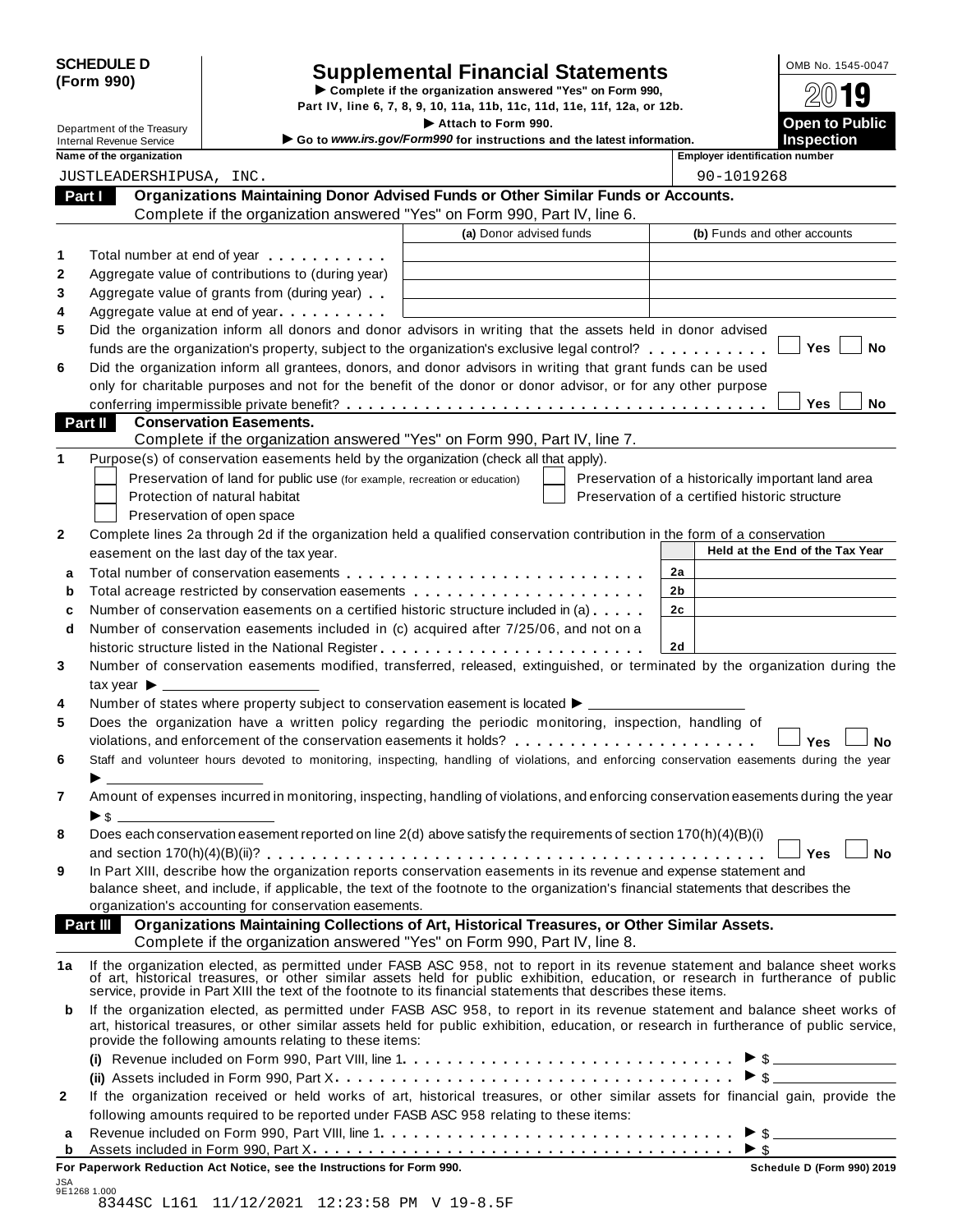JUSTLEADERSHIPUSA, INC. 90-1019268

|                   | Schedule D (Form 990) 2019                                                                                                                       |                         |                |                         |    |                                                                                                                                                                                                                                |                      |                     |            | Page 2 |
|-------------------|--------------------------------------------------------------------------------------------------------------------------------------------------|-------------------------|----------------|-------------------------|----|--------------------------------------------------------------------------------------------------------------------------------------------------------------------------------------------------------------------------------|----------------------|---------------------|------------|--------|
|                   | Part III Organizations Maintaining Collections of Art, Historical Treasures, or Other Similar Assets (continued)                                 |                         |                |                         |    |                                                                                                                                                                                                                                |                      |                     |            |        |
| 3                 | Using the organization's acquisition, accession, and other records, check any of the following that make significant use of its                  |                         |                |                         |    |                                                                                                                                                                                                                                |                      |                     |            |        |
|                   | collection items (check all that apply):                                                                                                         |                         |                |                         |    |                                                                                                                                                                                                                                |                      |                     |            |        |
| a                 | Public exhibition                                                                                                                                |                         | d              |                         |    | Loan or exchange program                                                                                                                                                                                                       |                      |                     |            |        |
| b                 | Scholarly research                                                                                                                               |                         | е              |                         |    | Other and the control of the control of the control of the control of the control of the control of the control of the control of the control of the control of the control of the control of the control of the control of th |                      |                     |            |        |
| c                 | Preservation for future generations                                                                                                              |                         |                |                         |    |                                                                                                                                                                                                                                |                      |                     |            |        |
| 4                 | Provide a description of the organization's collections and explain how they further the organization's exempt purpose in Part                   |                         |                |                         |    |                                                                                                                                                                                                                                |                      |                     |            |        |
|                   | XIII.                                                                                                                                            |                         |                |                         |    |                                                                                                                                                                                                                                |                      |                     |            |        |
| 5                 | During the year, did the organization solicit or receive donations of art, historical treasures, or other similar                                |                         |                |                         |    |                                                                                                                                                                                                                                |                      |                     |            |        |
|                   | assets to be sold to raise funds rather than to be maintained as part of the organization's collection?                                          |                         |                |                         |    |                                                                                                                                                                                                                                |                      | Yes                 |            | No     |
|                   | <b>Escrow and Custodial Arrangements.</b><br><b>Part IV</b>                                                                                      |                         |                |                         |    |                                                                                                                                                                                                                                |                      |                     |            |        |
|                   | Complete if the organization answered "Yes" on Form 990, Part IV, line 9, or reported an amount on Form                                          |                         |                |                         |    |                                                                                                                                                                                                                                |                      |                     |            |        |
|                   | 990, Part X, line 21.                                                                                                                            |                         |                |                         |    |                                                                                                                                                                                                                                |                      |                     |            |        |
|                   | 1a Is the organization an agent, trustee, custodian or other intermediary for contributions or other assets not                                  |                         |                |                         |    |                                                                                                                                                                                                                                |                      |                     |            |        |
|                   |                                                                                                                                                  |                         |                |                         |    |                                                                                                                                                                                                                                |                      | Yes                 |            | No     |
| b                 | If "Yes," explain the arrangement in Part XIII and complete the following table:                                                                 |                         |                |                         |    |                                                                                                                                                                                                                                |                      |                     |            |        |
|                   |                                                                                                                                                  |                         |                |                         |    |                                                                                                                                                                                                                                | Amount               |                     |            |        |
| c                 | Beginning balance enterpreteration of the contract of the contract of the contract of the contract of the contr                                  |                         |                |                         | 1с |                                                                                                                                                                                                                                |                      |                     |            |        |
| d                 |                                                                                                                                                  |                         |                |                         | 1d |                                                                                                                                                                                                                                |                      |                     |            |        |
| e                 |                                                                                                                                                  |                         |                |                         | 1e |                                                                                                                                                                                                                                |                      |                     |            |        |
| f                 |                                                                                                                                                  |                         |                |                         | 1f |                                                                                                                                                                                                                                |                      |                     |            |        |
| 2a                | Did the organization include an amount on Form 990, Part X, line 21, for escrow or custodial account liability?                                  |                         |                |                         |    |                                                                                                                                                                                                                                |                      | Yes                 |            | No     |
|                   | <b>b</b> If "Yes," explain the arrangement in Part XIII. Check here if the explanation has been provided on Part XIII<br><b>Endowment Funds.</b> |                         |                |                         |    |                                                                                                                                                                                                                                |                      |                     |            |        |
|                   | Part V<br>Complete if the organization answered "Yes" on Form 990, Part IV, line 10.                                                             |                         |                |                         |    |                                                                                                                                                                                                                                |                      |                     |            |        |
|                   |                                                                                                                                                  | (a) Current year        | (b) Prior year | (c) Two years back      |    |                                                                                                                                                                                                                                | (d) Three years back | (e) Four years back |            |        |
|                   |                                                                                                                                                  |                         |                |                         |    |                                                                                                                                                                                                                                |                      |                     |            |        |
| 1а                | Beginning of year balance exceeding                                                                                                              |                         |                |                         |    |                                                                                                                                                                                                                                |                      |                     |            |        |
| b                 | Contributions <b>Contributions</b>                                                                                                               |                         |                |                         |    |                                                                                                                                                                                                                                |                      |                     |            |        |
| c                 | Net investment earnings, gains,                                                                                                                  |                         |                |                         |    |                                                                                                                                                                                                                                |                      |                     |            |        |
|                   | and losses                                                                                                                                       |                         |                |                         |    |                                                                                                                                                                                                                                |                      |                     |            |        |
| d                 | Grants or scholarships <b>State of State State</b>                                                                                               |                         |                |                         |    |                                                                                                                                                                                                                                |                      |                     |            |        |
| е                 | Other expenditures for facilities                                                                                                                |                         |                |                         |    |                                                                                                                                                                                                                                |                      |                     |            |        |
|                   | and programs                                                                                                                                     |                         |                |                         |    |                                                                                                                                                                                                                                |                      |                     |            |        |
| f                 | Administrative expenses                                                                                                                          |                         |                |                         |    |                                                                                                                                                                                                                                |                      |                     |            |        |
| g                 | End of year balance example.                                                                                                                     |                         |                |                         |    |                                                                                                                                                                                                                                |                      |                     |            |        |
| $\mathbf{2}$<br>a | Provide the estimated percentage of the current year end balance (line 1g, column (a)) held as:<br>Board designated or quasi-endowment >         |                         | $\%$           |                         |    |                                                                                                                                                                                                                                |                      |                     |            |        |
| b                 | Permanent endowment ▶                                                                                                                            | ℅                       |                |                         |    |                                                                                                                                                                                                                                |                      |                     |            |        |
| c                 | Term endowment $\blacktriangleright$                                                                                                             | $\frac{0}{0}$           |                |                         |    |                                                                                                                                                                                                                                |                      |                     |            |        |
|                   | The percentages on lines 2a, 2b, and 2c should equal 100%.                                                                                       |                         |                |                         |    |                                                                                                                                                                                                                                |                      |                     |            |        |
|                   | 3a Are there endowment funds not in the possession of the organization that are held and administered for the                                    |                         |                |                         |    |                                                                                                                                                                                                                                |                      |                     |            |        |
|                   | organization by:                                                                                                                                 |                         |                |                         |    |                                                                                                                                                                                                                                |                      |                     | <b>Yes</b> | No     |
|                   |                                                                                                                                                  |                         |                |                         |    |                                                                                                                                                                                                                                |                      | 3a(i)               |            |        |
|                   |                                                                                                                                                  |                         |                |                         |    |                                                                                                                                                                                                                                |                      | 3a(ii)              |            |        |
|                   | If "Yes" on line 3a(ii), are the related organizations listed as required on Schedule R?                                                         |                         |                |                         |    |                                                                                                                                                                                                                                |                      | 3 <sub>b</sub>      |            |        |
| 4                 | Describe in Part XIII the intended uses of the organization's endowment funds.                                                                   |                         |                |                         |    |                                                                                                                                                                                                                                |                      |                     |            |        |
|                   | Land, Buildings, and Equipment.<br><b>Part VI</b>                                                                                                |                         |                |                         |    |                                                                                                                                                                                                                                |                      |                     |            |        |
|                   | Complete if the organization answered "Yes" on Form 990, Part IV, line 11a. See Form 990, Part X, line 10.<br>Description of property            | (a) Cost or other basis |                | (b) Cost or other basis |    | (c) Accumulated                                                                                                                                                                                                                |                      | (d) Book value      |            |        |
|                   |                                                                                                                                                  | (investment)            |                | (other)                 |    | depreciation                                                                                                                                                                                                                   |                      |                     |            |        |
| 1a                | $Land.$                                                                                                                                          |                         |                |                         |    |                                                                                                                                                                                                                                |                      |                     |            |        |
| b                 | Buildings                                                                                                                                        |                         |                |                         |    |                                                                                                                                                                                                                                |                      |                     |            |        |
| с                 | Leasehold improvements entitled and the set of the set of the set of the set of the set of the set of the set o                                  |                         |                | 37,814.                 |    |                                                                                                                                                                                                                                | 5,365.               |                     | 32,449.    |        |
| d                 | Equipment                                                                                                                                        |                         |                | 110,408.                |    |                                                                                                                                                                                                                                | 32,405.              |                     | 78,003.    |        |
| е                 |                                                                                                                                                  |                         |                |                         |    |                                                                                                                                                                                                                                |                      |                     |            |        |
|                   | Total. Add lines 1a through 1e. (Column (d) must equal Form 990, Part X, column (B), line 10c.).                                                 |                         |                |                         |    |                                                                                                                                                                                                                                | ▶                    |                     | 110,452.   |        |

**Schedule D (Form 990) 2019**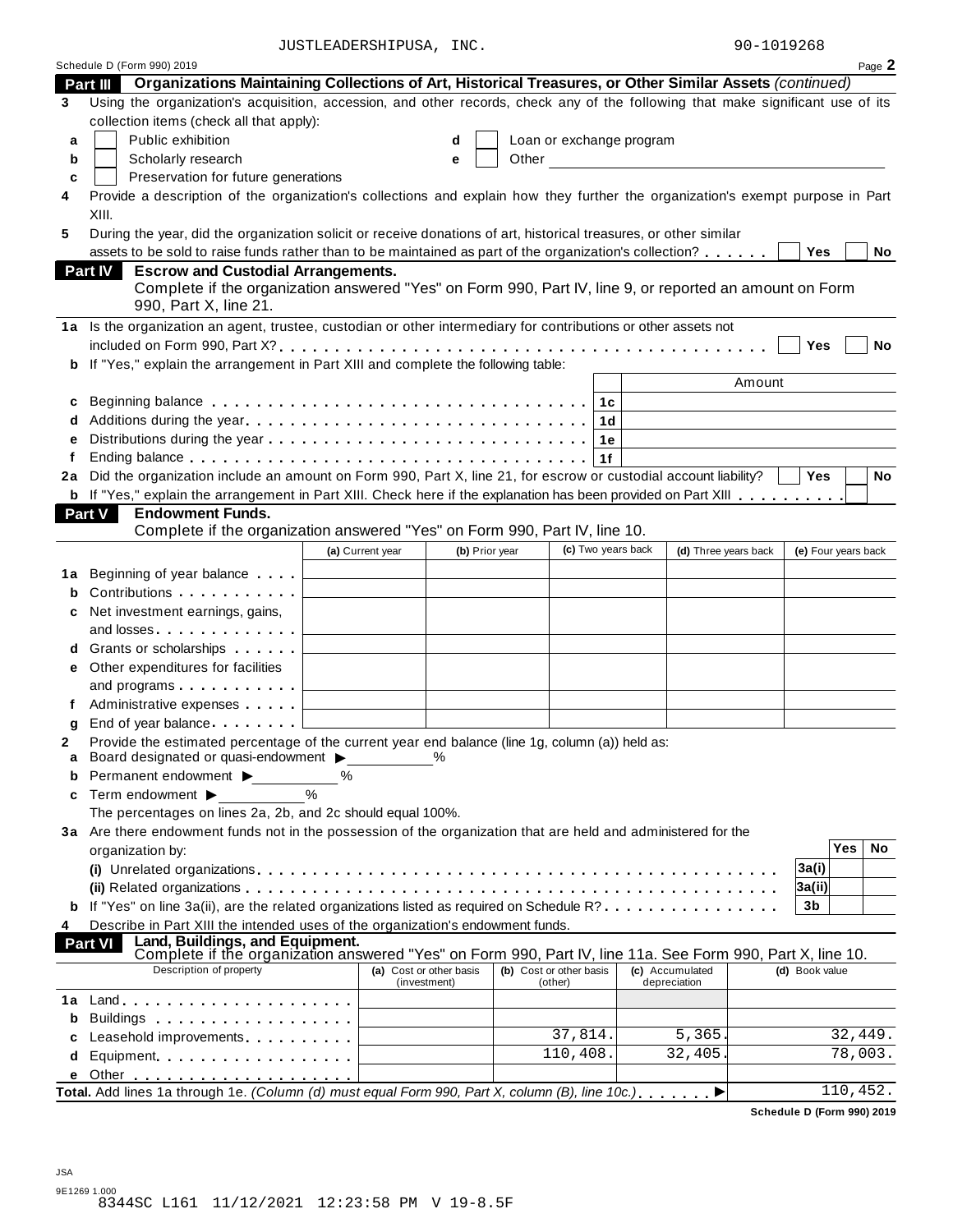|                            | Schedule D (Form 990) 2019                                                               |                              | Page 3                                                                                                     |
|----------------------------|------------------------------------------------------------------------------------------|------------------------------|------------------------------------------------------------------------------------------------------------|
| <b>Part VII</b>            | <b>Investments - Other Securities.</b>                                                   |                              |                                                                                                            |
|                            |                                                                                          |                              | Complete if the organization answered "Yes" on Form 990, Part IV, line 11b. See Form 990, Part X, line 12. |
|                            | (a) Description of security or category<br>(including name of security)                  | (b) Book value               | (c) Method of valuation:<br>Cost or end-of-year market value                                               |
|                            | (1) Financial derivatives                                                                |                              |                                                                                                            |
|                            | (2) Closely held equity interests                                                        |                              |                                                                                                            |
|                            | $(3)$ Other                                                                              |                              |                                                                                                            |
| (A)                        |                                                                                          |                              |                                                                                                            |
| (B)                        |                                                                                          |                              |                                                                                                            |
| (C)                        |                                                                                          |                              |                                                                                                            |
| (D)                        |                                                                                          |                              |                                                                                                            |
| (E)                        |                                                                                          |                              |                                                                                                            |
| (F)                        |                                                                                          |                              |                                                                                                            |
| (G)                        |                                                                                          |                              |                                                                                                            |
| (H)                        |                                                                                          |                              |                                                                                                            |
|                            | Total. (Column (b) must equal Form 990, Part X, col. (B) line 12.) $\blacktriangleright$ |                              |                                                                                                            |
| <b>Part VIII</b>           | <b>Investments - Program Related.</b>                                                    |                              | Complete if the organization answered "Yes" on Form 990, Part IV, line 11c. See Form 990, Part X, line 13. |
|                            | (a) Description of investment                                                            | (b) Book value               | (c) Method of valuation:                                                                                   |
|                            |                                                                                          |                              | Cost or end-of-year market value                                                                           |
| (1)                        |                                                                                          |                              |                                                                                                            |
| (2)                        |                                                                                          |                              |                                                                                                            |
| (3)                        |                                                                                          |                              |                                                                                                            |
| (4)                        |                                                                                          |                              |                                                                                                            |
| (5)                        |                                                                                          |                              |                                                                                                            |
| (6)                        |                                                                                          |                              |                                                                                                            |
| (7)                        |                                                                                          |                              |                                                                                                            |
| (8)                        |                                                                                          |                              |                                                                                                            |
| (9)                        |                                                                                          |                              |                                                                                                            |
|                            | Total. (Column (b) must equal Form 990, Part X, col. (B) line 13.) $\blacktriangleright$ |                              |                                                                                                            |
| <b>Part IX</b>             | Other Assets.                                                                            |                              | Complete if the organization answered "Yes" on Form 990, Part IV, line 11d. See Form 990, Part X, line 15. |
|                            |                                                                                          | (a) Description              | (b) Book value                                                                                             |
| (1)                        |                                                                                          |                              |                                                                                                            |
| (2)                        |                                                                                          |                              |                                                                                                            |
| (3)                        |                                                                                          |                              |                                                                                                            |
| (4)                        |                                                                                          |                              |                                                                                                            |
| (5)                        |                                                                                          |                              |                                                                                                            |
| (6)                        |                                                                                          |                              |                                                                                                            |
| (7)                        |                                                                                          |                              |                                                                                                            |
| (8)                        |                                                                                          |                              |                                                                                                            |
|                            |                                                                                          |                              |                                                                                                            |
|                            |                                                                                          |                              |                                                                                                            |
|                            |                                                                                          |                              |                                                                                                            |
|                            | <b>Other Liabilities.</b>                                                                |                              |                                                                                                            |
|                            | line 25.                                                                                 |                              | Complete if the organization answered "Yes" on Form 990, Part IV, line 11e or 11f. See Form 990, Part X,   |
|                            |                                                                                          | (a) Description of liability | (b) Book value                                                                                             |
| (1)                        | Federal income taxes                                                                     |                              |                                                                                                            |
| (2)                        | DEFERRED RENT OBLIGATION                                                                 |                              | 19,194.                                                                                                    |
|                            |                                                                                          |                              |                                                                                                            |
|                            |                                                                                          |                              |                                                                                                            |
| (4)                        |                                                                                          |                              |                                                                                                            |
| (5)                        |                                                                                          |                              |                                                                                                            |
| (6)                        |                                                                                          |                              |                                                                                                            |
| (7)                        |                                                                                          |                              |                                                                                                            |
| (3)<br>(8)                 |                                                                                          |                              |                                                                                                            |
| (9)<br>Part X<br>1.<br>(9) |                                                                                          |                              | 19,194.                                                                                                    |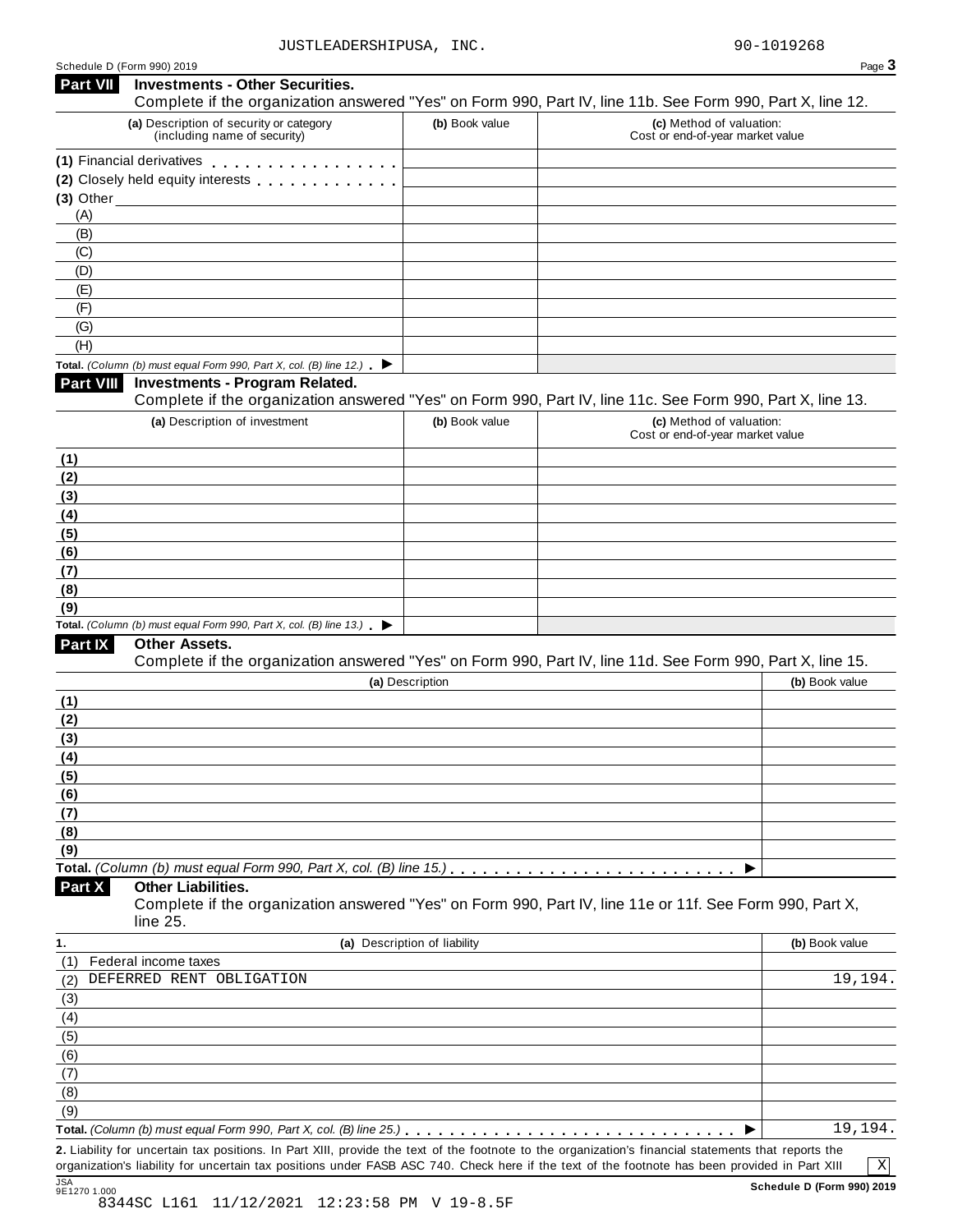JUSTLEADERSHIPUSA, INC. 200-1019268

|              | Schedule D (Form 990) 2019                                                                                                                                         |    | Page 4       |
|--------------|--------------------------------------------------------------------------------------------------------------------------------------------------------------------|----|--------------|
| Part XI      | Reconciliation of Revenue per Audited Financial Statements With Revenue per Return.<br>Complete if the organization answered "Yes" on Form 990, Part IV, line 12a. |    |              |
| 1            | Total revenue, gains, and other support per audited financial statements                                                                                           | 1  | 3,595,867.   |
| $\mathbf{2}$ | Amounts included on line 1 but not on Form 990, Part VIII, line 12:                                                                                                |    |              |
| a            | 14,120.<br>2a                                                                                                                                                      |    |              |
| b            | 245, 424.<br>2 <sub>b</sub>                                                                                                                                        |    |              |
| c            | 2c                                                                                                                                                                 |    |              |
| d            |                                                                                                                                                                    |    |              |
| е            |                                                                                                                                                                    | 2e | 259,544.     |
| 3.           |                                                                                                                                                                    | 3  | 3, 336, 323. |
| 4            | Amounts included on Form 990, Part VIII, line 12, but not on line 1:                                                                                               |    |              |
| a            | 4a<br>Investment expenses not included on Form 990, Part VIII, line 7b                                                                                             |    |              |
| b            | 4 <sub>b</sub>                                                                                                                                                     |    |              |
| C.           |                                                                                                                                                                    | 4с |              |
| 5.           | Total revenue. Add lines 3 and 4c. (This must equal Form 990, Part I, line 12.)                                                                                    | 5  | 3, 336, 323. |
| Part XII     | Reconciliation of Expenses per Audited Financial Statements With Expenses per Return.                                                                              |    |              |
|              | Complete if the organization answered "Yes" on Form 990, Part IV, line 12a.                                                                                        |    |              |
| 1            |                                                                                                                                                                    | 1  | 6, 142, 248. |
| $\mathbf{2}$ | Amounts included on line 1 but not on Form 990, Part IX, line 25:                                                                                                  |    |              |
| a            | 245,424.<br>2a<br>Donated services and use of facilities                                                                                                           |    |              |
| b            | 2 <sub>b</sub>                                                                                                                                                     |    |              |
| с            | 2c                                                                                                                                                                 |    |              |
| d            |                                                                                                                                                                    |    |              |
| e            |                                                                                                                                                                    | 2e | 245,424.     |
| 3            |                                                                                                                                                                    | 3  | 5,896,824.   |
| 4            | Amounts included on Form 990, Part IX, line 25, but not on line 1:                                                                                                 |    |              |
| a            | 4а<br>Investment expenses not included on Form 990, Part VIII, line 7b                                                                                             |    |              |
| b            |                                                                                                                                                                    |    |              |
| C.           |                                                                                                                                                                    | 4c |              |
| 5.           | Total expenses. Add lines 3 and 4c. (This must equal Form 990, Part I, line 18.).                                                                                  | 5  | 5,896,824.   |
|              | Part XIII Supplemental Information.                                                                                                                                |    |              |
|              | Provide the descriptions required for Part II, lines 3, 5, and 9; Part III, lines 1a and 4; Part IV, lines 1b and 2b; Part V, line 4; Part X, line                 |    |              |
|              | 2; Part XI, lines 2d and 4b; and Part XII, lines 2d and 4b. Also complete this part to provide any additional information.                                         |    |              |

SEE PAGE 5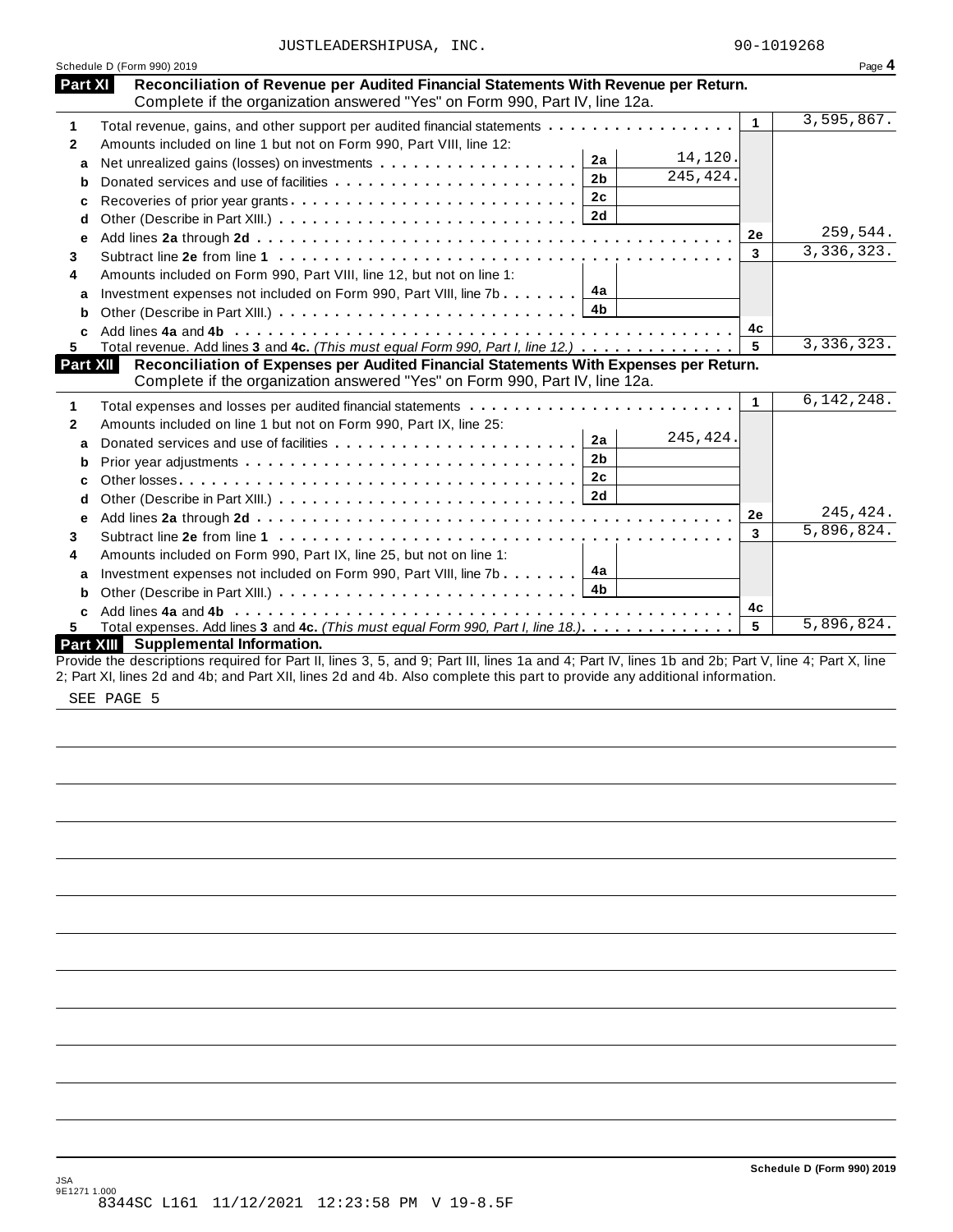**Part XIII Supplemental Information** *(continued)*

SCHEDULE D, PART X, LINE 2

JLUSA IS SUBJECT TO THE PROVISIONS OF THE FINANCIAL ACCOUNTING STANDARDS BOARD'S (THE "FASB") ACCOUNTING STANDARDS CODIFICATION ("ASC") TOPIC 740, INCOME TAXES, AS IT RELATES TO ACCOUNTING AND REPORTING FOR UNCERTAINTY IN INCOME TAXES. BECAUSE OF JLUSA'S GENERAL TAX-EXEMPT STATUS, MANAGEMENT BELIEVES ASC TOPIC 740 HAS NOT HAD, AND IS NOT EXPECTED TO HAVE, A MATERIAL IMPACT ON JLUSA'S FINANCIAL STATEMENTS.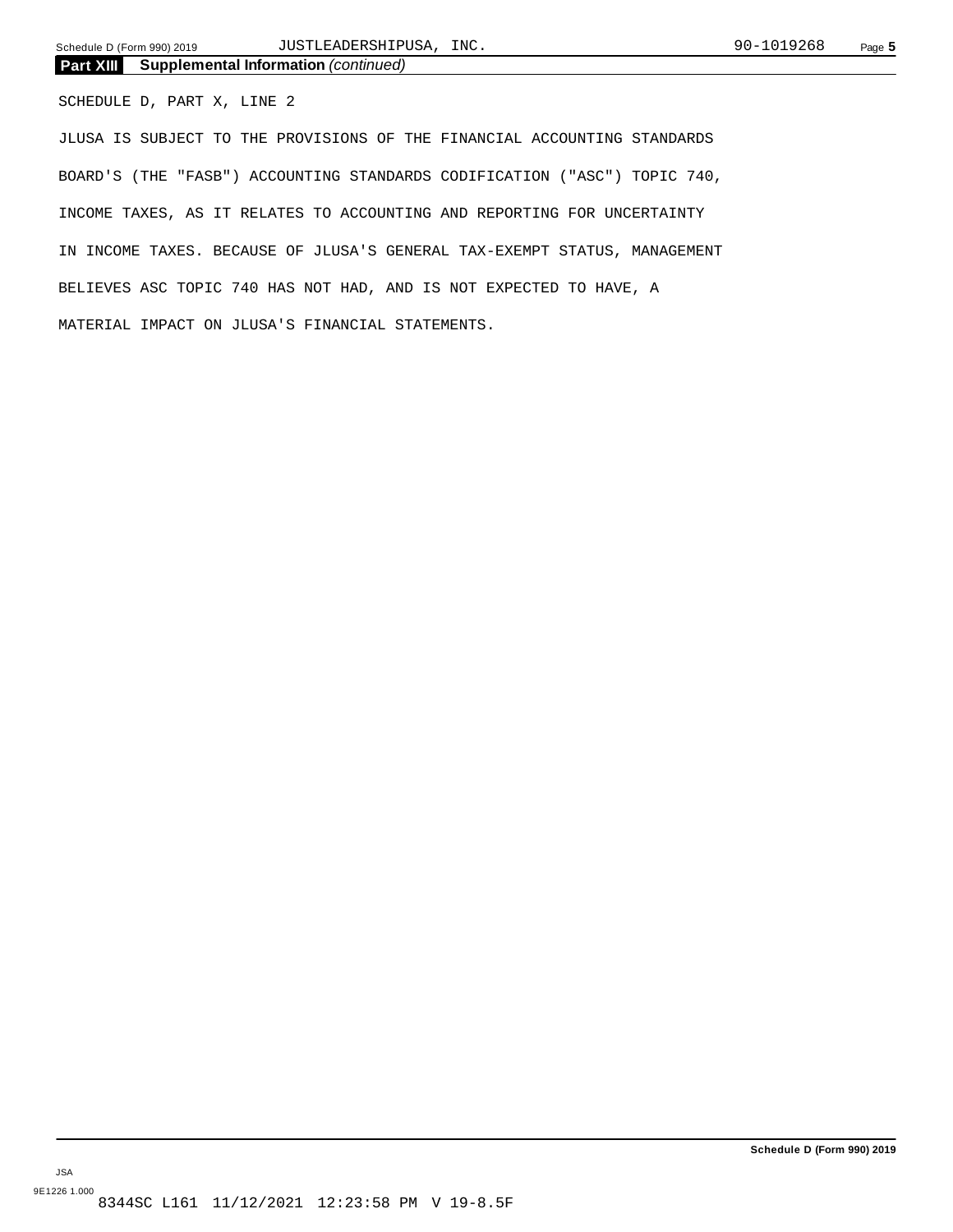| <b>Supplemental Information Regarding Fundraising or Gaming Activities</b><br><b>SCHEDULE G</b><br>Complete if the organization answered "Yes" on Form 990, Part IV, line 17, 18, or 19, or if the<br>(Form 990 or 990-EZ)<br>organization entered more than \$15,000 on Form 990-EZ, line 6a.<br>Attach to Form 990 or Form 990-EZ.<br>Department of the Treasury |                                                                                                                                                                                                                                                                                                                     |                                                                        |            |                                                                      |                                       |                                                                            | OMB No. 1545-0047<br>Open to Public                     |
|--------------------------------------------------------------------------------------------------------------------------------------------------------------------------------------------------------------------------------------------------------------------------------------------------------------------------------------------------------------------|---------------------------------------------------------------------------------------------------------------------------------------------------------------------------------------------------------------------------------------------------------------------------------------------------------------------|------------------------------------------------------------------------|------------|----------------------------------------------------------------------|---------------------------------------|----------------------------------------------------------------------------|---------------------------------------------------------|
| <b>Internal Revenue Service</b>                                                                                                                                                                                                                                                                                                                                    |                                                                                                                                                                                                                                                                                                                     | Go to www.irs.gov/Form990 for instructions and the latest information. |            |                                                                      |                                       |                                                                            | Inspection                                              |
| Name of the organization                                                                                                                                                                                                                                                                                                                                           |                                                                                                                                                                                                                                                                                                                     |                                                                        |            |                                                                      |                                       | <b>Employer identification number</b>                                      |                                                         |
| JUSTLEADERSHIPUSA, INC.                                                                                                                                                                                                                                                                                                                                            |                                                                                                                                                                                                                                                                                                                     |                                                                        |            |                                                                      |                                       | 90-1019268                                                                 |                                                         |
| Part I                                                                                                                                                                                                                                                                                                                                                             | Fundraising Activities. Complete if the organization answered "Yes" on Form 990, Part IV, line 17.<br>Form 990-EZ filers are not required to complete this part.                                                                                                                                                    |                                                                        |            |                                                                      |                                       |                                                                            |                                                         |
| 1                                                                                                                                                                                                                                                                                                                                                                  | Indicate whether the organization raised funds through any of the following activities. Check all that apply.                                                                                                                                                                                                       |                                                                        |            |                                                                      |                                       |                                                                            |                                                         |
| Mail solicitations<br>a                                                                                                                                                                                                                                                                                                                                            |                                                                                                                                                                                                                                                                                                                     | е                                                                      |            |                                                                      | Solicitation of non-government grants |                                                                            |                                                         |
| b                                                                                                                                                                                                                                                                                                                                                                  | Internet and email solicitations                                                                                                                                                                                                                                                                                    | f                                                                      |            |                                                                      | Solicitation of government grants     |                                                                            |                                                         |
| Phone solicitations<br>c<br>In-person solicitations<br>d                                                                                                                                                                                                                                                                                                           |                                                                                                                                                                                                                                                                                                                     | g                                                                      |            |                                                                      | Special fundraising events            |                                                                            |                                                         |
| 2a Did the organization have a written or oral agreement with any individual (including officers, directors, trustees,                                                                                                                                                                                                                                             | or key employees listed in Form 990, Part VII) or entity in connection with professional fundraising services?<br><b>b</b> If "Yes," list the 10 highest paid individuals or entities (fundraisers) pursuant to agreements under which the fundraiser is to be<br>compensated at least \$5,000 by the organization. |                                                                        |            |                                                                      |                                       |                                                                            | Yes<br>No                                               |
| (i) Name and address of individual<br>or entity (fundraiser)                                                                                                                                                                                                                                                                                                       |                                                                                                                                                                                                                                                                                                                     | (ii) Activity                                                          |            | (iii) Did fundraiser have<br>custody or control of<br>contributions? | (iv) Gross receipts<br>from activity  | (v) Amount paid to<br>(or retained by)<br>fundraiser listed in<br>col. (i) | (vi) Amount paid to<br>(or retained by)<br>organization |
|                                                                                                                                                                                                                                                                                                                                                                    |                                                                                                                                                                                                                                                                                                                     |                                                                        | <b>Yes</b> | No                                                                   |                                       |                                                                            |                                                         |
| 1                                                                                                                                                                                                                                                                                                                                                                  |                                                                                                                                                                                                                                                                                                                     |                                                                        |            |                                                                      |                                       |                                                                            |                                                         |
|                                                                                                                                                                                                                                                                                                                                                                    |                                                                                                                                                                                                                                                                                                                     |                                                                        |            |                                                                      |                                       |                                                                            |                                                         |
| $\mathbf{2}$                                                                                                                                                                                                                                                                                                                                                       |                                                                                                                                                                                                                                                                                                                     |                                                                        |            |                                                                      |                                       |                                                                            |                                                         |
| 3                                                                                                                                                                                                                                                                                                                                                                  |                                                                                                                                                                                                                                                                                                                     |                                                                        |            |                                                                      |                                       |                                                                            |                                                         |
| 4                                                                                                                                                                                                                                                                                                                                                                  |                                                                                                                                                                                                                                                                                                                     |                                                                        |            |                                                                      |                                       |                                                                            |                                                         |
| 5                                                                                                                                                                                                                                                                                                                                                                  |                                                                                                                                                                                                                                                                                                                     |                                                                        |            |                                                                      |                                       |                                                                            |                                                         |
| 6                                                                                                                                                                                                                                                                                                                                                                  |                                                                                                                                                                                                                                                                                                                     |                                                                        |            |                                                                      |                                       |                                                                            |                                                         |
| 7                                                                                                                                                                                                                                                                                                                                                                  |                                                                                                                                                                                                                                                                                                                     |                                                                        |            |                                                                      |                                       |                                                                            |                                                         |
|                                                                                                                                                                                                                                                                                                                                                                    |                                                                                                                                                                                                                                                                                                                     |                                                                        |            |                                                                      |                                       |                                                                            |                                                         |
| 9                                                                                                                                                                                                                                                                                                                                                                  |                                                                                                                                                                                                                                                                                                                     |                                                                        |            |                                                                      |                                       |                                                                            |                                                         |
| 10                                                                                                                                                                                                                                                                                                                                                                 |                                                                                                                                                                                                                                                                                                                     |                                                                        |            |                                                                      |                                       |                                                                            |                                                         |
| Total<br>3                                                                                                                                                                                                                                                                                                                                                         | <u>Dependence Defendence</u> Definition of the second term in the original contributions of the been notified it is exempt from List all states in which the organization is registered or licensed to solicit contributions or ha                                                                                  |                                                                        |            |                                                                      |                                       |                                                                            |                                                         |
| registration or licensing.                                                                                                                                                                                                                                                                                                                                         |                                                                                                                                                                                                                                                                                                                     |                                                                        |            |                                                                      |                                       |                                                                            |                                                         |
|                                                                                                                                                                                                                                                                                                                                                                    |                                                                                                                                                                                                                                                                                                                     |                                                                        |            |                                                                      |                                       |                                                                            |                                                         |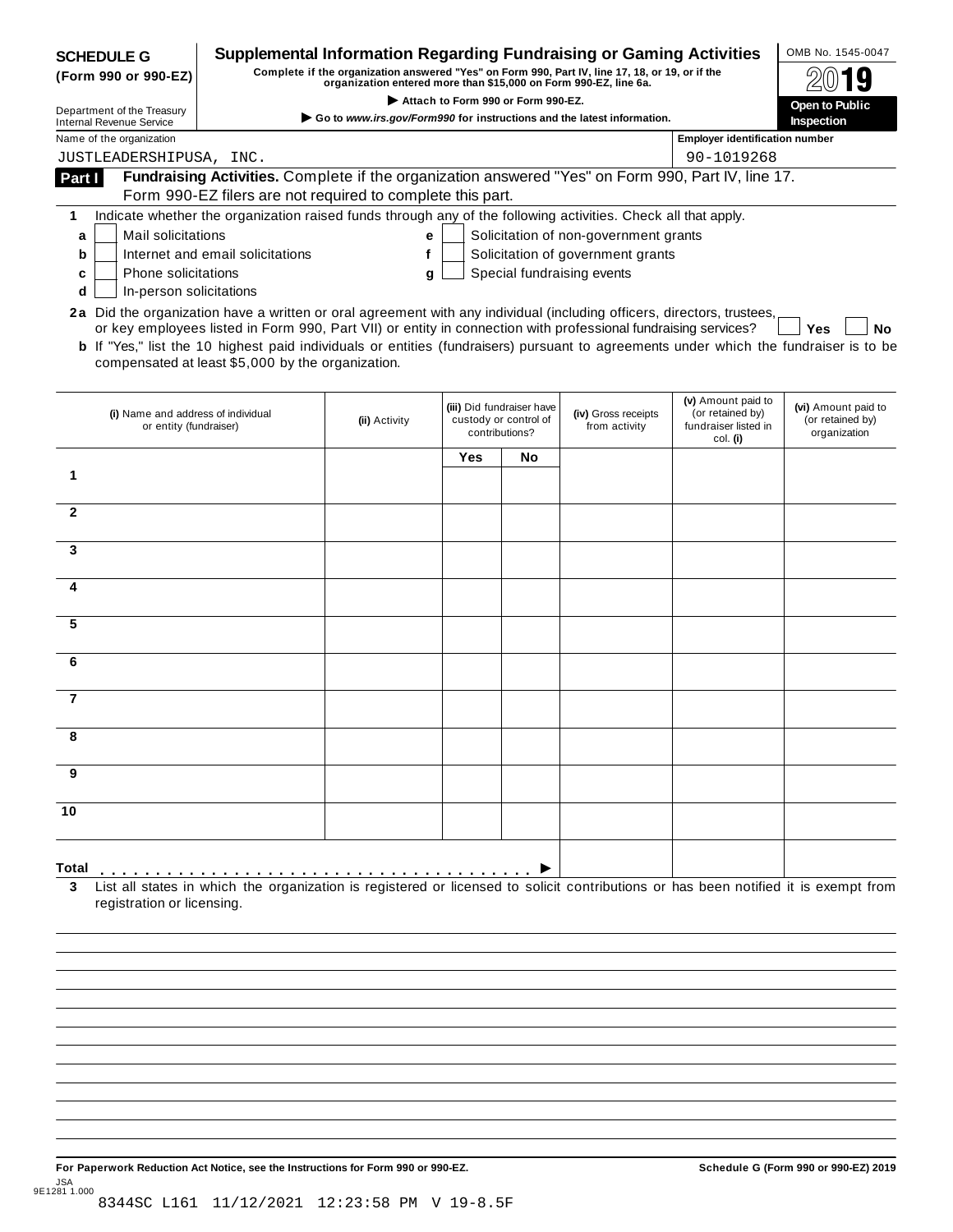| <b>Part II</b>  | Schedule G (Form 990 or 990-EZ) 2019<br>Fundraising Events. Complete if the organization answered "Yes" on Form 990, Part IV, line 18, or reported                                                                                                                                         |                               |                                                  |                  | Page 2                                              |
|-----------------|--------------------------------------------------------------------------------------------------------------------------------------------------------------------------------------------------------------------------------------------------------------------------------------------|-------------------------------|--------------------------------------------------|------------------|-----------------------------------------------------|
|                 | more than \$15,000 of fundraising event contributions and gross income on Form 990-EZ, lines 1 and 6b. List<br>events with gross receipts greater than \$5,000.                                                                                                                            |                               |                                                  |                  |                                                     |
|                 |                                                                                                                                                                                                                                                                                            | (a) Event $#1$<br>ANNUAL GALA | (b) Event $#2$                                   | (c) Other events | (d) Total events<br>(add col. (a) through           |
|                 |                                                                                                                                                                                                                                                                                            | (event type)                  | (event type)                                     | (total number)   | col. (c)                                            |
| Revenue         | 1 Gross receipts [1] Gross receipts                                                                                                                                                                                                                                                        | 52,418.                       |                                                  |                  | 52,418.                                             |
|                 | 2 Less: Contributions<br>3 Gross income (line 1 minus                                                                                                                                                                                                                                      | 19,662.                       |                                                  |                  | 19,662.                                             |
|                 |                                                                                                                                                                                                                                                                                            | 32,756.                       |                                                  |                  | 32,756.                                             |
|                 | 4 Cash prizes [19]                                                                                                                                                                                                                                                                         |                               |                                                  |                  |                                                     |
|                 |                                                                                                                                                                                                                                                                                            |                               |                                                  |                  |                                                     |
|                 | 6 Rent/facility costs [                                                                                                                                                                                                                                                                    |                               |                                                  |                  |                                                     |
| Direct Expenses | 7 Food and beverages example 32, 756.                                                                                                                                                                                                                                                      |                               |                                                  |                  | 32,756.                                             |
|                 |                                                                                                                                                                                                                                                                                            |                               |                                                  |                  |                                                     |
|                 | 9 Other direct expenses [1995]                                                                                                                                                                                                                                                             |                               |                                                  |                  |                                                     |
|                 | 10 Direct expense summary. Add lines 4 through 9 in column (d) $\ldots$ $\blacktriangleright$<br>11 Net income summary. Subtract line 10 from line 3, column (d) ▶<br>Gaming. Complete if the organization answered "Yes" on Form 990, Part IV, line 19, or reported more than<br>Part III |                               |                                                  |                  | 32,756.                                             |
|                 | \$15,000 on Form 990-EZ, line 6a.                                                                                                                                                                                                                                                          |                               |                                                  |                  |                                                     |
| Revenue         |                                                                                                                                                                                                                                                                                            | (a) Bingo                     | (b) Pull tabs/instant<br>bingo/progressive bingo | (c) Other gaming | (d) Total gaming (add<br>col. (a) through col. (c)) |
|                 | 1 Gross revenue <b>contracts</b> contains the contracts of the contracts of the contracts of the contracts of the contracts of the contracts of the contracts of the contracts of the contracts of the contracts of the contracts o                                                        |                               |                                                  |                  |                                                     |
|                 | 2 Cash prizes <b>contained 2</b> Cash prizes                                                                                                                                                                                                                                               |                               |                                                  |                  |                                                     |
|                 | 3 Noncash prizes                                                                                                                                                                                                                                                                           |                               |                                                  |                  |                                                     |
| Direct Exp      | 4 Rent/facility costs                                                                                                                                                                                                                                                                      |                               |                                                  |                  |                                                     |
|                 | 5 Other direct expenses                                                                                                                                                                                                                                                                    |                               |                                                  |                  |                                                     |
|                 | 6 Volunteer labor                                                                                                                                                                                                                                                                          | Yes<br>%<br>No                | Yes<br>%<br>No                                   | Yes<br>%<br>No   |                                                     |
|                 | 7 Direct expense summary. Add lines 2 through 5 in column (d)                                                                                                                                                                                                                              |                               |                                                  |                  |                                                     |
|                 | 8 Net gaming income summary. Subtract line 7 from line 1, column (d)                                                                                                                                                                                                                       |                               |                                                  |                  |                                                     |
| 9<br>a<br>b     | Enter the state(s) in which the organization conducts gaming activities:<br>Is the organization licensed to conduct gaming activities in each of these states?<br>If "No," explain:                                                                                                        |                               |                                                  |                  | Yes<br><b>No</b>                                    |
| 10a<br>b        | Were any of the organization's gaming licenses revoked, suspended, or terminated during the tax year?<br>If "Yes," explain:                                                                                                                                                                |                               |                                                  |                  | <b>Yes</b><br><b>No</b>                             |

JSA 9E1282 1.000 8344SC L161 11/12/2021 12:23:58 PM V 19-8.5F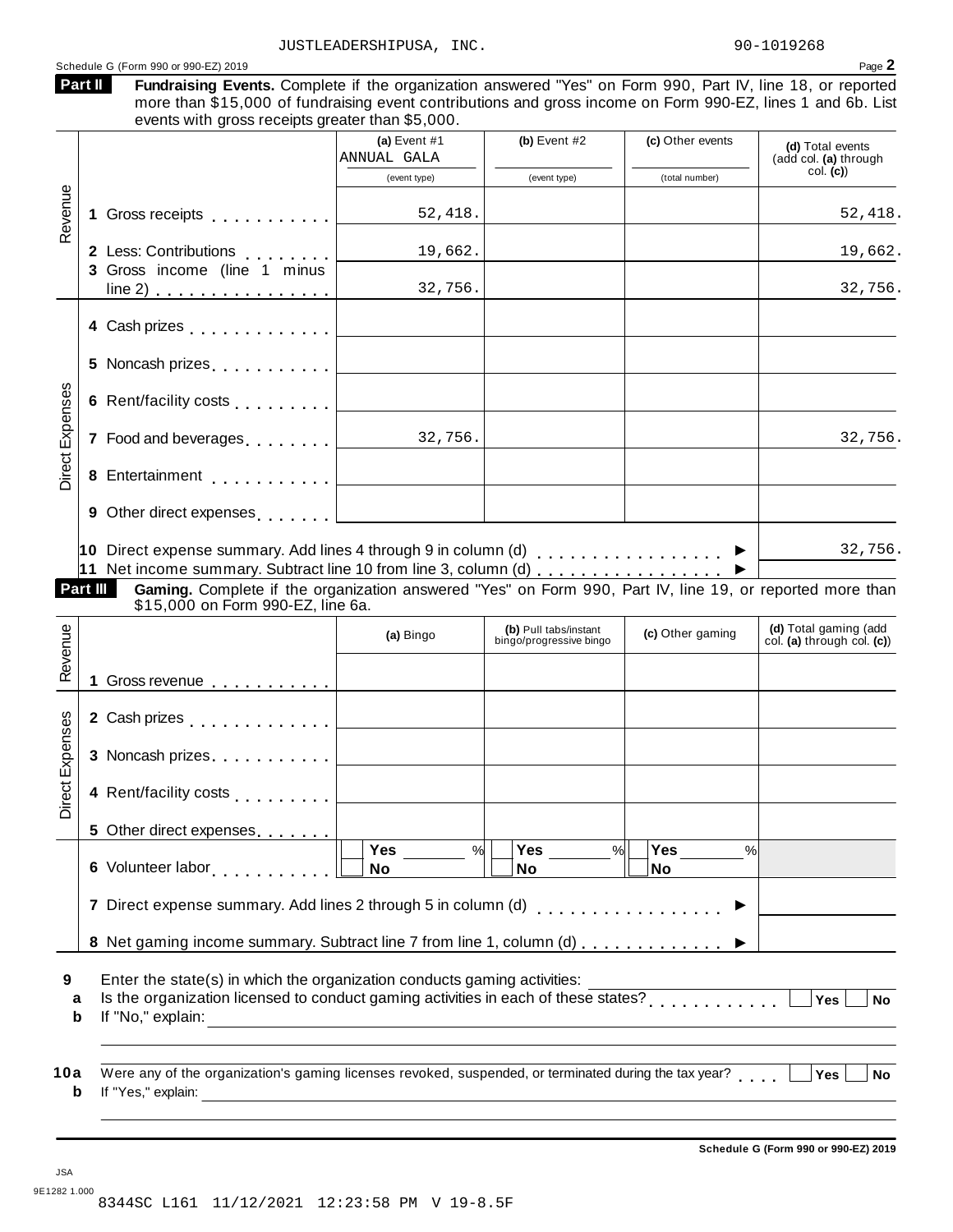| JUSTLEADERSHIPUSA, | INC. |
|--------------------|------|
|--------------------|------|

|    | Schedule G (Form 990 or 990-EZ) 2019<br>Page 3                                                                                                                                                                                                           |
|----|----------------------------------------------------------------------------------------------------------------------------------------------------------------------------------------------------------------------------------------------------------|
| 11 | Yes<br>No                                                                                                                                                                                                                                                |
| 12 | Is the organization a grantor, beneficiary or trustee of a trust or a member of a partnership or other entity<br>Yes<br><b>No</b>                                                                                                                        |
| 13 | Indicate the percentage of gaming activity conducted in:                                                                                                                                                                                                 |
| a  | %                                                                                                                                                                                                                                                        |
| b  | %<br>An outside facility enterpretence in the series of the series of the series of the series of the series of the series of the series of the series of the series of the series of the series of the series of the series of the                      |
| 14 | Enter the name and address of the person who prepares the organization's gaming/special events books and<br>records:                                                                                                                                     |
|    |                                                                                                                                                                                                                                                          |
|    |                                                                                                                                                                                                                                                          |
|    | 15a Does the organization have a contract with a third party from whom the organization receives gaming                                                                                                                                                  |
|    | $Yes \mid \text{No}$                                                                                                                                                                                                                                     |
|    | <b>b</b> If "Yes," enter the amount of gaming revenue received by the organization $\triangleright$ \$ ______________ and the<br>amount of gaming revenue retained by the third party $\triangleright$ \$ _______________.                               |
|    | c If "Yes," enter name and address of the third party:                                                                                                                                                                                                   |
|    |                                                                                                                                                                                                                                                          |
|    |                                                                                                                                                                                                                                                          |
|    |                                                                                                                                                                                                                                                          |
| 16 | Gaming manager information:                                                                                                                                                                                                                              |
|    |                                                                                                                                                                                                                                                          |
|    | Gaming manager compensation $\triangleright$ \$ _______________                                                                                                                                                                                          |
|    | Description of services provided ▶                                                                                                                                                                                                                       |
|    | Employee<br>Director/officer<br>Independent contractor                                                                                                                                                                                                   |
| 17 | Mandatory distributions:                                                                                                                                                                                                                                 |
| a  | Is the organization required under state law to make charitable distributions from the gaming proceeds to                                                                                                                                                |
|    | Yes<br><b>No</b>                                                                                                                                                                                                                                         |
|    | <b>b</b> Enter the amount of distributions required under state law to be distributed to other exempt organizations<br>or spent in the organization's own exempt activities during the tax year $\triangleright$ \$                                      |
|    | Supplemental Information. Provide the explanation required by Part I, line 2b, columns (iii) and (v), and<br>Part IV<br>Part III, lines 9, 9b, 10b, 15b, 15c, 16, and 17b, as applicable. Also provide any additional information<br>(see instructions). |

**Schedule G (Form 990 or 990-EZ) 2019**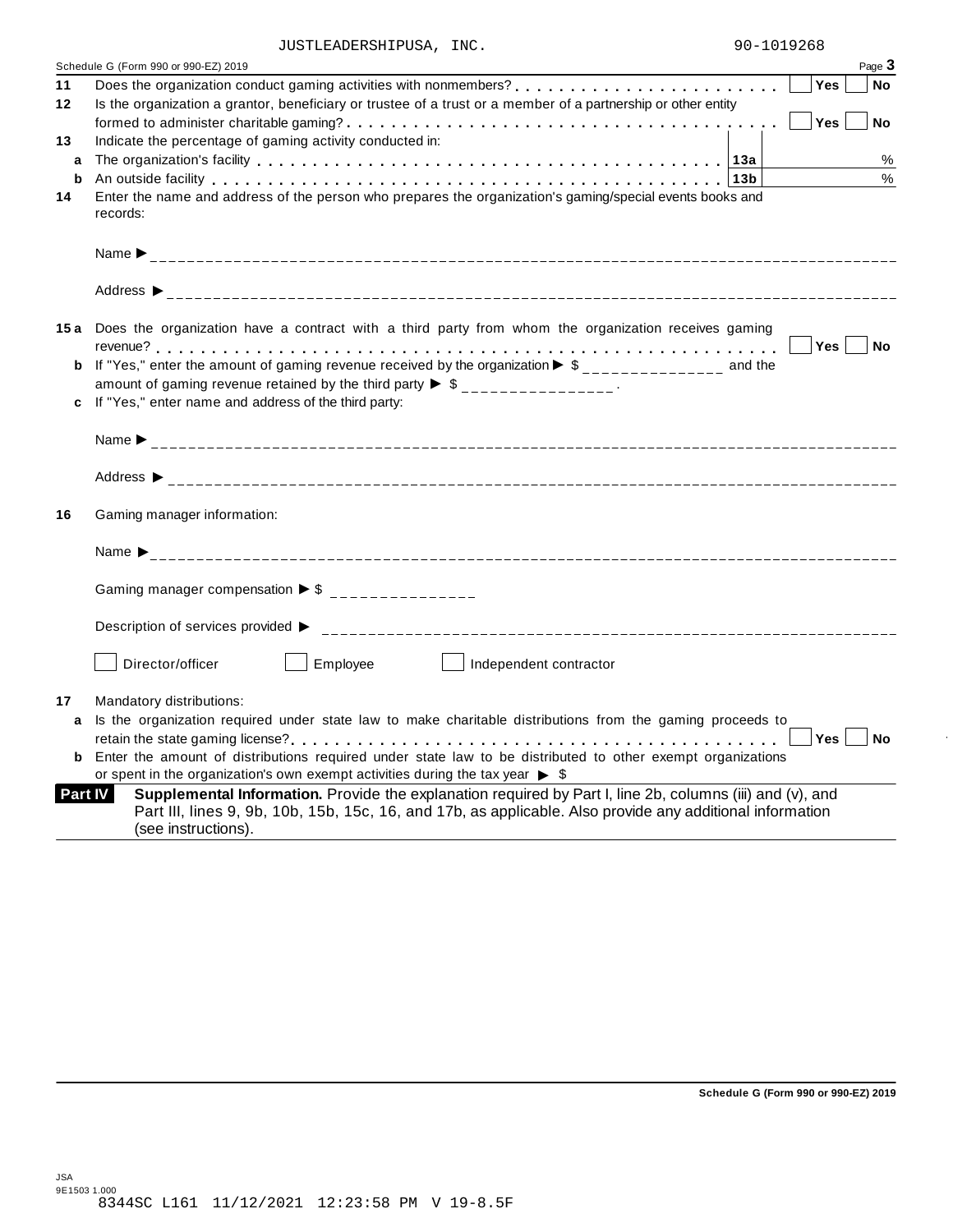| <b>SCHEDULE I</b><br>(Form 990)                                                                                                                                 |            |                                    | <b>Grants and Other Assistance to Organizations,</b><br>Governments, and Individuals in the United States |                                       |                                                             |                                          | OMB No. 1545-0047<br>2019             |
|-----------------------------------------------------------------------------------------------------------------------------------------------------------------|------------|------------------------------------|-----------------------------------------------------------------------------------------------------------|---------------------------------------|-------------------------------------------------------------|------------------------------------------|---------------------------------------|
| Complete if the organization answered "Yes" on Form 990, Part IV, line 21 or 22.                                                                                |            |                                    |                                                                                                           |                                       |                                                             |                                          |                                       |
| Department of the Treasury                                                                                                                                      |            |                                    | Attach to Form 990.                                                                                       |                                       |                                                             |                                          | <b>Open to Public</b>                 |
| <b>Internal Revenue Service</b>                                                                                                                                 |            |                                    | Go to www.irs.gov/Form990 for the latest information.                                                     |                                       |                                                             |                                          | Inspection                            |
| Name of the organization                                                                                                                                        |            |                                    |                                                                                                           |                                       |                                                             | <b>Employer identification number</b>    |                                       |
| JUSTLEADERSHIPUSA, INC.                                                                                                                                         |            |                                    |                                                                                                           |                                       |                                                             | 90-1019268                               |                                       |
| <b>General Information on Grants and Assistance</b><br>Part I                                                                                                   |            |                                    |                                                                                                           |                                       |                                                             |                                          |                                       |
| Does the organization maintain records to substantiate the amount of the grants or assistance, the grantees' eligibility for the grants or assistance, and<br>1 |            |                                    |                                                                                                           |                                       |                                                             |                                          |                                       |
|                                                                                                                                                                 |            |                                    |                                                                                                           |                                       |                                                             |                                          | $X$ Yes<br>No                         |
| 2 Describe in Part IV the organization's procedures for monitoring the use of grant funds in the United States.                                                 |            |                                    |                                                                                                           |                                       |                                                             |                                          |                                       |
| Grants and Other Assistance to Domestic Organizations and Domestic Governments. Complete if the organization answered "Yes" on Form 990,<br><b>Part II</b>      |            |                                    |                                                                                                           |                                       |                                                             |                                          |                                       |
| Part IV, line 21, for any recipient that received more than \$5,000. Part II can be duplicated if additional space is needed.                                   |            |                                    |                                                                                                           |                                       |                                                             |                                          |                                       |
|                                                                                                                                                                 |            |                                    |                                                                                                           |                                       |                                                             |                                          |                                       |
| 1 (a) Name and address of organization<br>or government                                                                                                         | $(b)$ EIN  | (c) IRC section<br>(if applicable) | (d) Amount of cash<br>grant                                                                               | (e) Amount of non-<br>cash assistance | (f) Method of valuation<br>(book, FMV, appraisal,<br>other) | (g) Description of<br>noncash assistance | (h) Purpose of grant<br>or assistance |
| (1) BREAKING BARRIERS MENTORING                                                                                                                                 |            |                                    |                                                                                                           |                                       |                                                             |                                          |                                       |
| P.O. BOX 259173 MADISON, WI 53725                                                                                                                               | 35-2489606 | 501(C)(3)                          | 17,500.                                                                                                   |                                       | <b>FMV</b>                                                  |                                          | ADVOCACY NATIONAL                     |
| $(2)$ ESTHER, INC.                                                                                                                                              |            |                                    |                                                                                                           |                                       |                                                             |                                          |                                       |
| P.O. BOX 784 NEENAH, WI 54957                                                                                                                                   | 20-1644135 | 501(C)(3)                          | 11,000                                                                                                    |                                       | <b>FMV</b>                                                  |                                          | ADVOCACY LOCAL                        |
| (3) LATINO JUSTICE                                                                                                                                              |            |                                    |                                                                                                           |                                       |                                                             |                                          |                                       |
| 475 RIVERSIDE DRIVE, STE 1901                                                                                                                                   | 12-2722664 | 501(C)(3)                          | 36,250                                                                                                    |                                       | <b>FMV</b>                                                  |                                          | CLOSERIKERS GRANT                     |
| $(4)$ VOCAL-NY, INC.                                                                                                                                            |            |                                    |                                                                                                           |                                       |                                                             |                                          |                                       |
| 80A FOURTH AVENEUE BROOKYN, NY 11217                                                                                                                            | 13-4094385 | 501(C)(3)                          | 55,556.                                                                                                   |                                       | <b>FMV</b>                                                  |                                          | ADVOCACY LOCAL, LEAD                  |
| (5) PHILADELPHIA STUDENT UNION                                                                                                                                  |            |                                    |                                                                                                           |                                       |                                                             |                                          |                                       |
| 501 SOUTH 52ND STREET COI                                                                                                                                       | 23-2815998 | 501(C)(3)                          | 30,000.                                                                                                   |                                       | <b>FMV</b>                                                  |                                          | BASE BUILDING & MOBI                  |
| (6) COLLEGE AND COMMUNITY FELLOWSHIP                                                                                                                            |            |                                    |                                                                                                           |                                       |                                                             |                                          |                                       |
| 475 RIVERSIDE DRIVE NEW YORK, NY 10115                                                                                                                          | 31-1720017 | 501(C)(3)                          | 15,000.                                                                                                   |                                       | <b>FMV</b>                                                  |                                          | INCARCERATION CAMPAI                  |
| (7) DETROIT JUSTICE CENTER                                                                                                                                      |            |                                    |                                                                                                           |                                       |                                                             |                                          |                                       |
| 1420 WASHINGTON BLVD #220 DETROIT, MI 48226                                                                                                                     | 82-2295339 | 501(C)(3)                          | 6,000.                                                                                                    |                                       | FMV                                                         |                                          | BASE BUILDING & MOBI                  |
| (8) DIRECT ACTION FOR RIGHTS AND EQUITY                                                                                                                         |            |                                    |                                                                                                           |                                       |                                                             |                                          |                                       |
| 340 LOCKWOOD STREET PROVIDENCE, RI 02907                                                                                                                        | 05-0422763 | 501(C)(3)                          | 25,000.                                                                                                   |                                       | FMV                                                         |                                          | ORGANIZING, COMMUNIT                  |
| (9) LOOKING FORWARD COMMUNITY ENGAGEMENT PARTNE                                                                                                                 |            |                                    |                                                                                                           |                                       |                                                             |                                          |                                       |
| 1422 EAST OXFORD STREET                                                                                                                                         | 20-1644135 | 501(C)(3)                          | 11,000.                                                                                                   |                                       | <b>FMV</b>                                                  |                                          | ORGANIZING, COMMUNIT                  |
| (10) MICHIGAN COUNCIL ON CRIME AND DELINQUENCY                                                                                                                  |            |                                    |                                                                                                           |                                       |                                                             |                                          |                                       |
| 1679 BROADWAY STREET ANN ARBOR, MI 48105                                                                                                                        | 38-2108273 | 501(C)(3)                          | 20,000.                                                                                                   |                                       | <b>FMV</b>                                                  |                                          | ORGANIZING, COMMUNIT                  |
| (11) REENTRY CAMPUS                                                                                                                                             |            |                                    |                                                                                                           |                                       |                                                             |                                          |                                       |
| 1 EMPIRE STREET PROVIDENCE, RI 02903                                                                                                                            | 82-2962618 | 501(C)(3)                          | 30,000.                                                                                                   |                                       | <b>FMV</b>                                                  |                                          | ORGANIZING, COMMUNIT                  |
| (12) RISE UP KINGSTON                                                                                                                                           |            |                                    |                                                                                                           |                                       |                                                             |                                          |                                       |
| 140 TREMPER AVENUE KINGSTON, NY 12401                                                                                                                           | 83-2888109 | 501(C) (4)                         | 10,000                                                                                                    |                                       | <b>FMV</b>                                                  |                                          | ORGANIZING, COMMUNIT                  |
| $\mathbf{2}$                                                                                                                                                    |            |                                    |                                                                                                           |                                       |                                                             |                                          |                                       |
|                                                                                                                                                                 |            |                                    |                                                                                                           |                                       |                                                             |                                          |                                       |

 $F$  **Paperwork** Reduction Act Notice, see the Instructions for Form 990.

Schedule I (Form 990) (2019)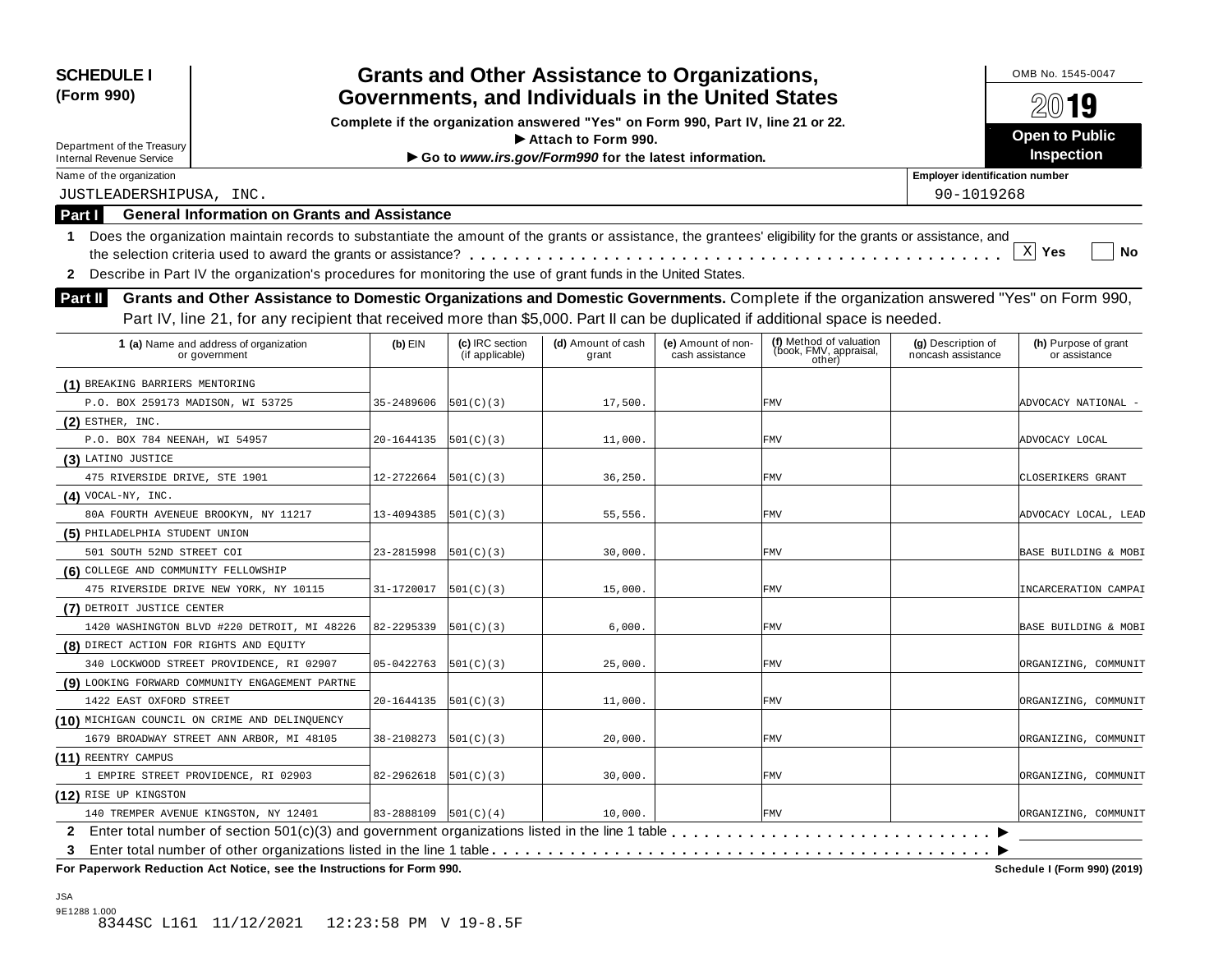| Complete if the organization answered "Yes" on Form 990, Part IV, line 21 or 22.<br><b>Open to Public</b><br>Attach to Form 990.<br>Department of the Treasury<br>Inspection<br>Go to www.irs.gov/Form990 for the latest information.<br><b>Internal Revenue Service</b><br>Name of the organization<br><b>Employer identification number</b><br>90-1019268<br>JUSTLEADERSHIPUSA, INC.<br><b>General Information on Grants and Assistance</b><br>Part I<br>Does the organization maintain records to substantiate the amount of the grants or assistance, the grantees' eligibility for the grants or assistance, and<br>1<br>X Yes<br>Describe in Part IV the organization's procedures for monitoring the use of grant funds in the United States.<br>$\mathbf{2}$<br>Grants and Other Assistance to Domestic Organizations and Domestic Governments. Complete if the organization answered "Yes" on Form 990,<br>Part II<br>Part IV, line 21, for any recipient that received more than \$5,000. Part II can be duplicated if additional space is needed.<br>(f) Method of valuation<br>(c) IRC section<br>(d) Amount of cash<br>(e) Amount of non-<br>1 (a) Name and address of organization<br>$(b)$ EIN<br>(g) Description of<br>(book, FMV, appraisal,<br>(if applicable)<br>cash assistance<br>noncash assistance<br>or assistance<br>grant<br>or government<br>other)<br>(1) URBAN AFFAIRS COALITION<br>1207 CHESTNUT STREET PHILADELPHIA, PA 19107<br>23-7046393<br> 501(C)(3) <br>10,000.<br><b>FMV</b><br>(2) VOTERS ORGANIZED TO EDUCATE<br>2022 ST BERNARD AVE SUITE #3<br>27-1370327<br> 501(C)(4) <br>250,000.<br><b>FMV</b><br>(3) NEW YORK COMMUNITIES FOR CHANGE<br>470 VANDERBUILT AVE, 9TH FL<br>27-1359103<br> 501(C)(4) <br>76,944.<br><b>FMV</b><br>(4)<br>(5)<br>(6)<br>(7)<br>(8)<br>(9)<br>(10)<br>(11)<br>(12)<br>$\mathbf{2}$ | <b>SCHEDULE I</b><br>(Form 990) |  |  |  | <b>Grants and Other Assistance to Organizations,</b><br>Governments, and Individuals in the United States |  |  |  | OMB No. 1545-0047<br>$20$ 19 |  |  |  |  |
|------------------------------------------------------------------------------------------------------------------------------------------------------------------------------------------------------------------------------------------------------------------------------------------------------------------------------------------------------------------------------------------------------------------------------------------------------------------------------------------------------------------------------------------------------------------------------------------------------------------------------------------------------------------------------------------------------------------------------------------------------------------------------------------------------------------------------------------------------------------------------------------------------------------------------------------------------------------------------------------------------------------------------------------------------------------------------------------------------------------------------------------------------------------------------------------------------------------------------------------------------------------------------------------------------------------------------------------------------------------------------------------------------------------------------------------------------------------------------------------------------------------------------------------------------------------------------------------------------------------------------------------------------------------------------------------------------------------------------------------------------------------------------------------------------------------------------------------------------------|---------------------------------|--|--|--|-----------------------------------------------------------------------------------------------------------|--|--|--|------------------------------|--|--|--|--|
|                                                                                                                                                                                                                                                                                                                                                                                                                                                                                                                                                                                                                                                                                                                                                                                                                                                                                                                                                                                                                                                                                                                                                                                                                                                                                                                                                                                                                                                                                                                                                                                                                                                                                                                                                                                                                                                            |                                 |  |  |  |                                                                                                           |  |  |  |                              |  |  |  |  |
|                                                                                                                                                                                                                                                                                                                                                                                                                                                                                                                                                                                                                                                                                                                                                                                                                                                                                                                                                                                                                                                                                                                                                                                                                                                                                                                                                                                                                                                                                                                                                                                                                                                                                                                                                                                                                                                            |                                 |  |  |  |                                                                                                           |  |  |  |                              |  |  |  |  |
|                                                                                                                                                                                                                                                                                                                                                                                                                                                                                                                                                                                                                                                                                                                                                                                                                                                                                                                                                                                                                                                                                                                                                                                                                                                                                                                                                                                                                                                                                                                                                                                                                                                                                                                                                                                                                                                            |                                 |  |  |  |                                                                                                           |  |  |  |                              |  |  |  |  |
|                                                                                                                                                                                                                                                                                                                                                                                                                                                                                                                                                                                                                                                                                                                                                                                                                                                                                                                                                                                                                                                                                                                                                                                                                                                                                                                                                                                                                                                                                                                                                                                                                                                                                                                                                                                                                                                            |                                 |  |  |  |                                                                                                           |  |  |  |                              |  |  |  |  |
|                                                                                                                                                                                                                                                                                                                                                                                                                                                                                                                                                                                                                                                                                                                                                                                                                                                                                                                                                                                                                                                                                                                                                                                                                                                                                                                                                                                                                                                                                                                                                                                                                                                                                                                                                                                                                                                            |                                 |  |  |  |                                                                                                           |  |  |  |                              |  |  |  |  |
|                                                                                                                                                                                                                                                                                                                                                                                                                                                                                                                                                                                                                                                                                                                                                                                                                                                                                                                                                                                                                                                                                                                                                                                                                                                                                                                                                                                                                                                                                                                                                                                                                                                                                                                                                                                                                                                            |                                 |  |  |  |                                                                                                           |  |  |  |                              |  |  |  |  |
|                                                                                                                                                                                                                                                                                                                                                                                                                                                                                                                                                                                                                                                                                                                                                                                                                                                                                                                                                                                                                                                                                                                                                                                                                                                                                                                                                                                                                                                                                                                                                                                                                                                                                                                                                                                                                                                            |                                 |  |  |  |                                                                                                           |  |  |  |                              |  |  |  |  |
|                                                                                                                                                                                                                                                                                                                                                                                                                                                                                                                                                                                                                                                                                                                                                                                                                                                                                                                                                                                                                                                                                                                                                                                                                                                                                                                                                                                                                                                                                                                                                                                                                                                                                                                                                                                                                                                            |                                 |  |  |  |                                                                                                           |  |  |  | No                           |  |  |  |  |
|                                                                                                                                                                                                                                                                                                                                                                                                                                                                                                                                                                                                                                                                                                                                                                                                                                                                                                                                                                                                                                                                                                                                                                                                                                                                                                                                                                                                                                                                                                                                                                                                                                                                                                                                                                                                                                                            |                                 |  |  |  |                                                                                                           |  |  |  |                              |  |  |  |  |
|                                                                                                                                                                                                                                                                                                                                                                                                                                                                                                                                                                                                                                                                                                                                                                                                                                                                                                                                                                                                                                                                                                                                                                                                                                                                                                                                                                                                                                                                                                                                                                                                                                                                                                                                                                                                                                                            |                                 |  |  |  |                                                                                                           |  |  |  |                              |  |  |  |  |
|                                                                                                                                                                                                                                                                                                                                                                                                                                                                                                                                                                                                                                                                                                                                                                                                                                                                                                                                                                                                                                                                                                                                                                                                                                                                                                                                                                                                                                                                                                                                                                                                                                                                                                                                                                                                                                                            |                                 |  |  |  |                                                                                                           |  |  |  | (h) Purpose of grant         |  |  |  |  |
|                                                                                                                                                                                                                                                                                                                                                                                                                                                                                                                                                                                                                                                                                                                                                                                                                                                                                                                                                                                                                                                                                                                                                                                                                                                                                                                                                                                                                                                                                                                                                                                                                                                                                                                                                                                                                                                            |                                 |  |  |  |                                                                                                           |  |  |  |                              |  |  |  |  |
|                                                                                                                                                                                                                                                                                                                                                                                                                                                                                                                                                                                                                                                                                                                                                                                                                                                                                                                                                                                                                                                                                                                                                                                                                                                                                                                                                                                                                                                                                                                                                                                                                                                                                                                                                                                                                                                            |                                 |  |  |  |                                                                                                           |  |  |  | ORGANIZING, COMMUNIT         |  |  |  |  |
|                                                                                                                                                                                                                                                                                                                                                                                                                                                                                                                                                                                                                                                                                                                                                                                                                                                                                                                                                                                                                                                                                                                                                                                                                                                                                                                                                                                                                                                                                                                                                                                                                                                                                                                                                                                                                                                            |                                 |  |  |  |                                                                                                           |  |  |  |                              |  |  |  |  |
|                                                                                                                                                                                                                                                                                                                                                                                                                                                                                                                                                                                                                                                                                                                                                                                                                                                                                                                                                                                                                                                                                                                                                                                                                                                                                                                                                                                                                                                                                                                                                                                                                                                                                                                                                                                                                                                            |                                 |  |  |  |                                                                                                           |  |  |  | ORGANIZING, COMMUNIT         |  |  |  |  |
|                                                                                                                                                                                                                                                                                                                                                                                                                                                                                                                                                                                                                                                                                                                                                                                                                                                                                                                                                                                                                                                                                                                                                                                                                                                                                                                                                                                                                                                                                                                                                                                                                                                                                                                                                                                                                                                            |                                 |  |  |  |                                                                                                           |  |  |  |                              |  |  |  |  |
|                                                                                                                                                                                                                                                                                                                                                                                                                                                                                                                                                                                                                                                                                                                                                                                                                                                                                                                                                                                                                                                                                                                                                                                                                                                                                                                                                                                                                                                                                                                                                                                                                                                                                                                                                                                                                                                            |                                 |  |  |  |                                                                                                           |  |  |  | ADVOCACY, COMMUNITY          |  |  |  |  |
|                                                                                                                                                                                                                                                                                                                                                                                                                                                                                                                                                                                                                                                                                                                                                                                                                                                                                                                                                                                                                                                                                                                                                                                                                                                                                                                                                                                                                                                                                                                                                                                                                                                                                                                                                                                                                                                            |                                 |  |  |  |                                                                                                           |  |  |  |                              |  |  |  |  |
|                                                                                                                                                                                                                                                                                                                                                                                                                                                                                                                                                                                                                                                                                                                                                                                                                                                                                                                                                                                                                                                                                                                                                                                                                                                                                                                                                                                                                                                                                                                                                                                                                                                                                                                                                                                                                                                            |                                 |  |  |  |                                                                                                           |  |  |  |                              |  |  |  |  |
|                                                                                                                                                                                                                                                                                                                                                                                                                                                                                                                                                                                                                                                                                                                                                                                                                                                                                                                                                                                                                                                                                                                                                                                                                                                                                                                                                                                                                                                                                                                                                                                                                                                                                                                                                                                                                                                            |                                 |  |  |  |                                                                                                           |  |  |  |                              |  |  |  |  |
|                                                                                                                                                                                                                                                                                                                                                                                                                                                                                                                                                                                                                                                                                                                                                                                                                                                                                                                                                                                                                                                                                                                                                                                                                                                                                                                                                                                                                                                                                                                                                                                                                                                                                                                                                                                                                                                            |                                 |  |  |  |                                                                                                           |  |  |  |                              |  |  |  |  |
|                                                                                                                                                                                                                                                                                                                                                                                                                                                                                                                                                                                                                                                                                                                                                                                                                                                                                                                                                                                                                                                                                                                                                                                                                                                                                                                                                                                                                                                                                                                                                                                                                                                                                                                                                                                                                                                            |                                 |  |  |  |                                                                                                           |  |  |  |                              |  |  |  |  |
|                                                                                                                                                                                                                                                                                                                                                                                                                                                                                                                                                                                                                                                                                                                                                                                                                                                                                                                                                                                                                                                                                                                                                                                                                                                                                                                                                                                                                                                                                                                                                                                                                                                                                                                                                                                                                                                            |                                 |  |  |  |                                                                                                           |  |  |  |                              |  |  |  |  |
|                                                                                                                                                                                                                                                                                                                                                                                                                                                                                                                                                                                                                                                                                                                                                                                                                                                                                                                                                                                                                                                                                                                                                                                                                                                                                                                                                                                                                                                                                                                                                                                                                                                                                                                                                                                                                                                            |                                 |  |  |  |                                                                                                           |  |  |  |                              |  |  |  |  |
|                                                                                                                                                                                                                                                                                                                                                                                                                                                                                                                                                                                                                                                                                                                                                                                                                                                                                                                                                                                                                                                                                                                                                                                                                                                                                                                                                                                                                                                                                                                                                                                                                                                                                                                                                                                                                                                            |                                 |  |  |  |                                                                                                           |  |  |  |                              |  |  |  |  |
|                                                                                                                                                                                                                                                                                                                                                                                                                                                                                                                                                                                                                                                                                                                                                                                                                                                                                                                                                                                                                                                                                                                                                                                                                                                                                                                                                                                                                                                                                                                                                                                                                                                                                                                                                                                                                                                            |                                 |  |  |  |                                                                                                           |  |  |  |                              |  |  |  |  |
|                                                                                                                                                                                                                                                                                                                                                                                                                                                                                                                                                                                                                                                                                                                                                                                                                                                                                                                                                                                                                                                                                                                                                                                                                                                                                                                                                                                                                                                                                                                                                                                                                                                                                                                                                                                                                                                            |                                 |  |  |  |                                                                                                           |  |  |  | 12.                          |  |  |  |  |
|                                                                                                                                                                                                                                                                                                                                                                                                                                                                                                                                                                                                                                                                                                                                                                                                                                                                                                                                                                                                                                                                                                                                                                                                                                                                                                                                                                                                                                                                                                                                                                                                                                                                                                                                                                                                                                                            | 3                               |  |  |  |                                                                                                           |  |  |  | 3.                           |  |  |  |  |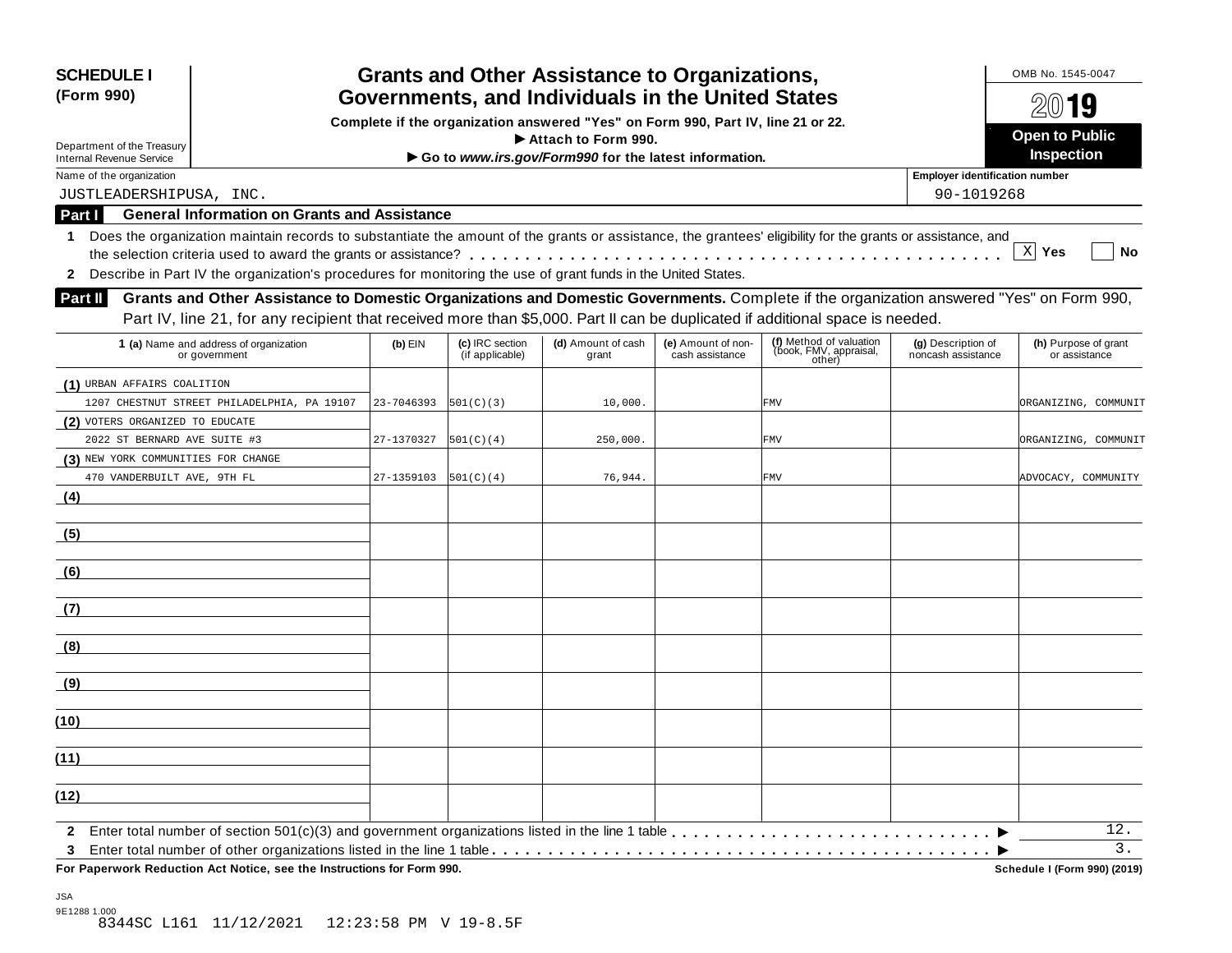## Schedule I (Form 990) (2019) Page 2<br>**Example Create and Other Assistance to Demastic Individuals** Complete if the exacpization appurared "Vee" on Ferm 000, Dert IV, Jine 22

| (a) Type of grant or assistance | (b) Number of<br>recipients | (c) Amount of<br>cash grant | (d) Amount of<br>non-cash assistance | (e) Method of valuation (book,<br>FMV, appraisal, other) | (f) Description of non-cash assistance |
|---------------------------------|-----------------------------|-----------------------------|--------------------------------------|----------------------------------------------------------|----------------------------------------|
|                                 |                             |                             |                                      |                                                          |                                        |
| $\overline{2}$                  |                             |                             |                                      |                                                          |                                        |
| 3                               |                             |                             |                                      |                                                          |                                        |
|                                 |                             |                             |                                      |                                                          |                                        |
| 5                               |                             |                             |                                      |                                                          |                                        |
|                                 |                             |                             |                                      |                                                          |                                        |
| 6                               |                             |                             |                                      |                                                          |                                        |

**Supplemental Information.** Provide the information required in Part I, line 2, Part III, column (b); and any other additional information. **Part IV**

SCHEDULE I, LINE 2

JUSTLEADERSHIPUSA MAINTAINS CONTRACTS WITH PUBLIC CHARITIES AND CIVIC

LEAGUES. GRANT AGREEMENTS ARE SIGNED AND PROGRAM REPORTS ARE REVIEWED

PRIOR TO RELEASING ADDITIONAL FUNDS.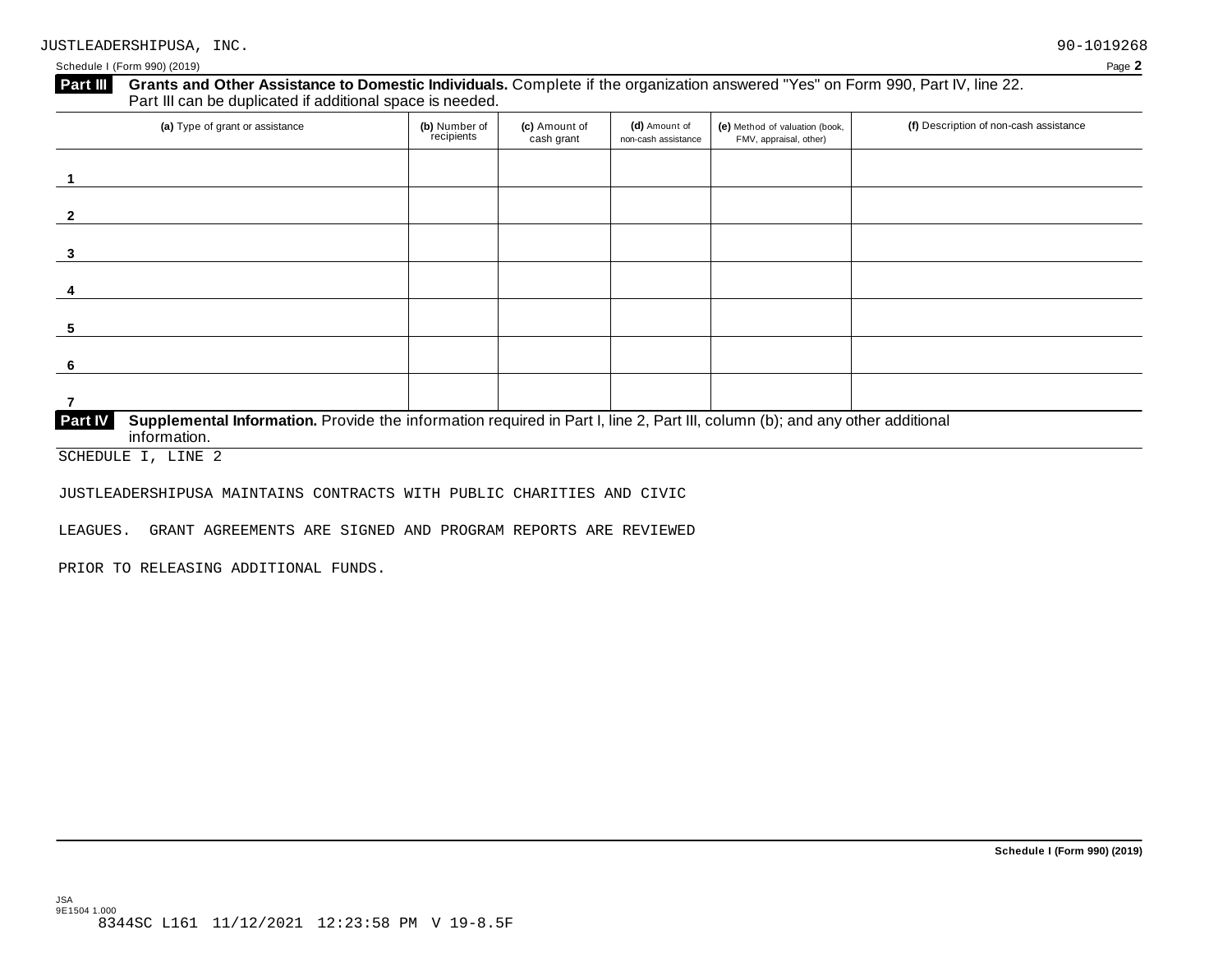| <b>SCHEDULE J</b>                                           | <b>Compensation Information</b>                                                                                                                                                                                   | OMB No. 1545-0047          |            |             |
|-------------------------------------------------------------|-------------------------------------------------------------------------------------------------------------------------------------------------------------------------------------------------------------------|----------------------------|------------|-------------|
| (Form 990)                                                  | For certain Officers, Directors, Trustees, Key Employees, and Highest                                                                                                                                             |                            | 9          |             |
|                                                             | <b>Compensated Employees</b><br>Complete if the organization answered "Yes" on Form 990, Part IV, line 23.                                                                                                        |                            |            |             |
| Department of the Treasury                                  | Attach to Form 990.                                                                                                                                                                                               | <b>Open to Public</b>      |            |             |
| <b>Internal Revenue Service</b><br>Name of the organization | Go to www.irs.gov/Form990 for instructions and the latest information.<br>Employer identification number                                                                                                          | <b>Inspection</b>          |            |             |
|                                                             | 90-1019268<br>JUSTLEADERSHIPUSA, INC.                                                                                                                                                                             |                            |            |             |
| Part I                                                      | <b>Questions Regarding Compensation</b>                                                                                                                                                                           |                            |            |             |
|                                                             |                                                                                                                                                                                                                   |                            | <b>Yes</b> | No          |
|                                                             | 1a Check the appropriate box(es) if the organization provided any of the following to or for a person listed on Form                                                                                              |                            |            |             |
|                                                             | 990, Part VII, Section A, line 1a. Complete Part III to provide any relevant information regarding these items.                                                                                                   |                            |            |             |
|                                                             | First-class or charter travel<br>Housing allowance or residence for personal use                                                                                                                                  |                            |            |             |
|                                                             | Payments for business use of personal residence<br>Travel for companions                                                                                                                                          |                            |            |             |
|                                                             | Tax indemnification and gross-up payments<br>Health or social club dues or initiation fees                                                                                                                        |                            |            |             |
|                                                             | Discretionary spending account<br>Personal services (such as maid, chauffeur, chef)                                                                                                                               |                            |            |             |
|                                                             |                                                                                                                                                                                                                   |                            |            |             |
| b                                                           | If any of the boxes on line 1a are checked, did the organization follow a written policy regarding payment<br>or reimbursement or provision of all of the expenses described above? If "No," complete Part III to |                            |            |             |
|                                                             |                                                                                                                                                                                                                   | 1b                         |            |             |
| $\mathbf{2}$                                                | Did the organization require substantiation prior to reimbursing or allowing expenses incurred by all                                                                                                             |                            |            |             |
|                                                             | directors, trustees, and officers, including the CEO/Executive Director, regarding the items checked on line                                                                                                      |                            |            |             |
|                                                             |                                                                                                                                                                                                                   | 2                          |            |             |
| 3                                                           | Indicate which, if any, of the following the organization used to establish the compensation of the                                                                                                               |                            |            |             |
|                                                             | organization's CEO/Executive Director. Check all that apply. Do not check any boxes for methods used by a                                                                                                         |                            |            |             |
|                                                             | related organization to establish compensation of the CEO/Executive Director, but explain in Part III.                                                                                                            |                            |            |             |
|                                                             | Compensation committee<br>Written employment contract                                                                                                                                                             |                            |            |             |
|                                                             | Independent compensation consultant<br>Compensation survey or study                                                                                                                                               |                            |            |             |
| Χ                                                           | $\mathbf X$<br>Form 990 of other organizations<br>Approval by the board or compensation committee                                                                                                                 |                            |            |             |
| 4                                                           | During the year, did any person listed on Form 990, Part VII, Section A, line 1a, with respect to the filing                                                                                                      |                            |            |             |
|                                                             | organization or a related organization:                                                                                                                                                                           |                            |            |             |
|                                                             | a Receive a severance payment or change-of-control payment?                                                                                                                                                       | 4a                         |            | Χ           |
| b                                                           | Participate in, or receive payment from, a supplemental nonqualified retirement plan?.                                                                                                                            | 4b                         |            | X           |
| c                                                           | Participate in, or receive payment from, an equity-based compensation arrangement?                                                                                                                                | 4c                         |            | $\mathbf X$ |
|                                                             | If "Yes" to any of lines 4a-c, list the persons and provide the applicable amounts for each item in Part III.                                                                                                     |                            |            |             |
|                                                             |                                                                                                                                                                                                                   |                            |            |             |
|                                                             | Only section $501(c)(3)$ , $501(c)(4)$ , and $501(c)(29)$ organizations must complete lines 5-9.                                                                                                                  |                            |            |             |
| 5                                                           | For persons listed on Form 990, Part VII, Section A, line 1a, did the organization pay or accrue any                                                                                                              |                            |            |             |
|                                                             | compensation contingent on the revenues of:                                                                                                                                                                       |                            |            |             |
|                                                             |                                                                                                                                                                                                                   | 5a                         |            | Χ<br>Χ      |
| b                                                           |                                                                                                                                                                                                                   | 5b                         |            |             |
|                                                             | If "Yes" on line 5a or 5b, describe in Part III.                                                                                                                                                                  |                            |            |             |
| 6                                                           | For persons listed on Form 990, Part VII, Section A, line 1a, did the organization pay or accrue any<br>compensation contingent on the net earnings of:                                                           |                            |            |             |
|                                                             |                                                                                                                                                                                                                   | 6a                         |            | Χ           |
| a<br>b                                                      |                                                                                                                                                                                                                   | 6b                         |            | X           |
|                                                             | If "Yes" on line 6a or 6b, describe in Part III.                                                                                                                                                                  |                            |            |             |
|                                                             |                                                                                                                                                                                                                   |                            |            |             |
| 7                                                           | For persons listed on Form 990, Part VII, Section A, line 1a, did the organization provide any nonfixed<br>payments not described on lines 5 and 6? If "Yes," describe in Part III.                               | $\overline{7}$             |            | Χ           |
| 8                                                           | Were any amounts reported on Form 990, Part VII, paid or accrued pursuant to a contract that was subject                                                                                                          |                            |            |             |
|                                                             | to the initial contract exception described in Regulations section 53.4958-4(a)(3)? If "Yes," describe                                                                                                            |                            |            |             |
|                                                             |                                                                                                                                                                                                                   | 8                          |            | Χ           |
| 9                                                           | If "Yes" on line 8, did the organization also follow the rebuttable presumption procedure described in                                                                                                            |                            |            |             |
|                                                             |                                                                                                                                                                                                                   | 9                          |            |             |
|                                                             | For Paperwork Reduction Act Notice, see the Instructions for Form 990.                                                                                                                                            | Schedule J (Form 990) 2019 |            |             |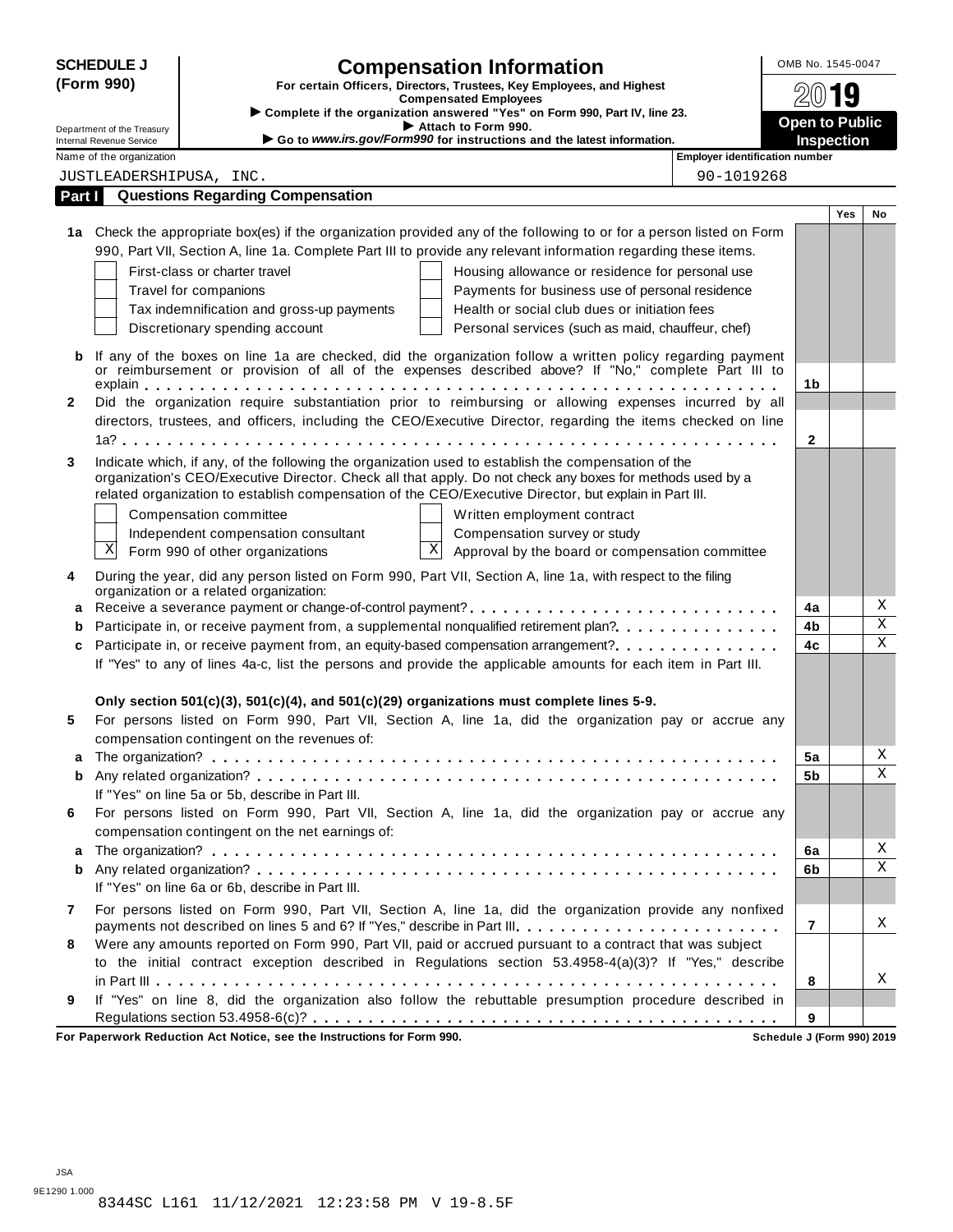Schedule <sup>J</sup> (Form 990) <sup>2019</sup> Page **2**

#### **Part II Officers, Directors, Trustees, Key Employees, and Highest Compensated Employees.** Use duplicate copies ifadditional space is needed.

For each individual whose compensation must be reported on Schedule J, report compensation from the organization on row (i) and from related organizations, described in the instructions, on row (ii). Do not list any individuals that aren't listed on Form 990, Part VII.

Note: The sum of columns (B)(i)-(iii) for each listed individual must equal the total amount of Form 990, Part VII, Section A, line 1a, applicable column (D) and (E) amounts for that individual.

|                    |      |                          | (B) Breakdown of W-2 and/or 1099-MISC compensation |                                           | (C) Retirement and             | (D) Nontaxable | (E) Total of columns | (F) Compensation                                           |
|--------------------|------|--------------------------|----------------------------------------------------|-------------------------------------------|--------------------------------|----------------|----------------------|------------------------------------------------------------|
| (A) Name and Title |      | (i) Base<br>compensation | (ii) Bonus & incentive<br>compensation             | (iii) Other<br>reportable<br>compensation | other deferred<br>compensation | benefits       | $(B)(i)-(D)$         | in column (B) reported<br>as deferred on prior<br>Form 990 |
| DEANNA HOSKINS     | (i)  | 194,750                  | $\,0\,$ .                                          | $\overline{0}$ .                          | 6,008.                         | 12,459.        | 213, 217.            | $\overline{0}$ .                                           |
| 1PRESIDENT AND CEO | (ii) | $\mathsf{O}\xspace$      | $\overline{0}$ .                                   | $\overline{0}$ .                          |                                |                |                      |                                                            |
|                    | (i)  |                          |                                                    |                                           |                                |                |                      |                                                            |
| $\mathbf{2}$       | (ii) |                          |                                                    |                                           |                                |                |                      |                                                            |
|                    | (i)  |                          |                                                    |                                           |                                |                |                      |                                                            |
| $\mathbf{3}$       | (i)  |                          |                                                    |                                           |                                |                |                      |                                                            |
|                    | (i)  |                          |                                                    |                                           |                                |                |                      |                                                            |
| 4                  | (ii) |                          |                                                    |                                           |                                |                |                      |                                                            |
|                    | (i)  |                          |                                                    |                                           |                                |                |                      |                                                            |
| 5                  | (ii) |                          |                                                    |                                           |                                |                |                      |                                                            |
|                    | (i)  |                          |                                                    |                                           |                                |                |                      |                                                            |
| $6\phantom{.}6$    | (ii) |                          |                                                    |                                           |                                |                |                      |                                                            |
|                    | (i)  |                          |                                                    |                                           |                                |                |                      |                                                            |
| $\overline{7}$     | (ii) |                          |                                                    |                                           |                                |                |                      |                                                            |
|                    | (i)  |                          |                                                    |                                           |                                |                |                      |                                                            |
| 8                  | (ii) |                          |                                                    |                                           |                                |                |                      |                                                            |
|                    | (i)  |                          |                                                    |                                           |                                |                |                      |                                                            |
| 9                  | (i)  |                          |                                                    |                                           |                                |                |                      |                                                            |
|                    | (i)  |                          |                                                    |                                           |                                |                |                      |                                                            |
| 10                 | (i)  |                          |                                                    |                                           |                                |                |                      |                                                            |
|                    | (i)  |                          |                                                    |                                           |                                |                |                      |                                                            |
| $11$               | (ii) |                          |                                                    |                                           |                                |                |                      |                                                            |
|                    | (i)  |                          |                                                    |                                           |                                |                |                      |                                                            |
| 12                 | (ii) |                          |                                                    |                                           |                                |                |                      |                                                            |
|                    | (i)  |                          |                                                    |                                           |                                |                |                      |                                                            |
| $13$               | (ii) |                          |                                                    |                                           |                                |                |                      |                                                            |
|                    | (i)  |                          |                                                    |                                           |                                |                |                      |                                                            |
| 14                 | (ii) |                          |                                                    |                                           |                                |                |                      |                                                            |
|                    | (i)  |                          |                                                    |                                           |                                |                |                      |                                                            |
| 15                 | (ii) |                          |                                                    |                                           |                                |                |                      |                                                            |
|                    | (i)  |                          |                                                    |                                           |                                |                |                      |                                                            |
| 16                 | (ii) |                          |                                                    |                                           |                                |                |                      |                                                            |

**Schedule J (Form 990) 2019**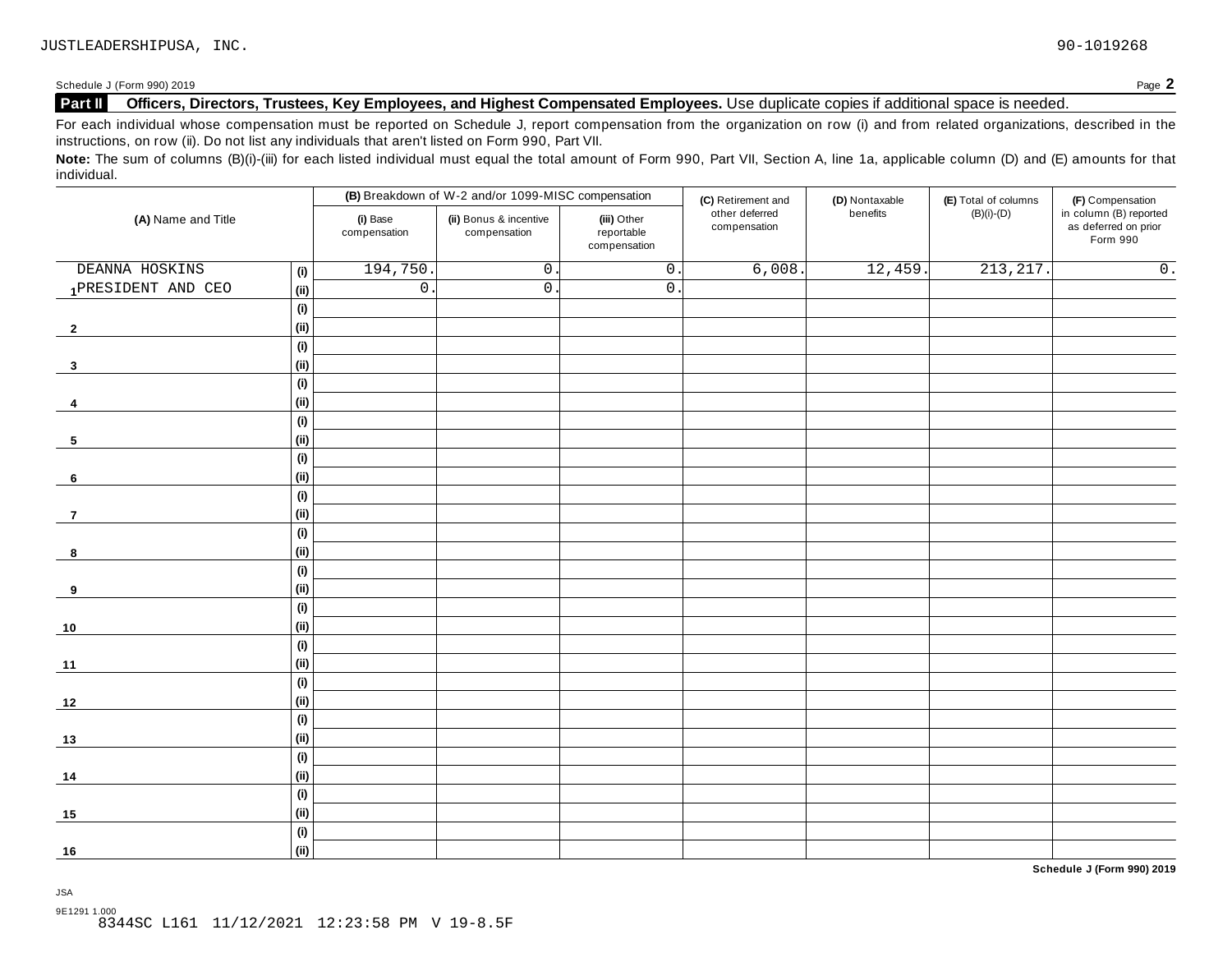Schedule J (Form 990) 2019 Page **3**

#### **Part III Supplemental Information**

Provide the information, explanation, or descriptions required for Part I, lines 1a, 1b, 3, 4a, 4b, 4c, 5a, 5b, 6a, 6b, 7, and 8, and for Part II. Also complete this part for any additional information.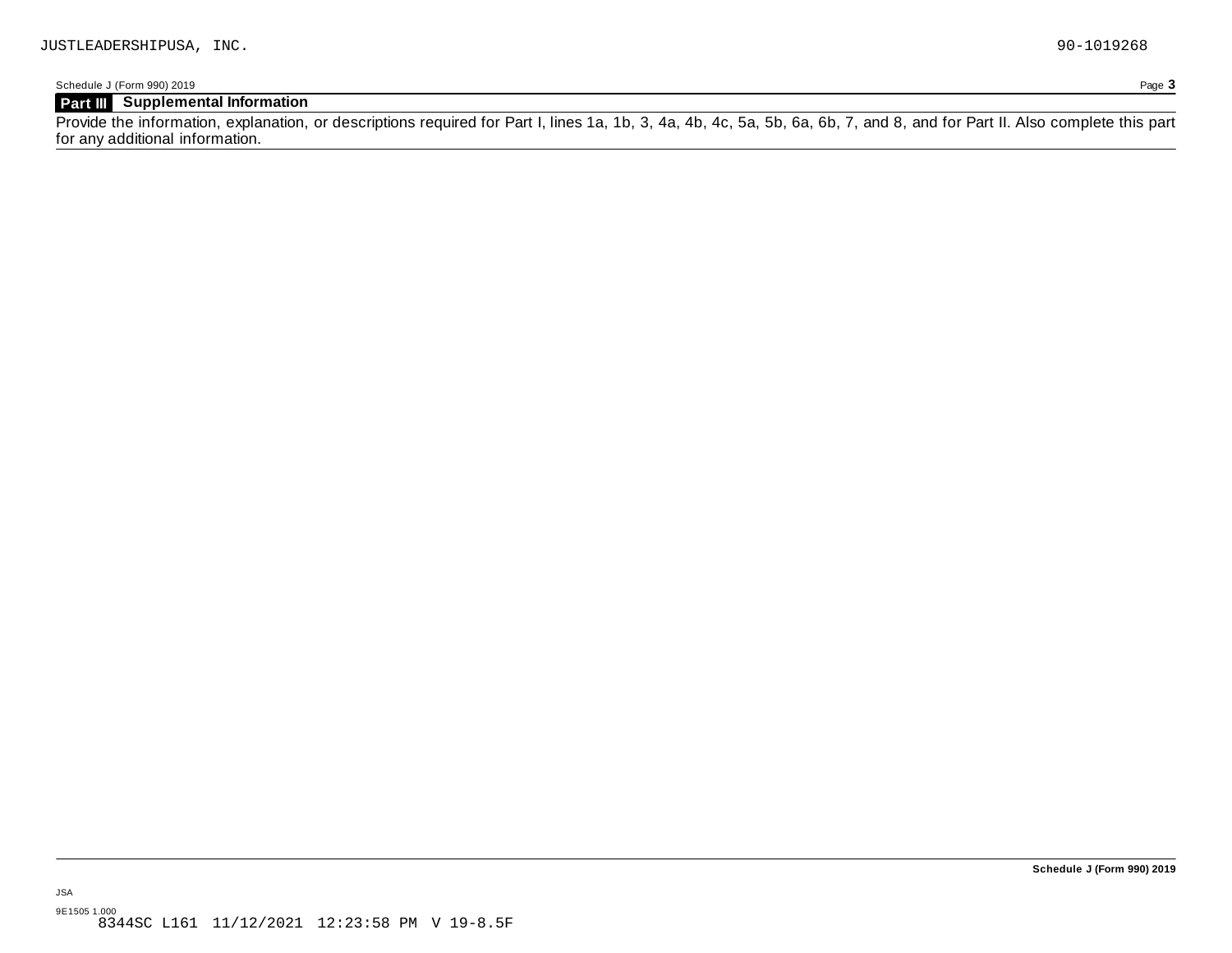|                          | (Form 990 or 990-EZ) ► Complete if the organization answered "Yes" on Form 990, Part IV, line 25a, 25b, 26, 27, 28a,<br>Department of the Treasury<br><b>Internal Revenue Service</b> |                                                                                                                                                                                                                                             |                             |    |                            | 28b, or 28c, or Form 990-EZ, Part V, line 38a or 40b.<br>Attach to Form 990 or Form 990-EZ.<br>Go to www.irs.gov/Form990 for instructions and the latest information. |   |                              |                                |                                       |                                             |                   | <b>Inspection</b> | <b>Open To Public</b>     |                          |
|--------------------------|---------------------------------------------------------------------------------------------------------------------------------------------------------------------------------------|---------------------------------------------------------------------------------------------------------------------------------------------------------------------------------------------------------------------------------------------|-----------------------------|----|----------------------------|-----------------------------------------------------------------------------------------------------------------------------------------------------------------------|---|------------------------------|--------------------------------|---------------------------------------|---------------------------------------------|-------------------|-------------------|---------------------------|--------------------------|
|                          | Name of the organization                                                                                                                                                              |                                                                                                                                                                                                                                             |                             |    |                            |                                                                                                                                                                       |   |                              |                                | <b>Employer identification number</b> |                                             |                   |                   |                           |                          |
|                          | JUSTLEADERSHIPUSA, INC.                                                                                                                                                               |                                                                                                                                                                                                                                             |                             |    |                            |                                                                                                                                                                       |   |                              |                                |                                       | 90-1019268                                  |                   |                   |                           |                          |
| Part I                   |                                                                                                                                                                                       | Excess Benefit Transactions (section 501(c)(3), section 501(c)(4), and 501(c)(29) organizations only).<br>Complete if the organization answered "Yes" on Form 990, Part IV, line 25a or 25b, or Form 990-EZ, Part V, line 40b.              |                             |    |                            |                                                                                                                                                                       |   |                              |                                |                                       |                                             |                   |                   |                           |                          |
| $\mathbf{1}$             | (a) Name of disqualified person                                                                                                                                                       |                                                                                                                                                                                                                                             |                             |    | organization               | (b) Relationship between disqualified person and                                                                                                                      |   |                              | (c) Description of transaction |                                       |                                             |                   |                   |                           | (d) Corrected?<br>Yes No |
| (1)                      |                                                                                                                                                                                       |                                                                                                                                                                                                                                             |                             |    |                            |                                                                                                                                                                       |   |                              |                                |                                       |                                             |                   |                   |                           |                          |
| (2)                      |                                                                                                                                                                                       |                                                                                                                                                                                                                                             |                             |    |                            |                                                                                                                                                                       |   |                              |                                |                                       |                                             |                   |                   |                           |                          |
| (3)                      |                                                                                                                                                                                       |                                                                                                                                                                                                                                             |                             |    |                            |                                                                                                                                                                       |   |                              |                                |                                       |                                             |                   |                   |                           |                          |
| (4)<br>(5)               |                                                                                                                                                                                       |                                                                                                                                                                                                                                             |                             |    |                            |                                                                                                                                                                       |   |                              |                                |                                       |                                             |                   |                   |                           |                          |
| (6)                      |                                                                                                                                                                                       |                                                                                                                                                                                                                                             |                             |    |                            |                                                                                                                                                                       |   |                              |                                |                                       |                                             |                   |                   |                           |                          |
| $\mathbf{2}$             | Enter the amount of tax incurred by the organization managers or disqualified persons during the year                                                                                 |                                                                                                                                                                                                                                             |                             |    |                            |                                                                                                                                                                       |   |                              |                                |                                       |                                             |                   |                   |                           |                          |
| Part II                  |                                                                                                                                                                                       | Loans to and/or From Interested Persons.<br>Complete if the organization answered "Yes" on Form 990-EZ, Part V, line 38a or Form 990, Part IV, line 26; or if the<br>organization reported an amount on Form 990, Part X, line 5, 6, or 22. |                             |    |                            |                                                                                                                                                                       |   |                              |                                |                                       |                                             |                   |                   |                           |                          |
|                          | (a) Name of interested person                                                                                                                                                         | (b) Relationship<br>with organization                                                                                                                                                                                                       | (c) Purpose of<br>loan      |    | (d) Loan to or<br>from the | (e) Original<br>principal amount                                                                                                                                      |   | (f) Balance due              |                                |                                       | (g) In default? (h) Approved<br>by board or |                   |                   | (i) Written<br>agreement? |                          |
|                          | ATTACHMENT 1                                                                                                                                                                          |                                                                                                                                                                                                                                             |                             | To | organization?<br>From      |                                                                                                                                                                       |   |                              |                                | <b>Yes</b>                            | No                                          | committee?<br>Yes | No                | Yes                       | No                       |
| (1)                      |                                                                                                                                                                                       |                                                                                                                                                                                                                                             |                             |    |                            |                                                                                                                                                                       |   |                              |                                |                                       |                                             |                   |                   |                           |                          |
| (2)                      |                                                                                                                                                                                       |                                                                                                                                                                                                                                             |                             |    |                            |                                                                                                                                                                       |   |                              |                                |                                       |                                             |                   |                   |                           |                          |
| (3)                      |                                                                                                                                                                                       |                                                                                                                                                                                                                                             |                             |    |                            |                                                                                                                                                                       |   |                              |                                |                                       |                                             |                   |                   |                           |                          |
| (4)<br>(5)               |                                                                                                                                                                                       |                                                                                                                                                                                                                                             |                             |    |                            |                                                                                                                                                                       |   |                              |                                |                                       |                                             |                   |                   |                           |                          |
| (6)                      |                                                                                                                                                                                       |                                                                                                                                                                                                                                             |                             |    |                            |                                                                                                                                                                       |   |                              |                                |                                       |                                             |                   |                   |                           |                          |
| (7)                      |                                                                                                                                                                                       |                                                                                                                                                                                                                                             |                             |    |                            |                                                                                                                                                                       |   |                              |                                |                                       |                                             |                   |                   |                           |                          |
| (8)                      |                                                                                                                                                                                       |                                                                                                                                                                                                                                             |                             |    |                            |                                                                                                                                                                       |   |                              |                                |                                       |                                             |                   |                   |                           |                          |
| (9)                      |                                                                                                                                                                                       |                                                                                                                                                                                                                                             |                             |    |                            |                                                                                                                                                                       |   |                              |                                |                                       |                                             |                   |                   |                           |                          |
| (10)                     |                                                                                                                                                                                       |                                                                                                                                                                                                                                             |                             |    |                            |                                                                                                                                                                       |   |                              |                                |                                       |                                             |                   |                   |                           |                          |
| <b>Total</b><br>Part III | (a) Name of interested person                                                                                                                                                         | .<br><b>Grants or Assistance Benefiting Interested Persons.</b><br>Complete if the organization answered "Yes" on Form 990, Part IV, line 27.<br>(b) Relationship between interested (c) Amount of assistance                               | person and the organization |    |                            |                                                                                                                                                                       | ▶ | \$<br>(d) Type of assistance | 150,000                        |                                       |                                             |                   |                   | (e) Purpose of assistance |                          |
| (1)                      |                                                                                                                                                                                       |                                                                                                                                                                                                                                             |                             |    |                            |                                                                                                                                                                       |   |                              |                                |                                       |                                             |                   |                   |                           |                          |
| (2)<br>(3)               |                                                                                                                                                                                       |                                                                                                                                                                                                                                             |                             |    |                            |                                                                                                                                                                       |   |                              |                                |                                       |                                             |                   |                   |                           |                          |
| (4)                      |                                                                                                                                                                                       |                                                                                                                                                                                                                                             |                             |    |                            |                                                                                                                                                                       |   |                              |                                |                                       |                                             |                   |                   |                           |                          |
| (5)                      |                                                                                                                                                                                       |                                                                                                                                                                                                                                             |                             |    |                            |                                                                                                                                                                       |   |                              |                                |                                       |                                             |                   |                   |                           |                          |
| (6)                      |                                                                                                                                                                                       |                                                                                                                                                                                                                                             |                             |    |                            |                                                                                                                                                                       |   |                              |                                |                                       |                                             |                   |                   |                           |                          |
| (7)                      |                                                                                                                                                                                       |                                                                                                                                                                                                                                             |                             |    |                            |                                                                                                                                                                       |   |                              |                                |                                       |                                             |                   |                   |                           |                          |
| (8)                      |                                                                                                                                                                                       |                                                                                                                                                                                                                                             |                             |    |                            |                                                                                                                                                                       |   |                              |                                |                                       |                                             |                   |                   |                           |                          |
|                          |                                                                                                                                                                                       |                                                                                                                                                                                                                                             |                             |    |                            |                                                                                                                                                                       |   |                              |                                |                                       |                                             |                   |                   |                           |                          |
| (9)<br>(10)              |                                                                                                                                                                                       |                                                                                                                                                                                                                                             |                             |    |                            |                                                                                                                                                                       |   |                              |                                |                                       |                                             |                   |                   |                           |                          |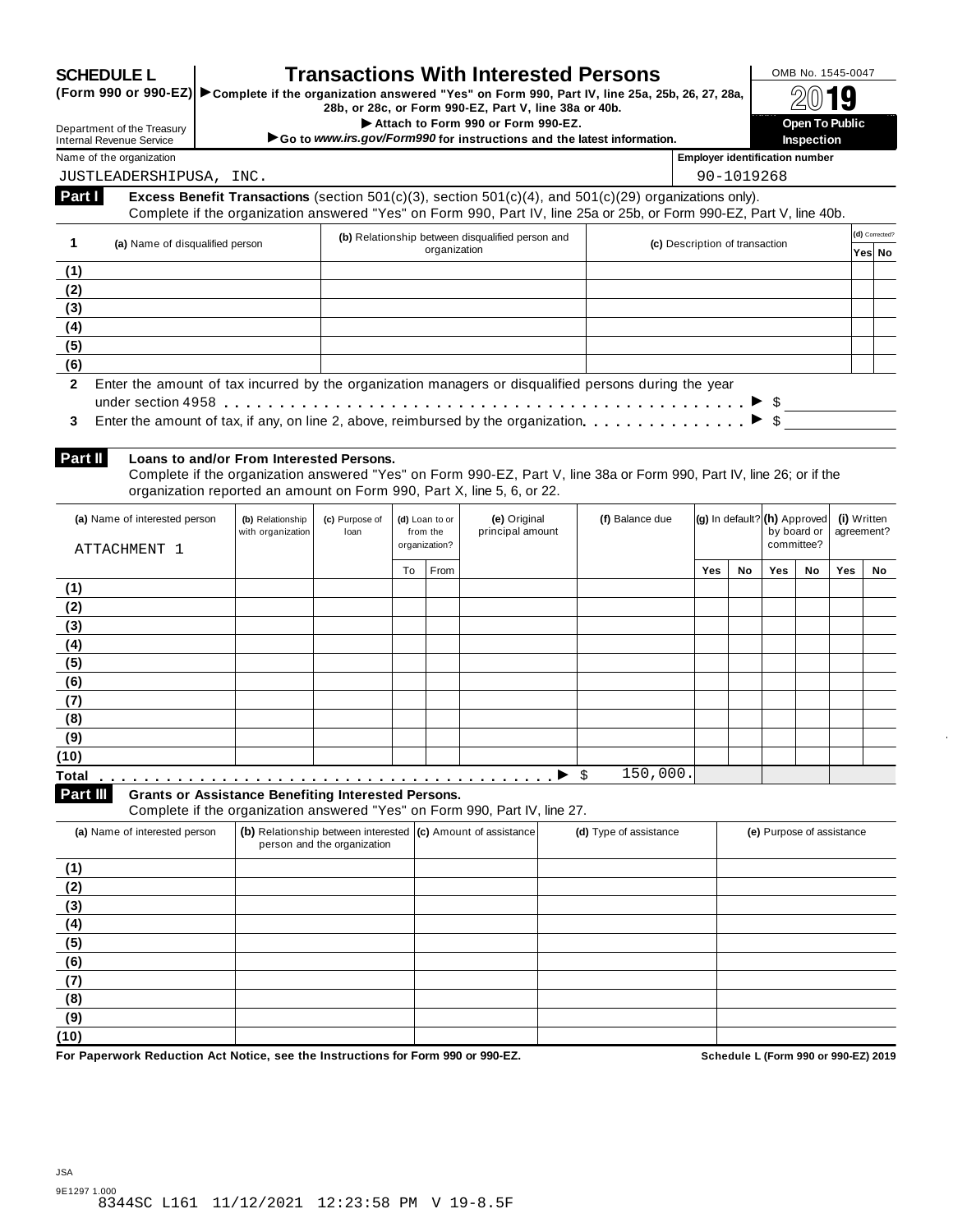#### Schedule <sup>L</sup> (Form <sup>990</sup> or 990-EZ) <sup>2019</sup> Page **2**

**Business Transactions Involving Interested Persons. Part IV** Business Transactions Involving Interested Persons.<br>Complete if the organization answered "Yes" on Form 990, Part IV, line 28a, 28b, or 28c.

| (a) Name of interested person             | (b) Relationship between<br>interested person and the<br>organization | (c) Amount of<br>transaction | (d) Description of transaction | revenues? | (e) Sharing of<br>organization's |
|-------------------------------------------|-----------------------------------------------------------------------|------------------------------|--------------------------------|-----------|----------------------------------|
|                                           |                                                                       |                              |                                | Yes       | No                               |
| (1)                                       |                                                                       |                              |                                |           |                                  |
| (2)                                       |                                                                       |                              |                                |           |                                  |
| (3)                                       |                                                                       |                              |                                |           |                                  |
| (4)                                       |                                                                       |                              |                                |           |                                  |
| (5)                                       |                                                                       |                              |                                |           |                                  |
| (6)                                       |                                                                       |                              |                                |           |                                  |
| (7)                                       |                                                                       |                              |                                |           |                                  |
| (8)                                       |                                                                       |                              |                                |           |                                  |
| (9)                                       |                                                                       |                              |                                |           |                                  |
| (10)                                      |                                                                       |                              |                                |           |                                  |
| Part V<br><b>Supplemental Information</b> |                                                                       |                              |                                |           |                                  |

Provide additional information for responses to questions on Schedule L (see instructions).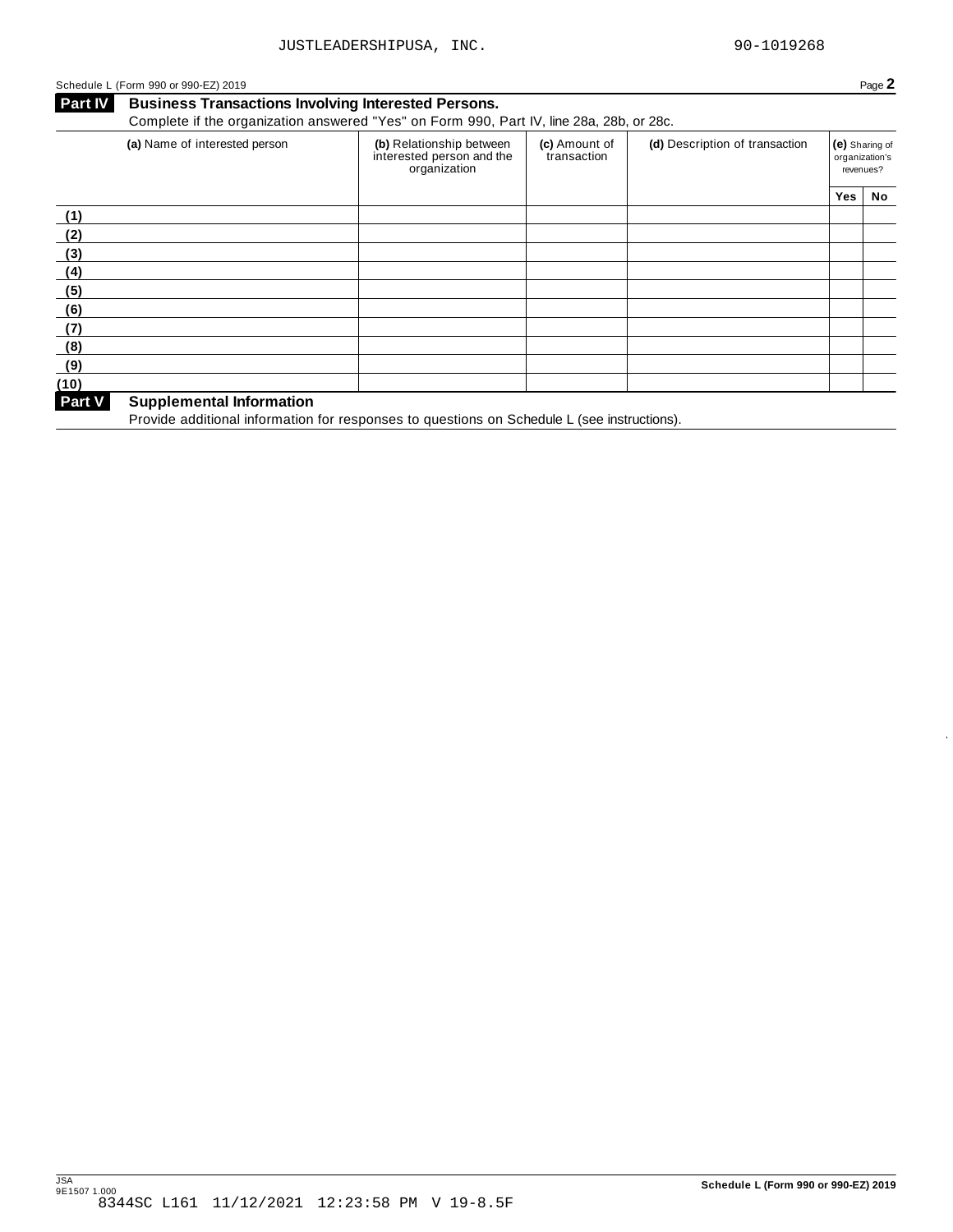ATTACHMENT 1

#### <span id="page-45-0"></span>Schedule <sup>L</sup> (Form <sup>990</sup> or 990-EZ) <sup>2019</sup> Page **2**

**Business Transactions Involving Interested Persons.** Complete if the organization answered "Yes" on Form 990, Part IV, line 28a, 28b, or 28c.

| (a) Name of interested person             | (b) Relationship between<br>interested person and the<br>organization | (c) Amount of<br>transaction | (d) Description of transaction | revenues? | (e) Sharing of<br>organization's |
|-------------------------------------------|-----------------------------------------------------------------------|------------------------------|--------------------------------|-----------|----------------------------------|
|                                           |                                                                       |                              |                                | Yes       | No                               |
| (1)                                       |                                                                       |                              |                                |           |                                  |
| (2)                                       |                                                                       |                              |                                |           |                                  |
| (3)                                       |                                                                       |                              |                                |           |                                  |
| (4)                                       |                                                                       |                              |                                |           |                                  |
| (5)                                       |                                                                       |                              |                                |           |                                  |
| (6)                                       |                                                                       |                              |                                |           |                                  |
| (7)                                       |                                                                       |                              |                                |           |                                  |
| (8)                                       |                                                                       |                              |                                |           |                                  |
| (9)                                       |                                                                       |                              |                                |           |                                  |
| (10)                                      |                                                                       |                              |                                |           |                                  |
| Part V<br><b>Supplemental Information</b> |                                                                       |                              |                                |           |                                  |

Provide additional information for responses to questions on Schedule L (see instructions).

#### SCHEDULE L, PART II

| NAME.                          |            | GLEN E. MARTIN    |
|--------------------------------|------------|-------------------|
| RELATIONSHIP WITH ORGANIZATION |            | FORMER PRESIDENT  |
| PURPOSE OF LOAN                |            | RECOVERY OF FUNDS |
| LOAN TO OR FROM THE ORG.?      | <b>TO</b>  | X FROM            |
| ORIGINAL PRINCIPAL AMOUNT      |            | 225,000.          |
| BALANCE DUE                    |            | 150,000.          |
| IN DEFAULT?                    | <b>YES</b> | X NO              |
| APPROVED BY BOARD OR COMMITTEE | X YES      | NO.               |
| WRITTEN AGREEMENT?             | X YES      | NO                |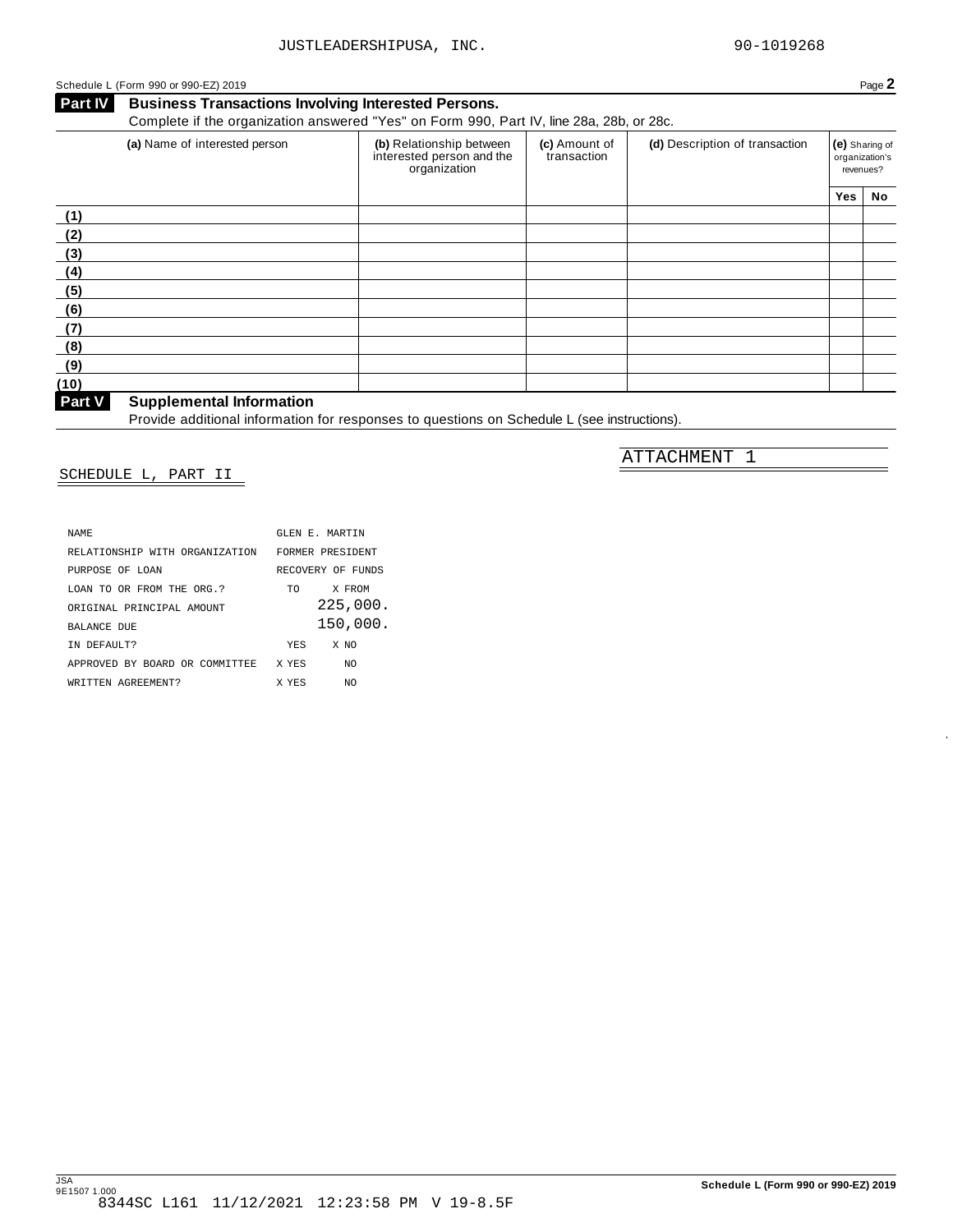### **SCHEDULE O** Supplemental Information to Form 990 or 990-EZ DMB No. 1545-0047

**(Form 990 or 990-EZ) Complete to provide information for responses to specific questions on** plete to provide information for responses to specific questions on  $\mathbb{Z}^{0}$  **19 EV I D**<br>
■ Attach to Form 990 or 990-EZ. Depen to Public<br>
■ Public Public Public



| Department of the Treasury<br>Internal Revenue Service | <b>P</b> Attach to Form 990 or 990-EZ.<br>Information about Schedule O (Form 990 or 990-EZ) and its instructions is at www.irs.gov/form990. |                                       | <b>Open to Pl</b><br><b>Inspection</b> |
|--------------------------------------------------------|---------------------------------------------------------------------------------------------------------------------------------------------|---------------------------------------|----------------------------------------|
| Name of the organization                               |                                                                                                                                             | <b>Employer identification number</b> |                                        |
| JUSTLEADERSHIPUSA,                                     | INC.                                                                                                                                        | 90-1019268                            |                                        |
|                                                        |                                                                                                                                             |                                       |                                        |

FORM 990, AMENDED RETURN, BOX B EXPLANATION OF CHANGES WITHIN AMENDED TAX- JLUSA'S RETURN WAS ORIGINALLY FILED WITH THE MOST COMPLETE INFORMATION AVAILABLE AT THE TIME AND PRIOR TO THE PERFORMANCE OF AN AUDIT. IN ADDITION, JLUSA FILED AN AMENDED 2018 RETURN WHICH THEREBY AFFECTED THE OPENING BALANCES IN THE 2019 RETURN. THE CHANGES IN THE AMENDED RETURN REFLECT ADJUSTMENTS MADE DURING THE AUDIT AND OPENING BALANCE CHANGES AS A RESULT OF THE AMENDED 2018 RETURN. BOX G - GROSS RECEIPTS PART I, LINE 2,3,8, 10, 12, 13, 15, 16B, 17, 18, 19, 20, 21, 22 PART II, FIRM NAME AND EIN PART III, EXPENSES AND GRANTS PART IV - QUESTIONS 11E, 11F, 12A, 26 PART VI - SECTION A 1A AND 1B PART VI - SECTION B, LINE 11A PART VII - SECTION A, TERM END DATE FOR INDIVIDUAL #10 PART VIII - LINES 1C, 1F, 1H, 3,7A, 7B,8A, 8B, 12 PART IX - LINES 7,8,9,10,11G, 12,13,16,17,19,23,25B&C PART X COLUMNS A AND B PART XI - LINES 1, 2, 3, 4,5,8,10 PART XII - LINES 2B, 2C SCHEDULE A, PART II SCHEDULE B, UPDATE TO DONOR #9 SCHEDULE C - COMPLETED PART II-B RATHER THAN PART II-A, ADDED NARRATIVE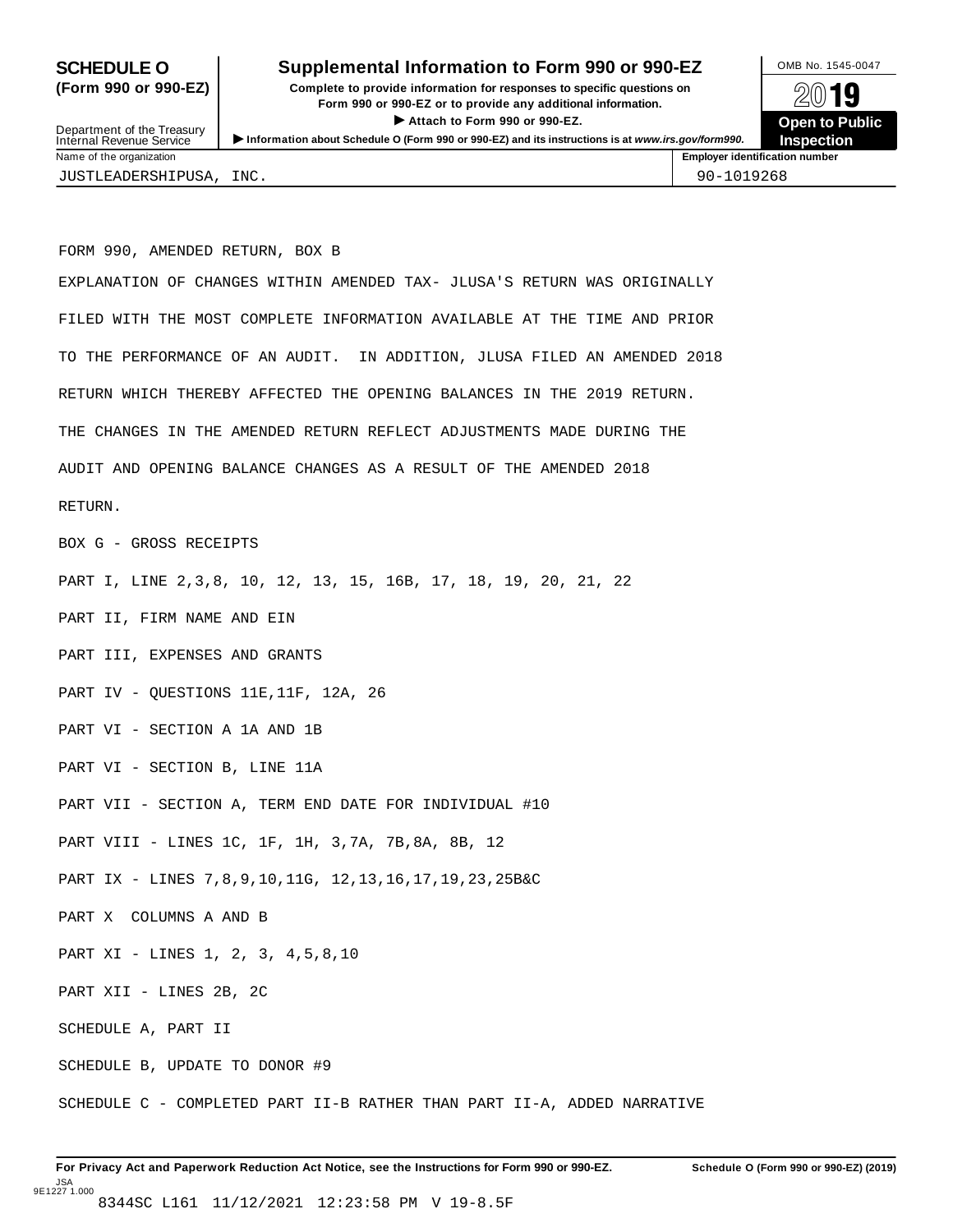TO PART IV

SCHEDULE D - PART VI AND PART X, LINES 1 & 2, PART XI, PART XII, AND PART XIII ARE NOW COMPLETED BASED ON AUDITED FINANCIAL STATEMENTS SCHEDULE G - PART II, LINES 1,2, 3, 7, AND 10 SCHEDULE I - PART II, UPDATED LIST OF GRANT RECIPIENTS AND LINES 2 & 3 ADDITION OF SCHEDULE L SCHEDULE O - ADDITION OF NARRATIVES TO EXPLAIN REASON FOR AMENDMENT AND UPDATE TO NARRATIVE ON PROCESS FOR REVIEWING THE FORM 990.

FORM 990, PART VI, SECTION B, LINE 11B THE PRESIDENT AND THE FULL BOARD REVIEW THE FORM 990 PRIOR TO FILING WITH THE INTERNAL REVENUE SERVICE.

FORM 990, PART VI, SECTION B, LINE 12C AT THE FIRST MEETING OF EACH CALENDAR YEAR THE BOARD MEMBERS ARE REQUIRED TO READ AND SIGN A NEW CONFLICT-OF-INTEREST POLICY. OFFICERS ARE REQUIRED TO SIGN A CONFLICT-OF-INTEREST ANNUALLY.

```
FORM 990, PART VI, SECTION B, LINE 15A
THE PRESIDENT'S COMPENSATION PACKAGE WAS REVIEWED BY THE BOARD, USING
RELEVANT COMPENSATION SURVEY DATA FROM SIMILAR SIZED NON-PROFIT
ORGANIZATIONS TO DETERMINE THE APPROPRIATE COMPENSATION PACKAGE.
```
FORM PART VI, SECTION C, LINE 19 THE ORGANIZATION MAKES ITS GOVERNING DOCUMENTS, CONFLICT-OF-INTEREST POLICY AND FINANCIAL STATEMENTS AVAILABLE TO THE PUBLIC UPON REQUEST.